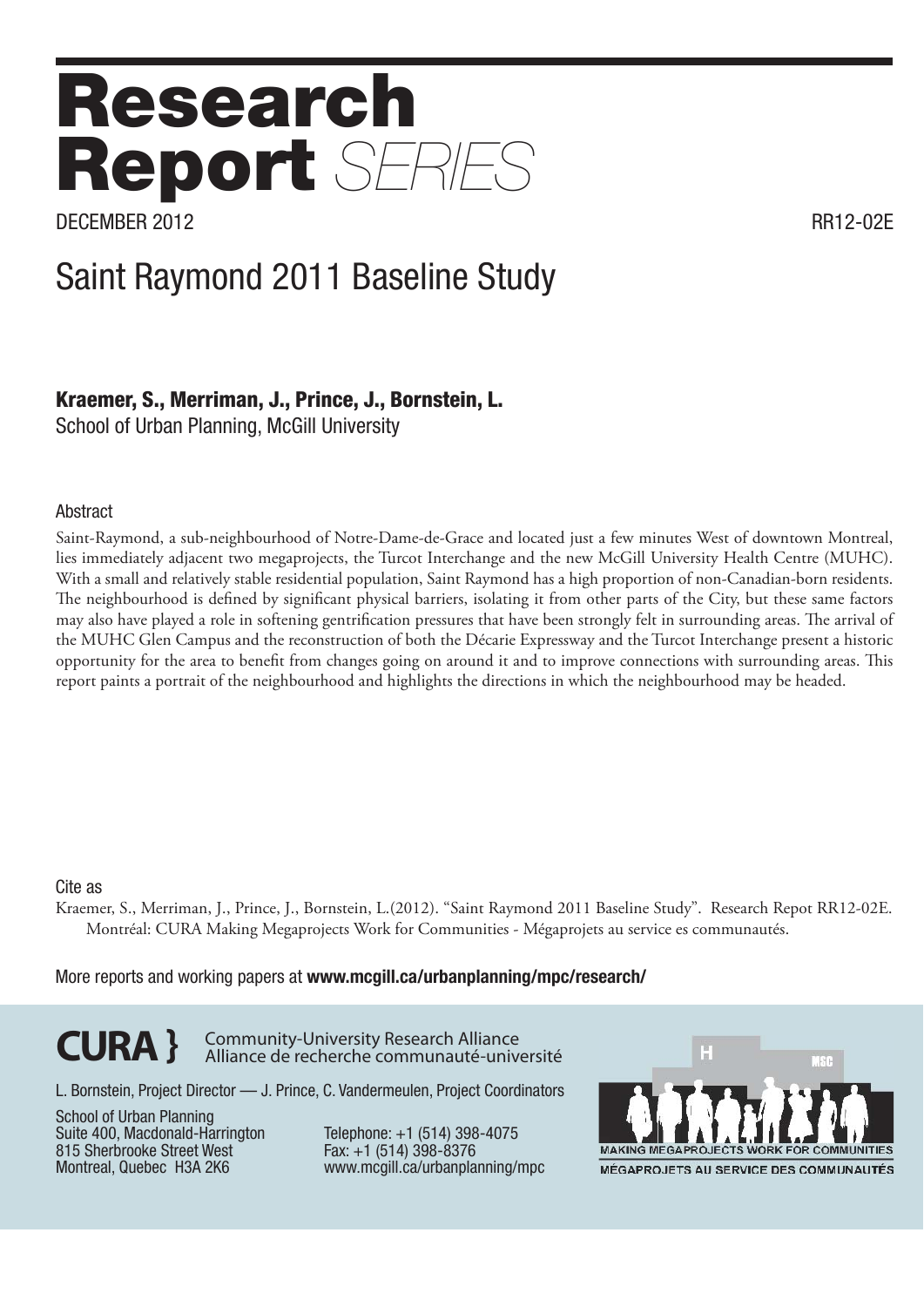## **Contents**

|    |      | 1. INTRODUCTION                       | 3              |
|----|------|---------------------------------------|----------------|
|    |      | 1.1. PRESENTATION OF STUDY AREA       | $\overline{4}$ |
|    |      | 1.2. BRIEF HISTORY OF SAINT-RAYMOND   | 5              |
|    |      | 1.3. DESCRIPTION OF NEIGHBOURHOODS    | 6              |
| 2. |      | SOCIO-DEMOGRAPHIC ANALYSIS            | 7              |
|    | 2.1. | POPULATION                            | 7              |
|    |      | 2.2. IMMIGRATION                      | 9              |
|    |      | 2.3. VISIBLE AND ETHNIC MINORITIES    | 9              |
|    |      | 2.4. LANGUAGE                         | 11             |
|    |      | 2.5. EDUCATIONAL LEVELS               | 12             |
|    |      | 2.6. INCOME AND EMPLOYMENT            | 13             |
|    |      | 2.7. HOUSING                          | 16             |
|    |      | 2.8. COMMUNITY RESOURCES              | 18             |
|    | 2.9. | <b>CONCLUSIONS</b>                    | 20             |
| 3. |      | <b>TRANSPORTATION</b>                 | 21             |
|    | 3.1. | PUBLIC TRANSPORTATION                 | 21             |
|    |      | 3.2. PEDESTRIANS AND BICYCLES         | 24             |
|    | 3.3. | REGIONAL ROAD NETWORK                 | 27             |
|    | 3.4. | <b>CONCLUSIONS</b>                    | 31             |
| 4. |      | <b>ECONOMIC DEVELOPMENT</b>           | 3 <sup>2</sup> |
|    | 4.1. | <b>MAIN COMMERCIAL ARTERIES</b>       | 3 <sup>2</sup> |
|    |      | 4.2. COMMERCIAL DEVELOPMENT           | 35             |
|    | 4.3. | <b>RESIDENTIAL DEVELOPMENT</b>        | 39             |
|    | 4.4. | RECENT RESIDENTIAL DEVELOPMENT        | 40             |
|    |      | 4.5. CONCLUSIONS                      | 44             |
| 5. |      | POLICY AND PROGRAMS                   | 44             |
|    | 5.1. | <b>BOROUGH PLANS</b>                  | 44             |
|    |      | 5.2. QUARTIER VERT, ACTIF ET EN SANTÉ | 47             |
|    |      | 5.3. CONCLUSIONS                      | 49             |
| 6. |      | <b>CONCLUDING REMARKS</b>             | 50             |
| 7. |      | <b>REFERENCES</b>                     | 51             |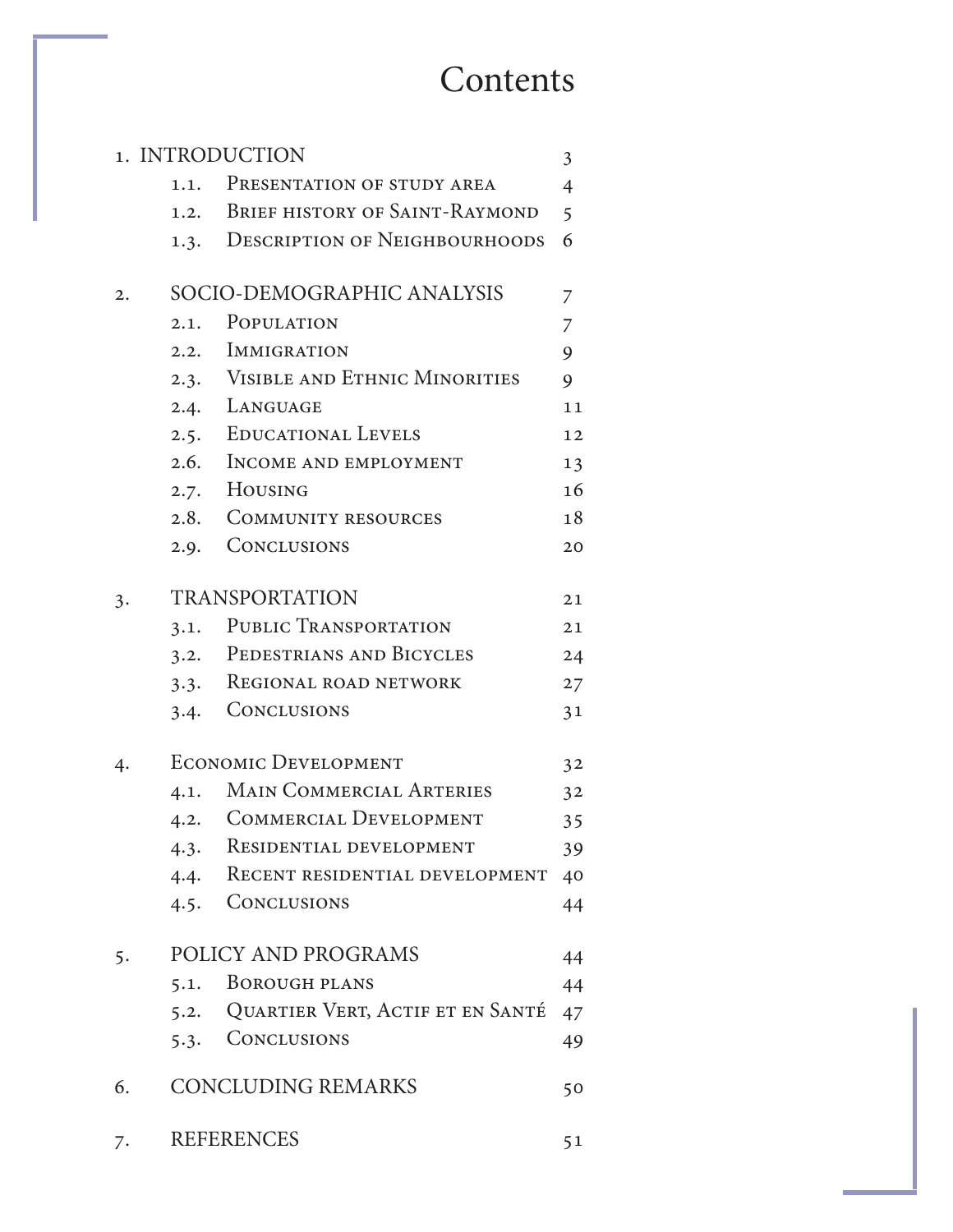## 1. INTRODUCTION

Saint-Raymond is a sub-neighbourhood of Notre Dame de Grace, located just a few minutes West of downtown Montreal. Nicknamed the *Little* Little Italy (as distinct from the larger Little Italy near the Jean Talon Market), Saint-Raymond is found at the southern edge of the Côte-des-Neiges/Notre-Dame-de-Grace borough, in Montreal. This sliver of land, squeezed between railway tracks and a steep escarpment, has been and continues to be shaped by larger urban, geographic, economic and political forces at its borders. This report draws from many sources to paint a picture of the Saint-Raymond neighbourhood as it is today; it also hints at directions in which the neighbourhood may be headed.

An update to an unpublished student study of Saint-Raymond completed in 2005, this report builds on their work to provide an up-to-date perspective on the challenges and opportunities facing Saint-Raymond. Largely completed in 2011, the report relies on the most current sociodemographic, economic, and circulation related information available at that time.

Saint-Raymond has a small and relatively stable residential population, with a high proportion of non-Canadian-born residents. The neighbourhood is surrounded by physical barriers including highly trafficked streets which, combined with a small residential population (estimated at 3610 residents), make it difficult for Saint-Raymond to sustain both commercial and institutional services. However these same factors – small population, high volume streets and poor connections to other neighbourhoods – may also have played a role in softening the gentrification pressures which have been strongly felt in surrounding areas.

Saint-Raymond is struggling as a community; most services and amenities used by residents are located outside of the neighbourhood. Moreover, the residential quality of the neighbourhood is negatively affected by the prevalence of vehicle-related businesses and light industry located in Saint-Raymond. One solution evoked by policy makers to address the community's lack of services is to dramatically increase the neighbourhood population: a larger population would boost the small businesses on Upper-Lachine, enable the critical mass required to provide a range of social services and perhaps even justify the return of a local elementary school in the neighbourhood. Others say efforts should be made to change the character of Saint-Jacques, and replace the used car lots and roofing companies with other businesses that are less of a nuisance for residents, making the neighbourhood more inviting. However, these existing businesses, which draw clients from across the City, are economically stable and provide employment in the area. Moreover, the high volume and speed of vehicular traffic on Saint-Jacques lends itself well to current uses. Planners have suggested using incentives to move these noxious businesses slightly further West on Saint-Jacques, so that these uses and the jobs they create are kept in the neighbourhood, but further away from residents, but these suggestions may be expensive and challenging to implement.

Important changes are happening in the areas immediately adjacent to Saint-Raymond. The opening of the new Turcot Interchange in 2017 will likely reduce traffic volumes on Saint-Jacques especially during rush hour, but a broad literature on congestion suggests this improvement may only be temporary. With the opening of the McGill University Health Centre (MUHC) Glen Campus in 2015, new traffic patterns and increased pressures on real estate will start to be felt. While these mega-projects appear to have stalled several key planning initiatives in the area, the long-term future development of Saint-Raymond is sure to be heavily influenced by these two projects.

The arrival of the MUHC Glen Campus and the reconstruction of both the Décarie Expressway and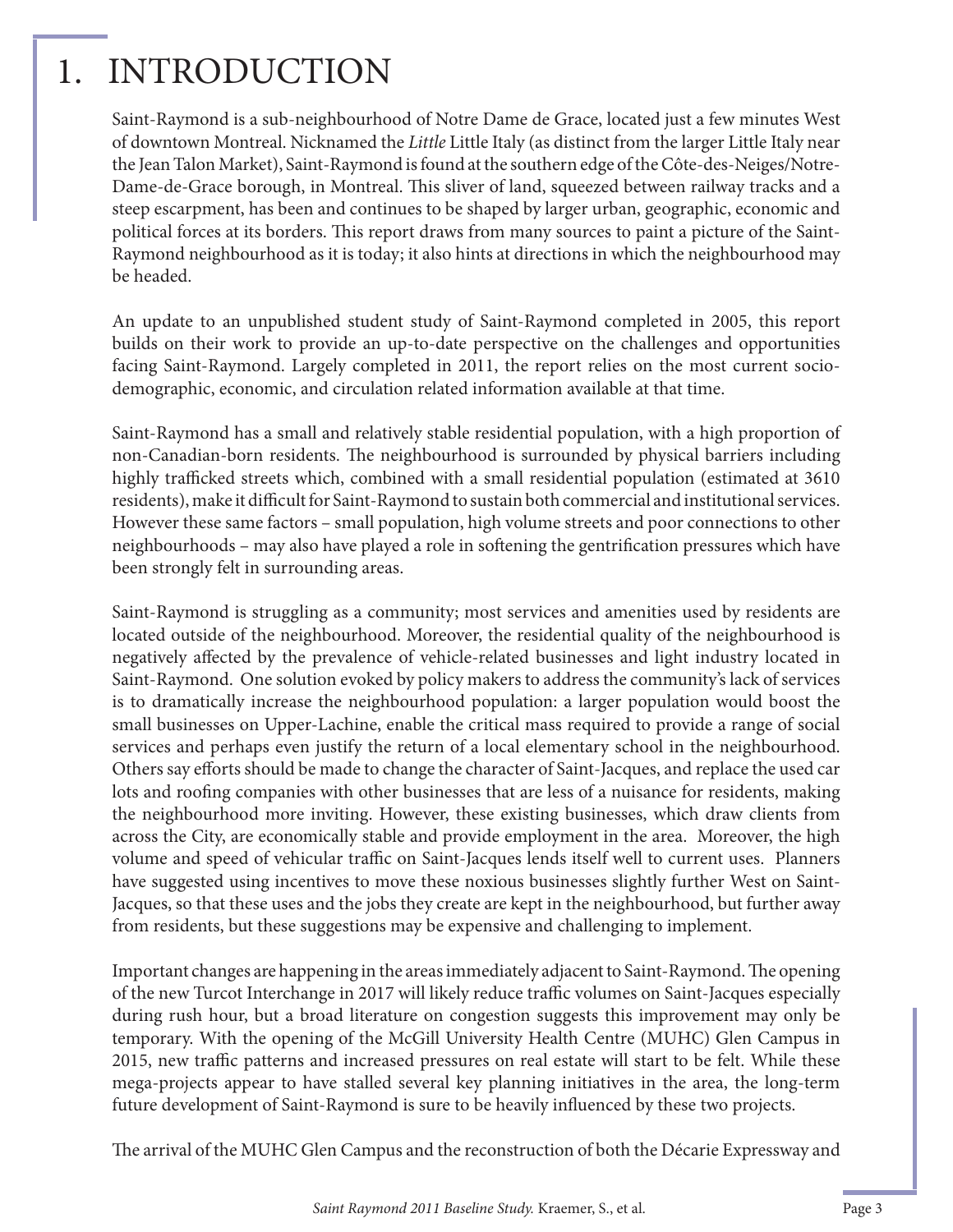the Turcot Interchange present a historic opportunity for the area to benefit from changes going on around it and to improve connections with surrounding areas. As noted succinctly in an important MUHC social and economic impact assessment report, prepared by Arbour et associés in 2005:

*L'implantation d'un équipement de l'envergure du futur Centre universitaire de santé McGill (CUSM) à la cour Glen aura un impact sur le milieu d'insertion d'un point de vue*  économique. L'ampleur de l'impact dépendra des différentes caractéristiques du milieu récepteur, des intentions et du comportement des différents intervenants concernés (p.156).

Importantly, the effects of these projects on Saint-Raymond will depend on what decisions the different social, economic and political stakeholders in and around the neighbourhood make, and what actions they take. These decisions and actions will affect many different aspects of neighbourhood life, including housing affordability and gentrification, economic development opportunities, urban integration, speed and volumes of road traffic, walkability of streets and local employment rates.

Our report provides a comprehensive overview of information about the Saint-Raymond neighbourhood to help orient a variety of stakeholders as they grapple with neighbourhood change.

## 1.1. Presentation of study area

The neighbourhood known as Saint-Raymond, named for the Catholic Parish of Saint-Raymond, is located in the southeastern portion of Notre-Dame-de-Grâce (NDG), which is part of the larger City of Montreal borough of Côte-des-Neiges/Notre-Dame-de-Grâce (CDN/NDG). Saint-Raymond, sometimes also known as "the neighbourhood below the tracks", was historically an anglophone, working-class residential neighbourhood. The affordable land available on the southern side of the tracks, especially during the 1910s, attracted many industrial workers working locally. Throughout its history, strong regional forces have shaped the Saint-Raymond neighbourhood, especially the construction of the CPR railway in 1890 and the construction of the Décarie Expressway in 1964. Before the construction of Highway 720, Saint-Jacques was the main road leading to downtown Montreal, and many of the small and struggling hotels along this artery date from this period. The automotive sector, which remains a visible feature of the neighbourhood, was established on Saint-Jacques in the 1920s. Saint-Raymond is also often referred to as an Italian neighbourhood, due to large numbers of Italian-born immigrants who settled here in the 1950s.

Over the past few decades, Saint-Raymond has increasingly been home to lower income and, more recently, newly arrived immigrant populations. Today, the area is home to an ethnically-diverse population which includes recent immigrants from all over the world (China, the Caribbean and Africa), in addition to the ageing Italian community. This section will present some of the defining characteristics of the neighbourhood.

#### 1.1.1. Boundaries

Saint-Raymond is an enclave, blocked in by physical barriers on its northern, southern and eastern borders, which contribute to many of the neighbourhood's challenges. These physical features include: the Canadian Pacific (CP) railway tracks that run along de Maisonneuve to the north, the Saint-Jacques Escarpment to the south, and the Décarie Expressway to the east. The western border of the Saint-Raymond neighbourhood is often defined as boulevard Cavendish, a high volume arterial road. (However, for Census data analysis, the western border of Saint-Raymond is extended, as will be described further on in the report.)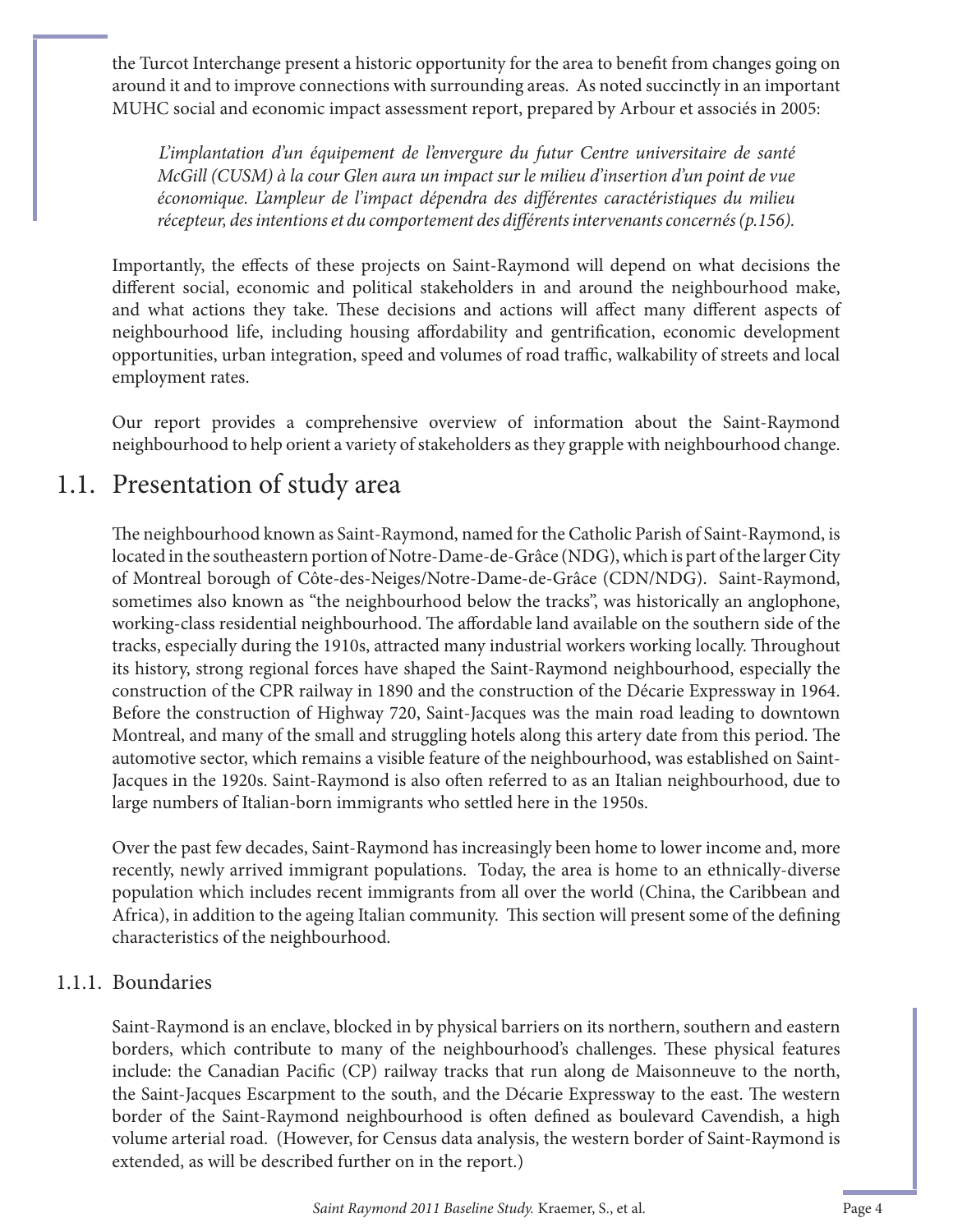For the purposes of this study, the boundaries of the study area are sometimes extended to include other sub-neighbourhoods in the south-eastern corner of CDN/NDG Borough (sometimes referred to by non-residents as Lower-NDG or South-Eastern NDG). These sub neighbourhoods are defined by Canada Census tracts, some of which have local names while others have names we have invented for the purposes of this report. The four sub neighbourhoods are:

- Saint-Raymond, our focus area (a low-income, immigrant-rich area South of the railroad tracks);
- Westmount Adjacent (a highly educated, older, low density NDG sub neighbourhood north of the tracks east of Decarie);
- Westhaven (a low-income, largely immigrant, medium-density sub neighbourhood south of the tracks west of Cavendish);
- Below Sherbrooke (which the census data suggests we can further breakdown into East and West sections, at Melrose).

Represented in Figure 1 below, these neighbourhoods will be further characterized in section 1.3.



## 1.2. Brief history of Saint-Raymond

Saint-Raymond began as an agricultural outpost of Montreal, followed by the subdivision of farming "cotes" into residential properties. The complete elimination of farmland and agricultural production in the area occurred in the early 1900s. The construction of the Canadian Pacific Railway track in 1890 was one of the first dividing lines between Saint-Raymond and the rest of NDG, and these rail tracks remain an important division today. The early-to-mid 20th century was marked by explosive population growth and building construction, leading to the creation of the Saint-Raymond community. The bulk of the neighbourhood's physical form was established between 1920 and 1960. From the 1950s onward, major developments in transportation infrastructure surrounded Saint-Raymond, leading to its isolated and enclaved nature (Akins et. al., 2005). Housing stock in the area reflects this history and consists primarily of duplexes and triplexes built in the 1910s and the 1920s, larger apartment buildings built in the 1950s and 1960s, and a number of condominiums built after 2000.

The most recent regional service to have a profound effect on the local community is the new McGill University Health Centre (MUHC) Glen Campus situated to the east of Saint-Raymond, on the site of the former CP Glen yards. Remediation on the site of this mega-hospital was completed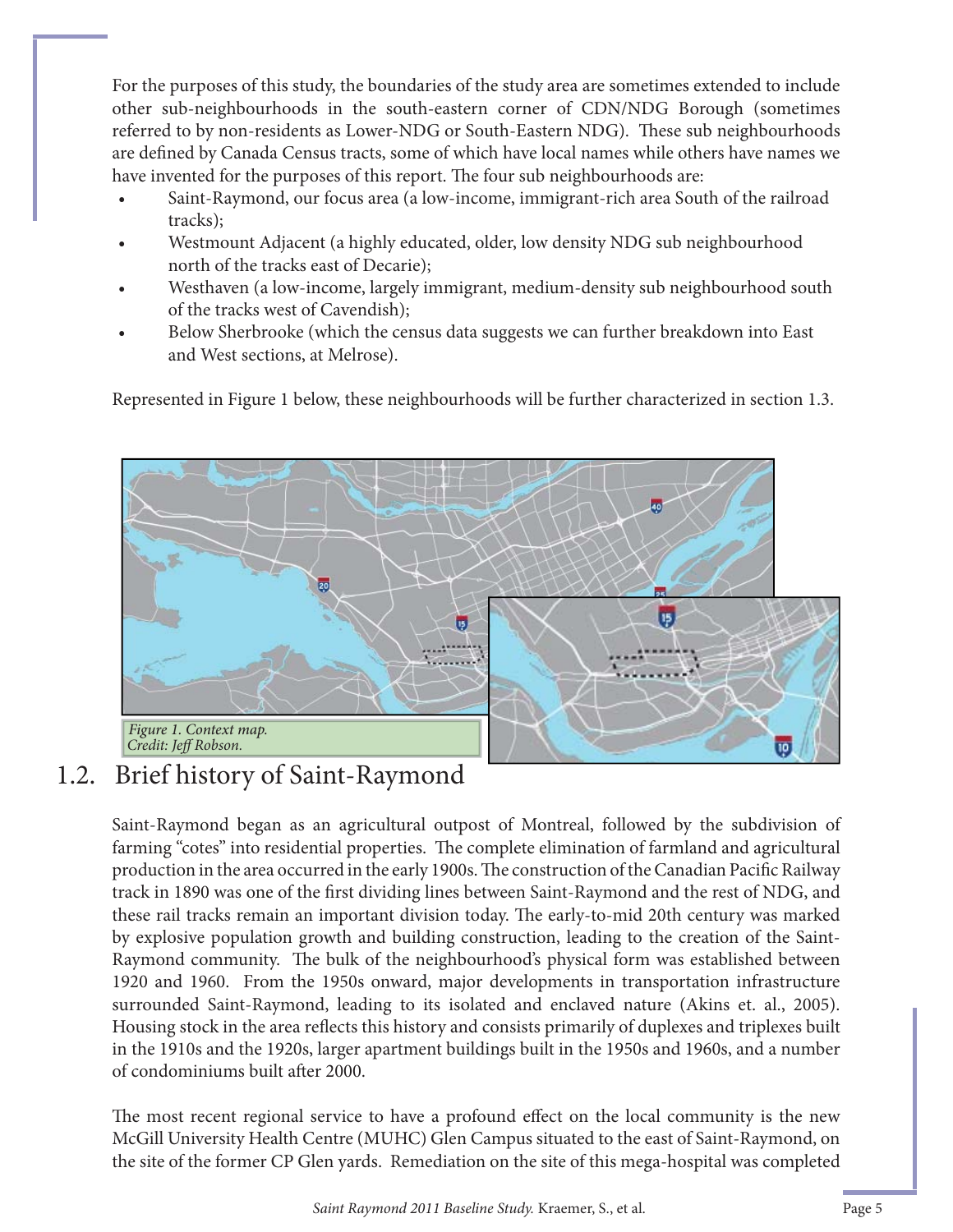in 2010 and construction is slated for completion by the end of 2014. The MUHC Glen Campus will likely have lasting effect on its surroundings (Arbour 2005; Rolph 2011). The current and potential effects that this new development will have on the neighbourhood have been the subject of much speculation, and is a discussion thread throughout this report.

## 1.3. Brief Description of Surrounding Neighbourhoods

Although Saint-Raymond is defined by physical barriers, the neighbourhood remains accessible due to its proximity to Vendôme metro station, Sherbrooke Street and the highway network. In addition to the Falaise Saint-Jacques<sup>1</sup> and the railway tracks, other important features in the area surrounding Saint-Raymond include a commercial strip on Sherbooke, Vendôme metro station, high-density residential towers near the intersection of Cavendish and Sherbrooke, as well as a bigbox commercial development to the west along Saint-Jacques.

Two of the other sub-neighbourhoods adjacent to Saint-Raymond, Westhaven and Westmount Adjacent, have relatively well defined characteristics and their residents would recognize the name we are using, while "Below Sherbrooke" is a sub-neighbourhood we are naming ourselves, for purposes of this report (see figure 2). As mentioned elsewhere, we will further break this area down into two parts, at Melrose.

A brief portrait of each of these neighbourhoods will now be presented.



**Westhaven:** Westhaven, a small neighbourhood, is a historically low-income residential area located to the extreme west of our study area, below the tracks, on the border with Montreal West. This neighbourhood has been home to elderly residents and students (given its proximity to Concordia's Loyola Campus) and more recently, large numbers of visible minorities, particularly from the Caribbean. This neighbourhood is separated from Saint-Raymond by a large commercial zone between Décarie and Cavendish. This neighbourhood is part of the same Census Tract as Saint-Raymond, and analysis will sometimes group these two neighbourhoods together; both are home to large immigrant populations.

**Westmount Adjacent:** This neighbourhood's name reflects its proximity to the largely affluent independent municipality of Westmount. Located above the tracks on the other side of the Décarie expressway near Metro Vendôme, the character of the built environment and the population here more closely resembles that of Westmount than NDG: high levels of university educated residents, majority native English speakers, and low rates of buildings in disrepair. However, this area has been undergoing significant changes in socio-demographic characteristics, as will be presented later in the report.

<sup>&</sup>lt;sup>1</sup> Falaise Saint-Jacques is the term most often used, even by Anglophones, to refer to the Saint-Jacques escarpment.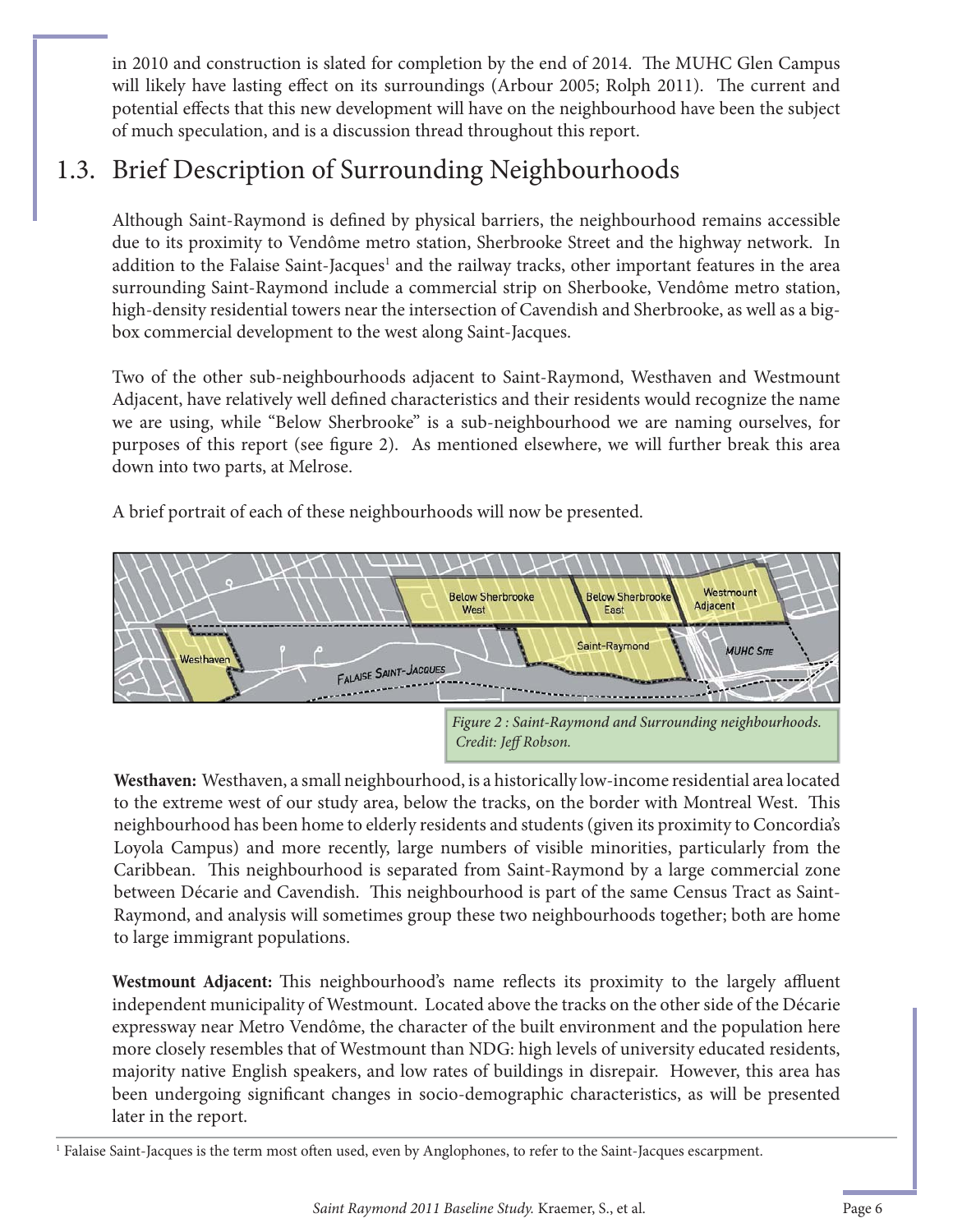**Below Sherbrooke:** This area is located north of the tracks, between De Maisonneuve and Sherbrooke streets, and between the Décarie Expressway and Cavendish. This area is relatively well-connected to the rest of NDG, and is sometimes referred to as 'Lower NDG'. It is separated from Saint-Raymond by the rail tracks, a distinguishing feature in connectivity and settlement history. This area has experienced strong gentrification pressures which will be discussed later in the analysis of census data.

Moreover, since the western and eastern sections of this area have significantly different sociodemographic composition and dynamics, below Sherbrooke will be analysed statistically as two areas: below Sherbrooke East and below Sherbrooke West, corresponding to the two separate census tracts which encompass this area.

A socio-demographic analysis of the Saint-Raymond neighbourhood will now be presented.

## 2. SOCIO-DEMOGRAPHIC ANALYSIS

The residential population of the neighbourhood has remained relatively stable over the last 15 years. Saint-Raymond is a diverse neighbourhood, with an ageing Italian population, slowly declining in population, and growing proportions of recent immigrants. Saint-Raymond is also home to high proportions of lone-parent families, with more renters than homeowners, and household incomes below the Montreal-average. Saint Raymond is highly disadvantaged, both materially and socially, according to a 2008 Public Health study (see sidebar 3).

NDG has an unusual demographic pattern, very much like a patchwork quilt. While NDG is highly diverse, with a large immigrant population and high numbers of visible minority residents, immigrants are concentrated in a few sub-neighbourhoods, one which is Saint-Raymond. Many of Saint-Raymond's residents are recent immigrants; many face challenges in adjusting to life in a new city and securing employment. Most residents are able to speak at least one official language, however few are native French speakers.

Saint-Raymond has relatively high numbers of children. The elementary school in Saint-Raymond closed many years ago and children in the area must navigate physical barriers to reach schools in other areas. There are also lots of seniors in Saint Raymond, particularly in the traditionally Italian area at the core of Saint-Raymond; many of whom live in Les Habitations Saint Raymond.

## 2.1. Population

*Sources: Statistics Canada 2001, 2006; Ville de Montréal, 2011b.* Figure 3. Neighbourhood Population.

|                              | <b>Population 2001</b> | <b>Population 2006</b> | % Increase |  |
|------------------------------|------------------------|------------------------|------------|--|
| Saint-Raymond                | 3 4 0 9                | 3610                   | $5.6\%$    |  |
| Westhaven                    | 1740                   | 1842                   | 5.8%       |  |
| <b>Westmount Adjacent</b>    | 1877                   | 2 1 7 7                | 16 %       |  |
| <b>Below Sherbrooke East</b> | 2 2 3 3                | 2 1 4 5                | $-3.9%$    |  |
| <b>Below Sherbrooke West</b> | 6 0 4 0                | 6 2 8 5                | 4.1%       |  |
| <b>NDG</b>                   | 100 014                | 99 174                 | $-0.9%$    |  |
| <b>City of Montreal</b>      | 1620693                | 1 649 519              | 1.78%      |  |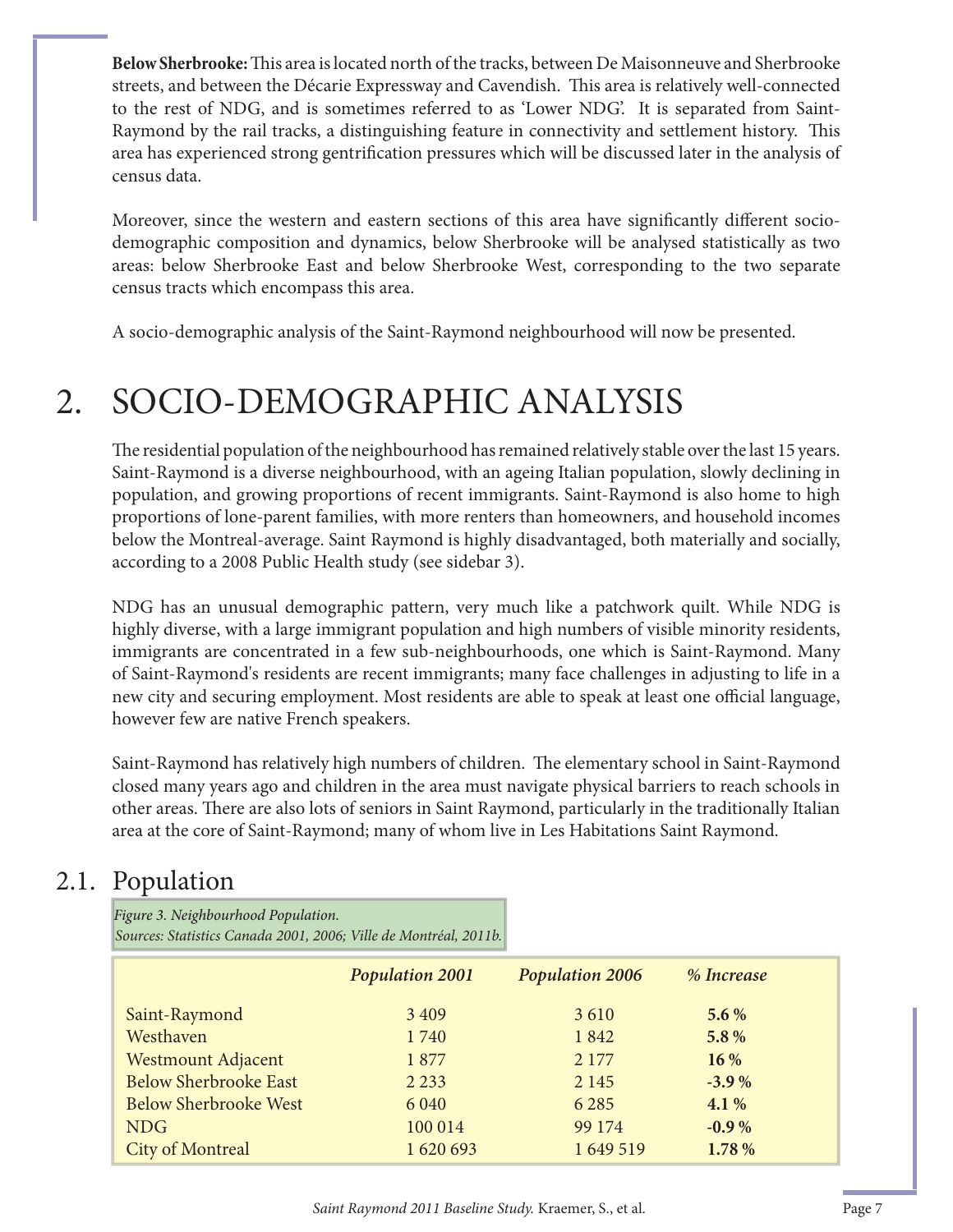Saint-Raymond`s population has been relatively stable for the past 10 years, rising 5.6% between 2001 and 2006 (see figure 3). The 2006 Census pegs the population of the dissemination areas that compose the neighbourhood of Saint-Raymond at 3610 people2 .

#### 2.1.1. Children and Seniors

According to 2006 data, the proportion of children and seniors living in Saint-Raymond has not changed significantly since the 2001 census, with people over the age of sixty-five still making up approximately 15 percent of the population and children under the age of ten making up 10 percent of the population. Saint-Raymond has a higher rate of seniors relative to its immediate neighbours, but still slightly less than the NDG and Montreal average for seniors over 65. Westhaven also has a high percentage of children under 10 years of age.

֦ Saint-Raymond **370** 10.3% **510** 14.1% Westhaven 225 12.2% 140 7.6% Westmount Adjacent 150 6.9% 655 10.8% Below Sherbrooke East 200 9.3% 180 8.4% Below Sherbrooke West 635 10.1% 235 10.4%  $NDG$  and  $10.3\%$  10.3% 14.3% City of Montreal and 8.7% 15.4% # of children under 10 % of Seniors over 65 % of children under 10 # of Seniors over 65 Figure 4. Children and seniors (2006 Census data) *Source: Statistics Canada 2006; CDEC CDN/NDG 2009.*

Many families in Saint-Raymond and its surrounding areas are single-parent families<sup>3</sup>. In both Saint-Raymond and Westhaven, single-parent families make up roughly one-third of families, at 30% and 28.7% respectively. This is higher than the percentage of families who have single parents in NDG (23.2%) and the City of Montreal (21.6%).

Childcare is in high demand in Saint-Raymond and NDG. Two childcare providers are located directly within the Saint-Raymond neighbourhood, one located on Saint-Jacques at Madison Avenue and one located on Upper-Lachine at Regent Avenue. Additional childcare spaces are located to the north of the neighbourhood, almost all of which offer spaces at the provinciallysubsidized rate of \$7 per day.

There are currently no elementary schools in Saint-Raymond; most Saint-Raymond children attend French schools, at École Notre-Dame-de-Grace, located at Notre-Dame-de-Grace and Girouard or the École Notre-Dame-de-Grace Annex, located at Côte Saint-Antoine and Oxford.

The opening of the Annex was in part due to the influx of children from areas of NDG like Saint-Raymond where there are no schools nearby. There has been talk of opening a temporary elementary school in Saint-Raymond in 2012 while the new gymnasium at the École Notre-Dame-de-Grace is underway (McQueen, P. 2011). However no official decisions had been made, as of July 2011.

 $^2$  The statistics for the neighbourhood of Saint-Raymond are pulled from six Dissemination Areas within Census Tract 94.01, which make up the neighbourhood of Saint-Raymond. Use of Dissemination Areas makes it possible to distinguish Westhaven and Saint-Raymond from the greater Census Tract. Likewise, statistics on Westhaven are made up of three Dissemination Areas. The total population of the CT 94.01 was 5962 in 2006, thus the recomposed Westhaven and Saint-Raymond do not take into account the remained residents of 94.01, roughly 500 people who live east of Girouard.

 $3$  The census measures this using the total number of census families in private households.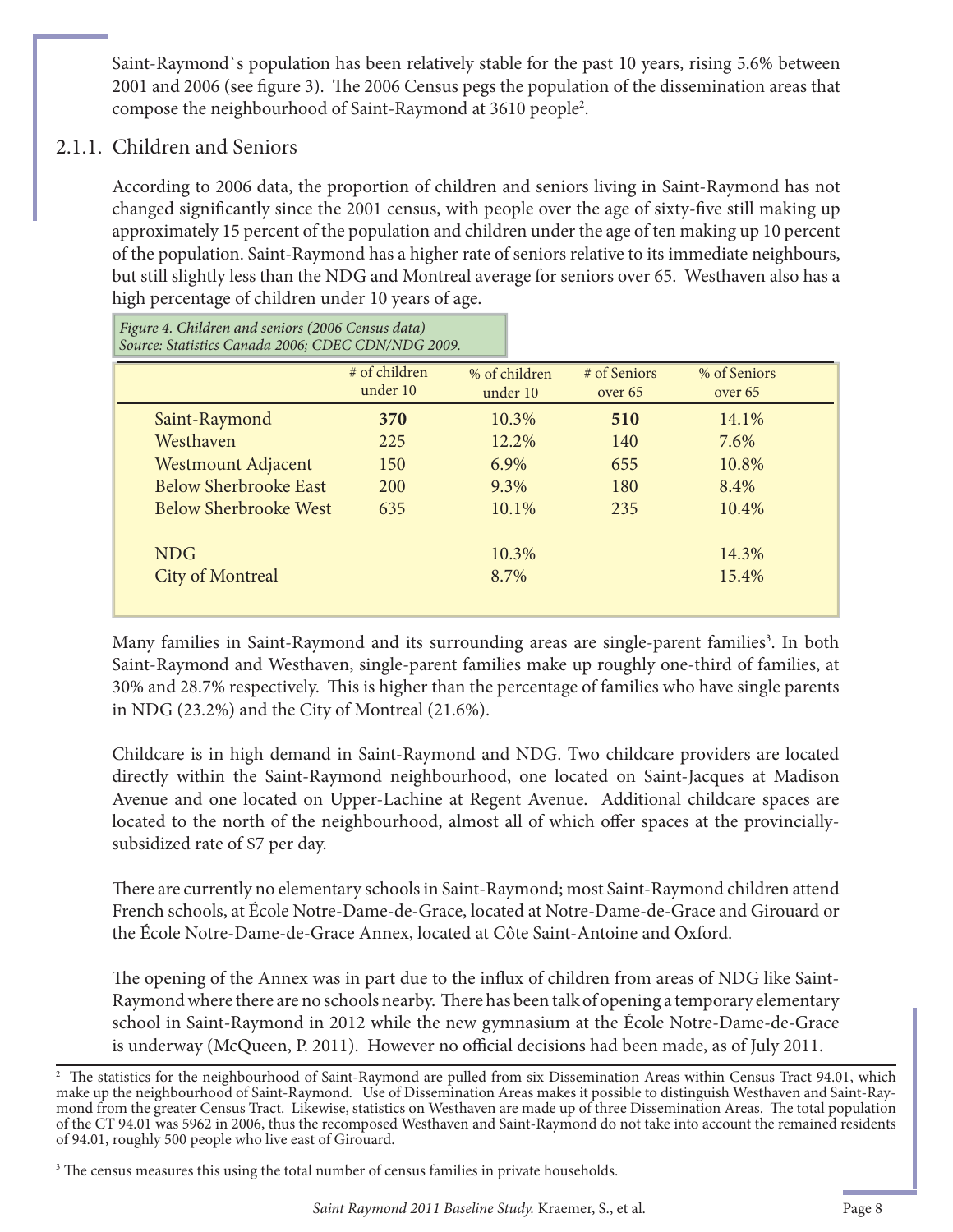Some Saint-Raymond children also attend an English elementary school, Willingdon, located at Terrebonne and Draper. There are no secondary schools in Saint-Raymond, and the closest secondary schools are James Lyng High School in Saint-Henri, Royalvale High School in NDG, and Westmount High School in Westmount.

## 2.2. Immigration

In 2006, 43 percent of the Saint-Raymond population had been born outside of Canada. While a much higher proportion than for Westmount Adjacent (30 percent), and Below Sherbrooke East (22 percent), both Westhaven and Below Sherbrooke West had even greater proportions of non-Canadian born residents than Saint-Raymond (50 and 49.3 percent, respectively, fig 5). Local community group outreach suggests that these trends have continued over the past years, with the arrival of substantial numbers of recent immigrants to these neighbourhoods since the last census.

| Figure 5. Proportion of residents born outside of Canada<br>Source: Statistics Canada, 2006 census. |                   |           |                       |                                    |                                    |            |          |
|-----------------------------------------------------------------------------------------------------|-------------------|-----------|-----------------------|------------------------------------|------------------------------------|------------|----------|
| % Born                                                                                              | Saint-<br>Raymond | Westhaven | Westmount<br>Adjacent | <b>Below</b><br>Sherbrooke<br>East | <b>Below</b><br>Sherbrooke<br>West | <b>NDG</b> | Montreal |
| outside of Canada                                                                                   | 43%               | 50%       | 29.8%                 | <b>22%</b>                         | 49.3%                              | 40%        | 31%      |
|                                                                                                     |                   |           |                       |                                    |                                    |            |          |

Earlier immigrant waves originated in European countries, true not just for our study area but also for Montreal and Canada. Saint-Raymond attracted immigrants from Italy, hence Saint-Raymond's nickname, the *Little* Little Italy. The Italian heritage of the neighbourhood lives on in part through small local businesses, restaurants and bakeries, as well as local participation in annual Montreal Italian Week activities.

More recent immigrants come from many other places on the planet, with many of Asian, Caribbean and African origins arriving over the past decade. In 2006, only 10% of the Saint-Raymond population was born in Italy and Italian-born residents represented 25% of the foreign-born population of Saint-Raymond. Thus, while the Italian-born population is still present in the neighbourhood in 2006, immigrants of Italian ethnic origin are no longer the majority. New residents of Chinese, Caribbean and African origins are also much more present in the neighbourhood in 2006 than in 2001. The Asian, African and Middle-Eastern origins of recent immigrants have greatly added to the diversity of ethnic origins in Saint-Raymond as well as to the large increase in visible minority groups in the neighbourhood, which will be discussed in the following section.

## 2.3. Visible Minorities and Ethnic Origins

NDG is home to a large proportion of visible minority residents from a diverse range of ethnic origins, with visible minorities constituting roughly one-third of its population. Similar percentages of visible minorities are also present in Saint-Raymond and the surrounding neighbourhoods. In Saint-Raymond, 40 percent of residents are identified as being part of a visible minority group. The breakdown of visible minority residents by sub-neighbourhood is found in Figure 6.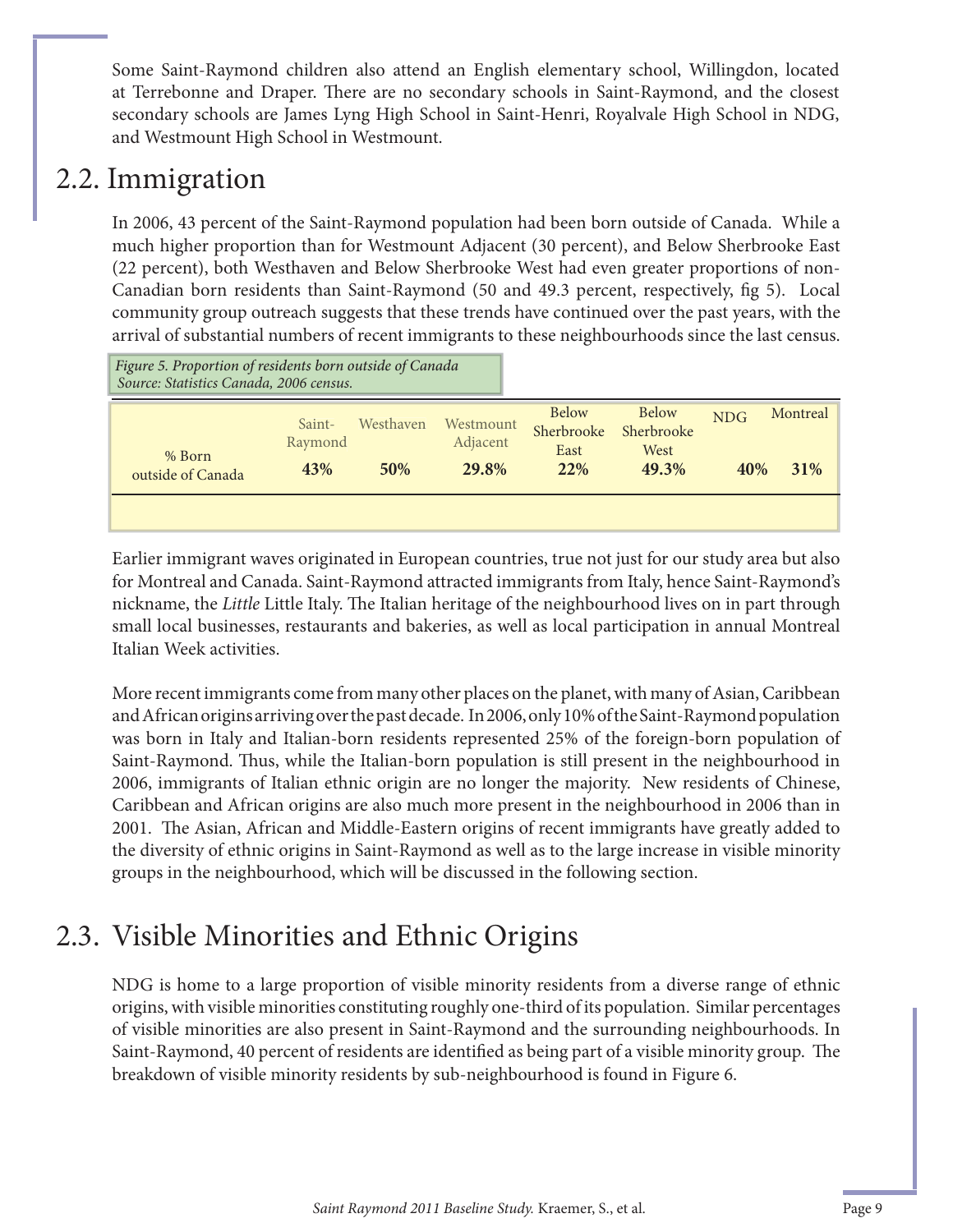| Figure 6. Visible Minorities<br>Source: Statistics Canada 2006 |                                             |
|----------------------------------------------------------------|---------------------------------------------|
|                                                                | Proportion of visible<br>minority residents |
|                                                                |                                             |
| Saint-Raymond                                                  | 40%                                         |
| Westhaven                                                      | 55%                                         |
| <b>Westmount Adjacent</b>                                      | 28%                                         |
| <b>Below Sherbrooke East</b>                                   | 18%                                         |
| <b>Below Sherbrooke West</b>                                   | 40%                                         |
| <b>NDG</b>                                                     | 30%                                         |
| <b>City of Montreal</b>                                        | 25%                                         |

Surrounding sub-neighbourhoods vary widely in the proportion of visible minority residents. Only 18 percent of Below Sherbrooke East residents self-identify as visible minorities, much lower than the 40 percent of residents who self-identify as visible minorities in Below Sherbrooke West, reflecting a striking difference in population composition between these two adjacent areas. Saint-Raymond (40 percent) has a higher percent of visible minorities than Westmount Adjacent (28 percent) but much lower than Westhaven (55 percent), which has the highest percentage of self-identified visible minorities of all the sub-neighbourhoods studied. See a breakdown of Saint Raymond's visible minorities in figure 7.



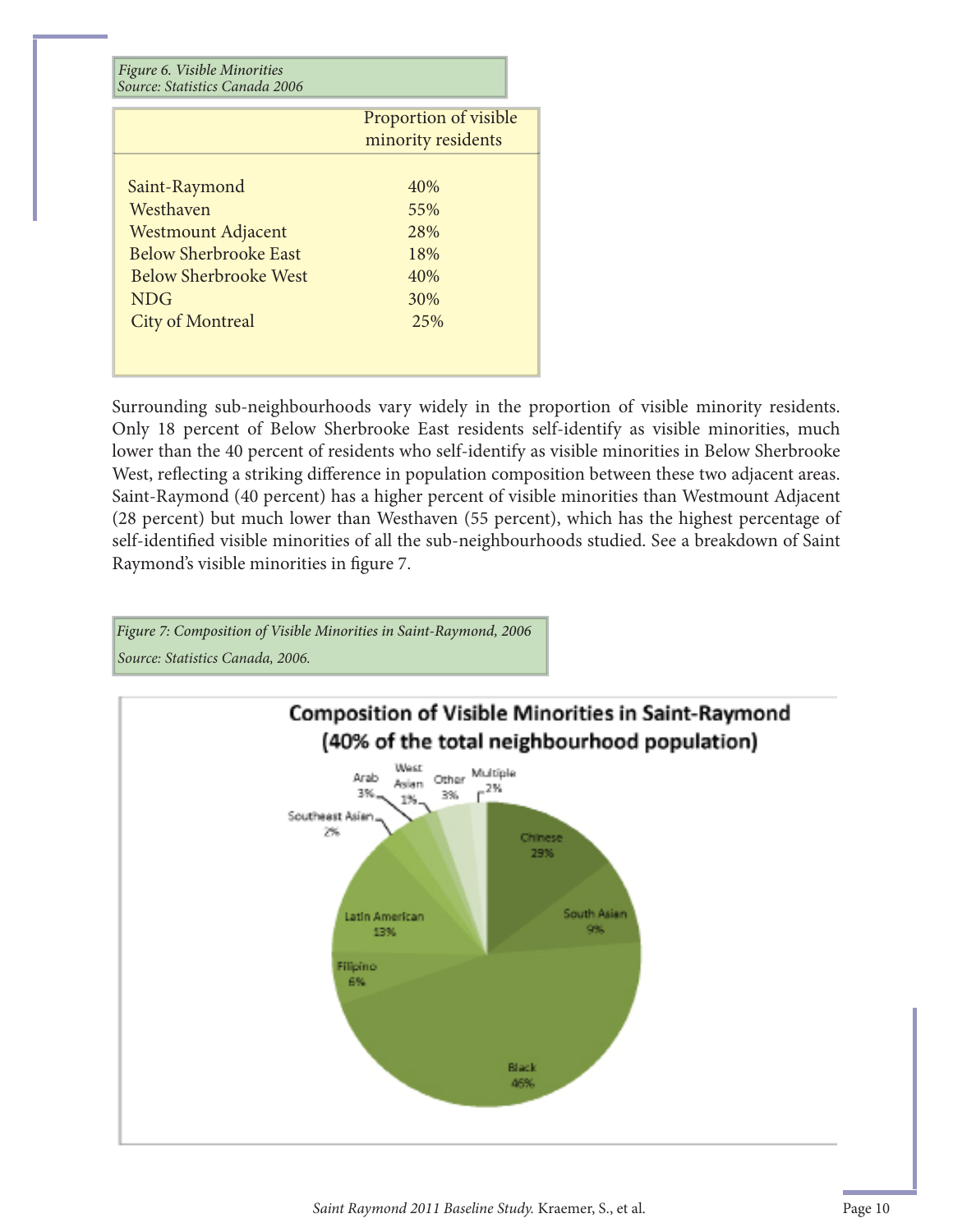Residents of Saint-Raymond and surrounding neighbourhoods identify as having a diverse array of ethnic origins and nationalities, including Canadian, the British Isles (English, Irish, Scottish), French, Caribbean (Jamaican, Trinidadian, Guyanese), African, Chinese, German, Polish, Filipino, Romanian, South Asian and Iranian.

One of the biggest increases has been in the Chinese population, which has seen a significant increase in the area in recent years, consistent with an overall rapid increase in Chinese immigrants making NDG their home (CDEC CDN/NDG, 2009).

Manifestations of this diversity can be found through various displays of national identity, such as the numerous Italian flags displayed in retail stores in the north-eastern part of Saint-Raymond. Many shops also display signs with writing in languages of origin, such as Italian or Mandarin. Some of the gathering places for local residents of diverse ethnic origins are described in Sidebar 1.

#### *Sidebar 1: CRUCIAL LOCAL GATHERING PLACES*

*Aft er 81 years of being an Anglican Church, St. Savior's, built in 1925, was sold due to low membership and a need for repairs to the church. The church was bought by a Romanian orthodox parish which had formerly been sharing space in Snowdon*  district. This new tenant in the area, the Romanian *Orthodox Church, had its first mass in 2009, and members are currently fundraising to expand the church. Although Romanians are not yet a strong presence in Saint-Raymond, the choice of locations for the church may reflect an increase in Romanian immigrants in the general area.* 

*Although declining in numbers, the Italian Community in Saint-Raymond still hosts a bocci tournament during the annual Italian Festival which takes place throughout Montreal in at the beginning of August every year. Th ese bocce courts, located at Oxford Park are an important place for older Italians to socialize, and thus serve an important social function in the ageing Italian community (see Burns et al., 2012).*

### 2.4. Language

Only a small minority of Saint-Raymond residents are native French speakers; English or a nonofficial language are far more common mother tongques in this neighbourhood. A striking 46 percent of residents are neither French nor English native language speakers in both Saint Raymond and Below Sherbrooke West; 14% are native French language speakers. Other language related highlights include: a very high number of native English speakers (50%) in Westmount Adjacent and in Below Sherbrooke East; a relatively high percentage of French native language speakers in Below Sherbrooke East (34.5%) (see figure 8 for details).

Figure 8. Mother Tongue by percentage of neighbourhood populations, 2006 *Source: Statistics Canada, 2006.*

|                              | English | French | Non-official | Multiple responses |
|------------------------------|---------|--------|--------------|--------------------|
| <b>Westmount Adjacent</b>    | 50%     | 22%    | 27%          | $1\%$              |
| <b>Below Sherbrooke East</b> | 42%     | 34.5%  | 23%          | 0.5%               |
| <b>Below Sherbrooke West</b> | 33.5%   | 17%    | 46%          | 3.5%               |
| Saint-Raymond                | 36%     | 14%    | 46%          | 4%                 |
| Westhaven                    | 37%     | 17%    | 43.5%        | 2%                 |
|                              |         |        |              |                    |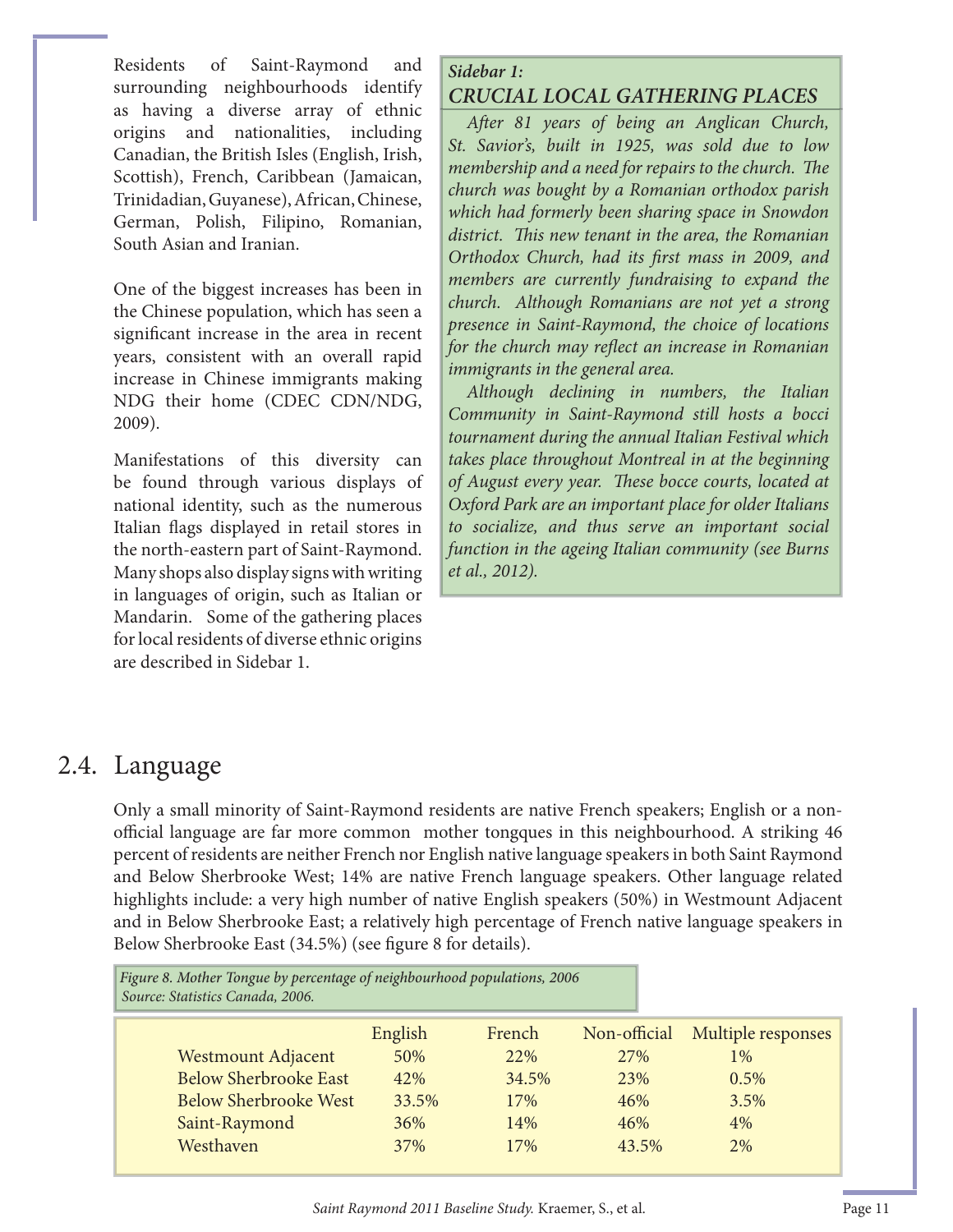However, a majority of Saint-Raymond residents speak both English and French, while about one-third can only speak English.

Weak official language skills, especially low French fluency, is a major problem for new immigrants when trying to accessing government services and information. Moreover, Figure 8 shows 2006 figures and local community groups who provide services on the ground are reporting that more recent immigrants coming to the area have tended to be even less fluent in English and French, so the situation may be getting even more challenging (Olson, 2011b). The NDG Community Council (NDGCC) has made efforts to provide housing information and other supports to these new populations, as detailed in Sidebar 2.

In 2006, educational levels in the study area were similar to the Montreal average, although substantial differences are found when analyzed by sub-neighbourhood, as seen in section 2.5.

## 2.5. Educational Levels

Of the sub-neighbourhoods, Saint-Raymond had the lowest proportion of university graduates and the highest proportion of people without a high school education. In contrast, educational levels in Westmount Adjacent were the highest, with more than 60 percent of residents over 25 having at least a bachelor's degree<sup>4</sup>.

#### *Sidebar 2: MORE COMMUNITY PROGRAMS AND SERVICES TO SUPPORT NON-FRENCH SPEAKERS*

 *Among other services, the NDG Community Council (NDGCC) attempts to answer housing enquiries and complaints from local tenants. As many residents of the area are new to Canada and have not yet mastered functional French, the NDGCC has implemented outreach programs to inform newly arrived immigrants' of their legal rights as tenants.* 

 *Th e NDGCC housing outreach program surveyed residents in 2008 and 2009. Community workers went door-to-door to talk with tenants to discuss individual problems and offer basic information. Th ey found many health and safety issues in residences throughout the neighbourhood including unaddressed maintenance issues, mould, bedbugs and cockroaches. Community organizers provided advice to new immigrants on how to deal with irresponsible landlords and how to navigate other renter issues.*

In 2009 the Council worked specifically with *the growing Chinese population through a variety*  of events and workshops. Through a government*funded program, the NDGCC hired a native Mandarin-speaking student to work with local residents and to gather and share information pertaining to a variety of issues such as lease termination, cockroaches, rent increases, and repair demands.* 

Still, when compared with 2001 data, levels of educational attainment in Saint-Raymond have generally improved. More Saint-Raymond residents have at least a high school education and many have bachelor's degrees. Furthermore, the percentage of residents over 25 who have completed high school is Saint-Raymond is similar to the City of Montreal average. Also, both neighbourhoods below Sherbrooke have quite high levels of high school certificate attainment when compared to the City of Montreal, although in line with NDG averages.

Overall, all the neighbourhoods are at or above the City of Montreal average in terms of percentage of residents having completed at least high school (CDEC CDN/NDG, 2009). The statistics of the highest degree completed are also telling of differences between the area neighbourhoods. Figure 9 shows that Westmount Adjacent has the highest percentage of university-educated residents (62

4 It is important to note that due to changes to the Canadian Census between 2001 and 2006, the more recent numbers include residents aged 25 or more, while the 2001 data is for residents 20 years of age or more.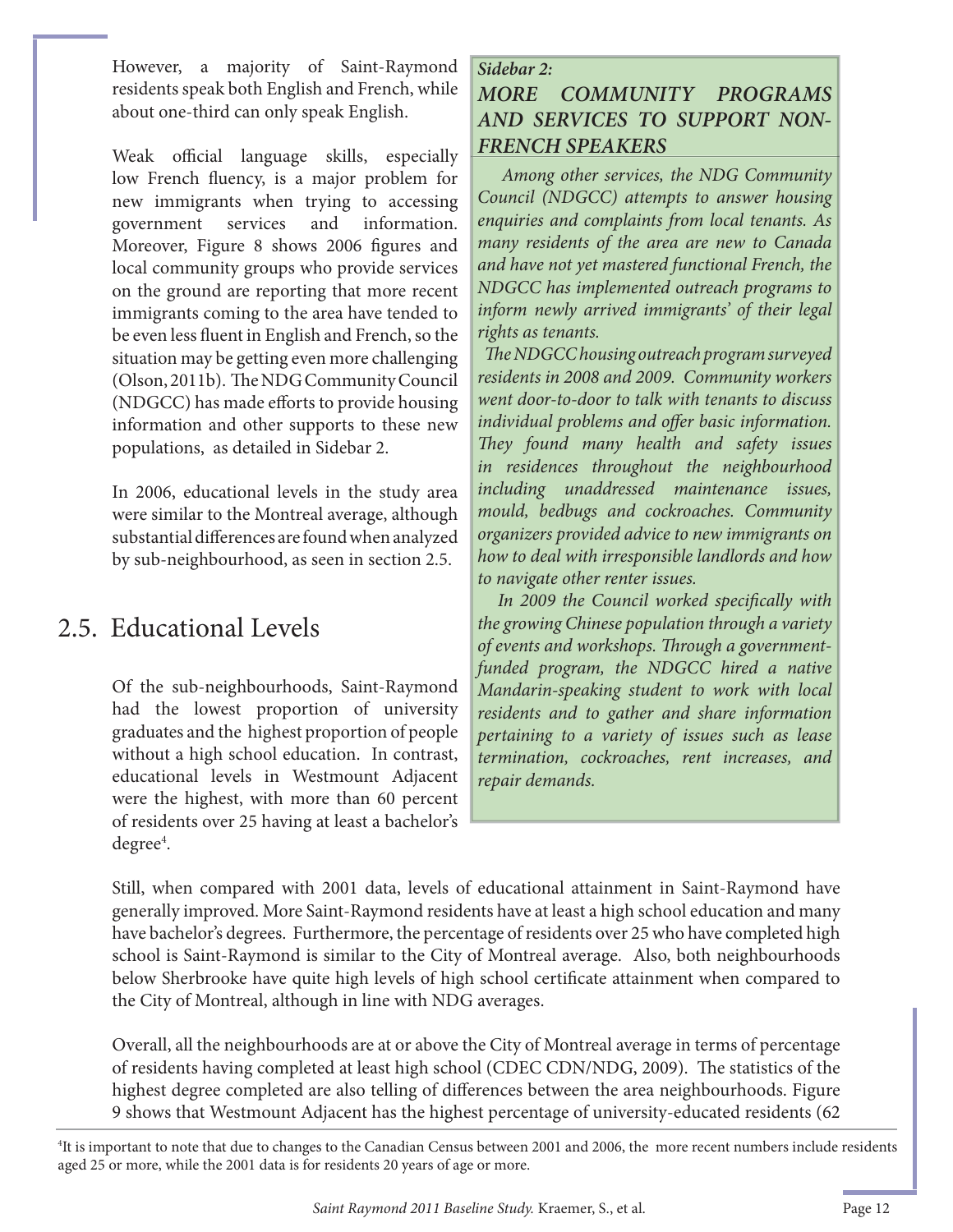%) of the surrounding neighbourhoods, while Saint-Raymond has the lowest (28%). Moreover, there appear to be a higher percent of trade school graduates in Saint-Raymond than in other neighbourhoods. Finally, while 85% of Saint-Raymond residents have completed at least high school, for 29% of the residents, a high school certificate is the highest level of educational attainment, whereas in other neighbourhoods there are higher levels of CEGEP and University diplomas.

Overall, Saint-Raymond has lower levels of educational attainment compared to area neighbourhoods (fig. 10). We will now turn our attention to income and employment data.

*Figure 10: Educational Attainment by highest degree completed by percentage of total population in Saint-Raymond and Surrounding Neighbourhoods, 2006 Source: Statistics Canada, 2006.* 

*Source: Statistics Canada, 2006.*  Figure 9. Educational Attainment by high school diploma in Saint-Raymond and Surrounding Neighbourhoods, 2006

|                              | % of residents over 25<br>who finished high school |
|------------------------------|----------------------------------------------------|
| <b>Westmount Adjacent</b>    | 86%                                                |
| <b>Below Sherbrooke East</b> | 95%                                                |
| <b>Below Sherbrooke West</b> | 92%                                                |
| Saint-Raymond                | 85%                                                |
| Westhaven                    | 86%                                                |
| NDG                          | 92%                                                |
| City of Montreal             | 8.5%                                               |

|                              | <b>High School</b><br>Certificate | <b>CEGEP</b> | Trade<br>school | University |
|------------------------------|-----------------------------------|--------------|-----------------|------------|
| <b>Westmount Adjacent</b>    | 13%                               | 3%           | 19%             | 62%        |
| <b>Below Sherbrooke East</b> | 19%                               | 4%           | 22%             | 50%        |
| <b>Below Sherbrooke West</b> | 17%                               | 8%           | 17%             | 40%        |
| Saint-Raymond                | 29%                               | 12%          | 16%             | 28%        |
| Westhaven                    | 18%                               | 7,3%         | 16%             | 44%        |
|                              |                                   |              |                 |            |

### 2.6. Income and employment

In 2005, the median household income in Saint-Raymond, representative of a typical Saint-Raymond household, was \$32,764. For comparison, the 2005 median household income was \$44,576 in Notre-Dame-de-Grace, \$38,201 in the City of Montreal, \$47,979 in Greater Montreal (CDEC CDN/NDG, 2009). The average household income of Saint-Raymond, which can be skewed by very small or very large incomes, was \$38,138, roughly \$8,000 more than the typical (median) household in the area. As to be expected, the average incomes for all the neighbourhoods are higher than the median incomes, suggesting a certain amount of polarity in income levels throughout the area.

At the dissemination area level, median household incomes for Saint-Raymond and Westhaven ranged from \$16,180 to \$36,856, indicating that some dissemination area residents have significantly lower household incomes. In Westhaven, the small differential between median and average income indicate less discrepancy between residents' incomes, in contrast with South of Sherbrooke East where the average household income is \$20 000 higher than the median, indicating that there are a relatively smaller number of residents who have household income that are substantially greater than the median. Overall, all of the neighbourhoods in our study area have lower median incomes than the greater NDG area (Sidebar 3 summarizes a study of NDGs "disadvantaged neighbourhoods" including Saint Raymond.)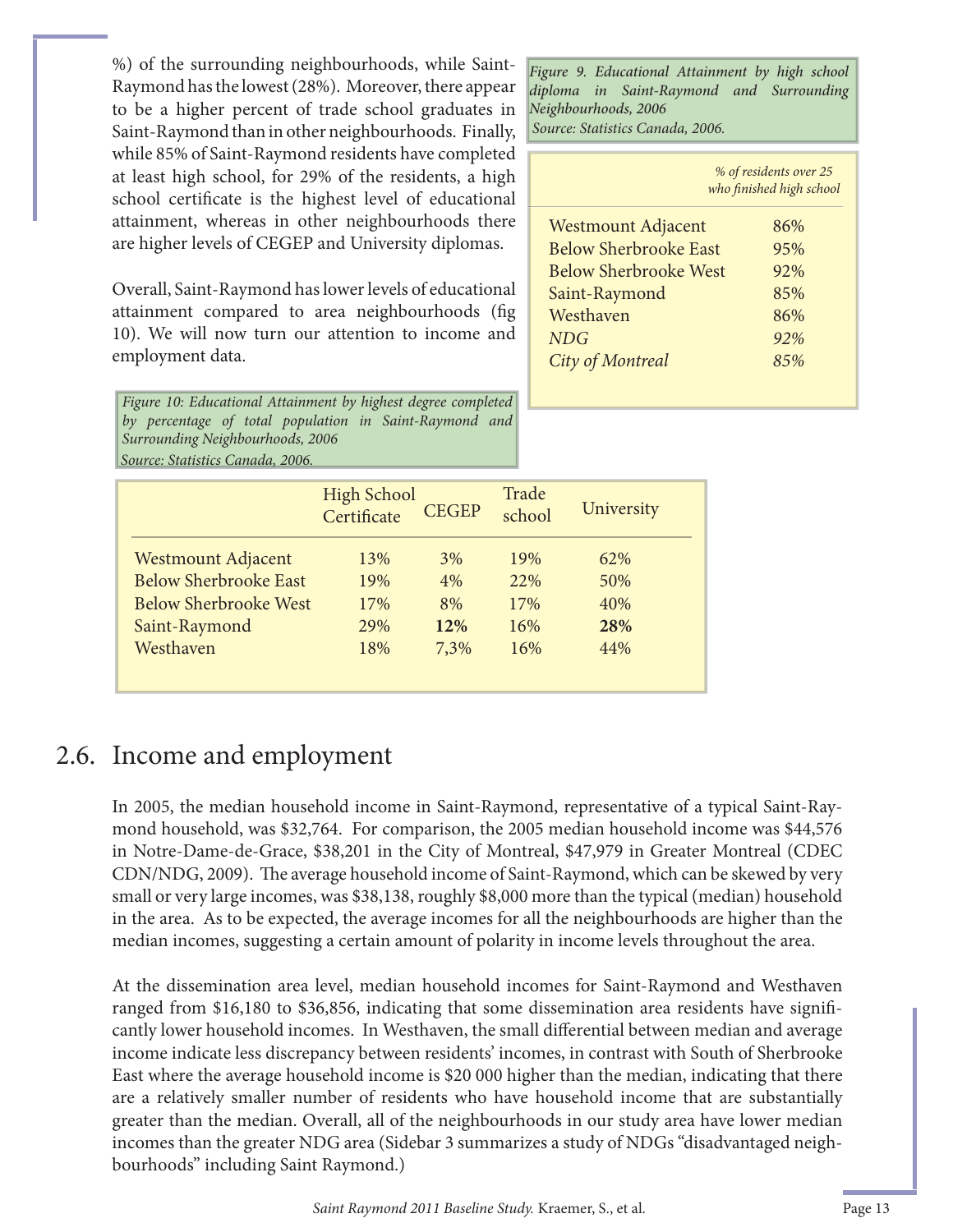#### *Sidebar 3: MOST SAINT RAYMOND RESIDENTS "DISADVANTAGED", ACCORDING TO 2008 PUBLIC HEALTH STUDY*

*In 2008, the Direction de santé publique published a report on NDG that provided a new view on the fabric of this community (Khun et al., 2008). Using a complex methodology developed by Robert Pampalon, which some researchers consider controversial, the report analyzed NDGs census data in*  a way that illustrates two kinds of "disadvantage" one material and the other social. The results map *very specific areas of NDG, identifying in purple those spots that are particularly disadvantaged. As shown in Figures 11 and 12 below, much of Saint-Raymond appears purple, areas marked as both materially and socially disadvantaged. Two areas in orange are materially but not socially disadvantaged, roughly corresponding to the Italian node at the East of the neighbourhood (Khun et al., 2008).*



When this data is expressed in numbers, we see that a stunning 55 percent of the population of *Saint-Raymond and Westhaven qualify as being both "materially and socially disadvantaged", with 30 percent being socially but not materially disadvantaged, and 8 percent as being materially but*  not socially disadvantaged (see Figure 12 below). This analysis gives us a special view on our study *areas, providing an important illustration of this sub-neighbourhood as it compares to other areas: Saint-Raymond is one of the most disadvantaged areas in NDG when the confluence of material and social factors are taken into account (Khun et al., 2008).*

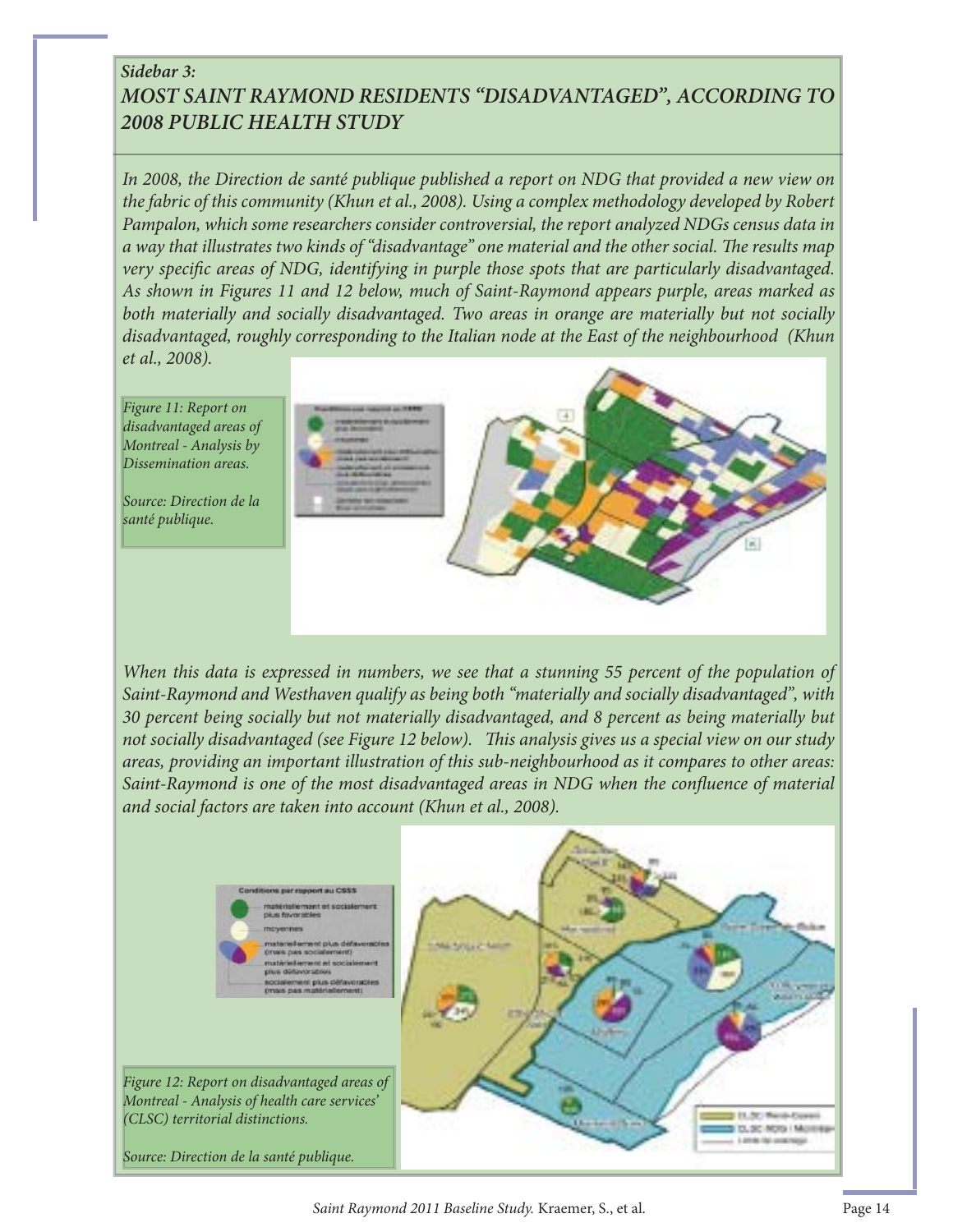*Figure 13. Average and Median Household Incomes (2005) Source: Statistics Canada, 2006.* 

|                              | Median Income | Average Income |
|------------------------------|---------------|----------------|
| Saint-Raymond                | \$30 971      | \$38 138       |
| Westhaven                    | \$23 562      | \$26 273       |
| <b>Westmount Adjacent</b>    | \$26753       | \$39 568       |
| <b>Below Sherbrooke East</b> | \$40717       | \$60 446       |
| <b>Below Sherbrooke West</b> | \$29 573      | \$36 958       |
| <b>NDG</b>                   | \$44 576      | \$58 960       |
| Montreal                     | \$38 201      | \$51 811       |

Turning to unemployment, differences between the neighbourhoods are again apparent (Figure 13). Counting only the people over 15 years of age who are part of the labour force, Westhaven clearly has the highest unemployment rate (18%), three times the unemployment rate of Westmount Adjacent. Below Sherbrooke West, Saint-Raymond and Westhaven all have unemployment rates which are above the NDG average (fig 14); however, they also have a lower percentage of residents over age 15 actively part of the work force.

Saint-Raymond in particular has a high percentage of children and of elderly in its population, in addition to the lowest percentage of university educated residents, half that of Westmount Adjacent residents. Saint-Raymond is also very different from Westmount Adjacent and below Sherbrooke East in terms of the immigrant population; like Westhaven, Saint-Raymond percentages of visible minority residents and residents whose native language is other than French or English are much higher than surrounding areas.

| Figure 14: Unemployment rate for persons 15 years of<br>age and older (in the workforce), 2006<br>Source: Statistics Canada, 2006. |  |  |  |  |
|------------------------------------------------------------------------------------------------------------------------------------|--|--|--|--|
| 12.3                                                                                                                               |  |  |  |  |
| 18.3                                                                                                                               |  |  |  |  |
| 6.2                                                                                                                                |  |  |  |  |
| 7.5                                                                                                                                |  |  |  |  |
| 12.3                                                                                                                               |  |  |  |  |
| 9                                                                                                                                  |  |  |  |  |
| 9.2                                                                                                                                |  |  |  |  |
|                                                                                                                                    |  |  |  |  |

*Note: Unemployment rate applies to persons 15 years of age and older in the workforce.*

#### Below Sherbrooke West also resembles

Westhaven and Saint-Raymond in regards to the immigrant population as well as average and median household income. There thus appears to be significant similarities between below Sherbrooke East and Westmount Adjacent, in terms of population characteristics.

Overall, defining trends in Saint-Raymond's socio-economic character include a significant recent increase in the Chinese population as well as in other visible minority groups, which has changed the Italian-dominated character of the neighbourhood. Moreover, high-school level educational attainment has increased in Saint-Raymond, although university diploma rates remain substantially lower than surrounding neighbourhoods.

Saint-Raymond, Westhaven and below Sherbrooke West are all struggling with poverty-related challenges. We will now turn our attention to the ways in which these challenges are being manifested with regards to a rapidly evolving housing market and other major changes occurring nearby.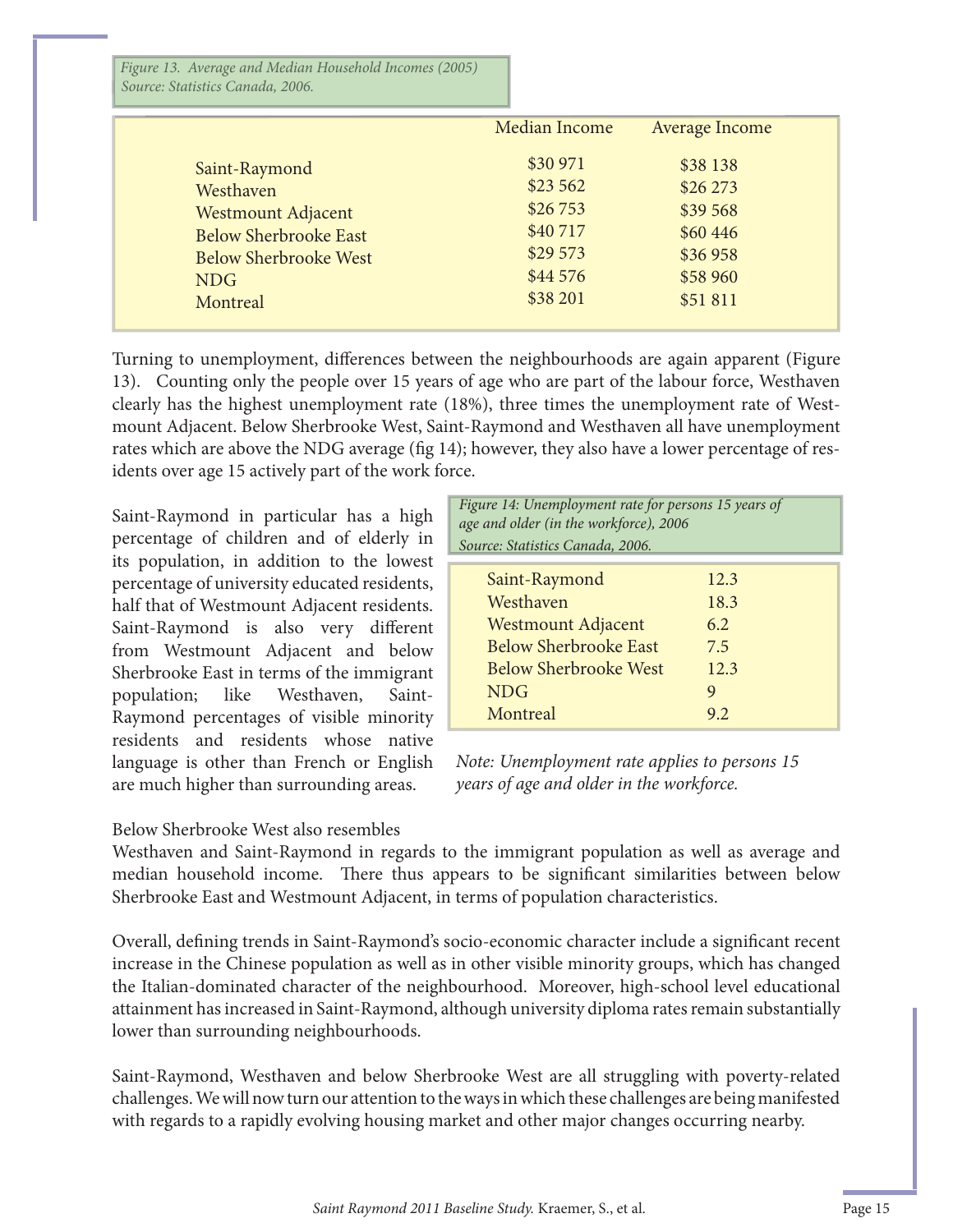## 2.7. Housing

Historically an affordable area to live for low-income people, Saint-Raymond has seen rental costs go up in recent years, with increasing average rents, and an ever larger percentage of residents spending 30% or more of their income on rent.

Moreover, the vast majority of residents in Saint-Raymond are renters, with a smaller number who own their own homes. Rising housing costs put different pressures on these different groups, but in general, rising prices benefit home-owners and make it harder for renters. Some characteristics of the housing market in Saint-Raymond will now be presented.

#### 2.7.1. High percentage of renters

Saint-Raymond has a high percentage of renter-occupied households, making it more vulnerable to rises in rental prices. The proportion of renter-occupied households in Saint-Raymond and Westhaven was 81.6 percent in 2006, which is considerably higher than the city-wide average (62.1 percent) and the highly gentrified Plateau (73.8 percent) (Twigge-Molecey, 2009).

A considerably lower number of renter-occupied households was found in Westmount Adjacent, where only 66 percent of households were renter-occupied (Twigge-Molecey, 2009). This area also had a better quality building stock and higher average income levels than the other sub-neighbourhoods, with an overall profile perhaps closer to Westmount than its NDG counterparts.

In 2006, average rents in the area were lower than the island or CMA average at \$572 for Saint-Raymond and Westhaven and \$634 for Lower NDG (Saint-Raymond, Westhaven, Westmount Adjacent, South of Sherbrooke West and East), compared with \$709 in the Plateau, \$600 in Saint-Henri, and \$662 island-wide (Twigge-Molecey, 2009: 47)<sup>5</sup>. The average gross rents in NDG are mapped in figure 15 below.

Saint-Raymond and Westhaven exhibited a 13.9% increase in average rent between 1996 and 2006, significantly lower than Westmount Adjacent (22.6% increase), Below Sherbrooke East (20.8% increase) and Below Sherbrooke West (23.2%).



<sup>5</sup> Refers to the total average monthly payments paid by tenant households).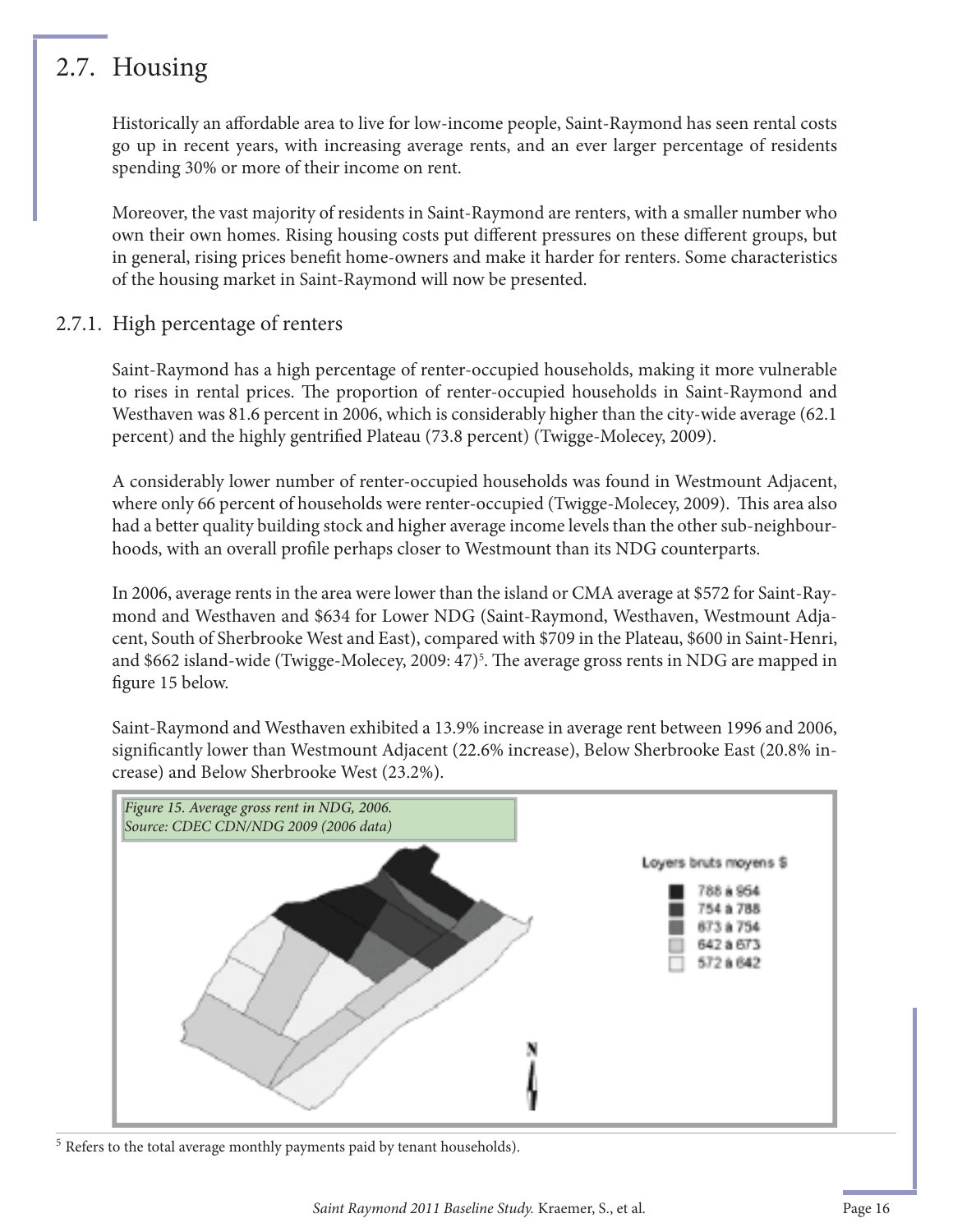While as of 2006, Saint-Raymond and Westhaven still had the lowest rents in NDG, at between \$572 and \$642 a month, the area we are calling Below Sherbrooke had average gross rents in the second highest bracket, at \$754-788 per month, even higher than Westmount Adjacent, at \$673- 754 a month.

The increasing cost of housing presents an ongoing challenge to renters in our study area. In Saint-Raymond, since 2006, between 40 and 45 percent of renter households were spending more than 30 percent of their income on rent. In neighbouring Westmount Adjacent, the proportion of renters spending 30 percent of more of their income on monthly rent was more than 50 percent: not a typical Westmount profile. These differences are represented in figure 16 below.

It is important to consider again the percentage of renters to owners, to fully appreciate these numbers: 4 out of 5 households in Saint-Raymond rent, compared with just over 3 out of 5 for Westmount Adjacent, as noted earlier in this report. Thus, approximately 840 households pay more than 30% of their household income on rent, in Saint Raymond.



It is interesting to note that Westmount Adjacent spends a higher percentage of their income on rent, although the rents are lower than Below Sherbrooke, which suggests that Below Sherbrooke has a more affluent community (higher rents, lower percentage of income spent on rent) than Westmount Adjacent. This conclusion is also supported by average household income data, cited elsewhere in this report.

#### 2.7.2. Rising dwelling values in Lower-NDG

In addition to increasing rents, average dwelling values have risen at a higher rate in Lower-NDG than city-wide during the ten-year period from 1996 to 2006. In 2006 homeowners in the area were struggling to afford their homes, almost 30 percent of homeowners were spending 30 percent or more of their household incomes on the cost of shelter (Twigge-Molecey, 2009).

In 1996, the average value of a dwelling in Lower-NDG was \$139,969, while in 2006, this value had increased to \$339,911, an increase of 143%. By comparison, over this same period dwelling values on the Island of Montreal increased by 92% (Twigge-Molecey, 2009). By 2006, average dwelling values in Lower NDG were higher than those in Saint-Henri or the Plateau. In Saint-Raymond and Westhaven, there was a decrease in homeownership between 1996 and 2006 of approximately 2%, with about 17 % of residents owning their home.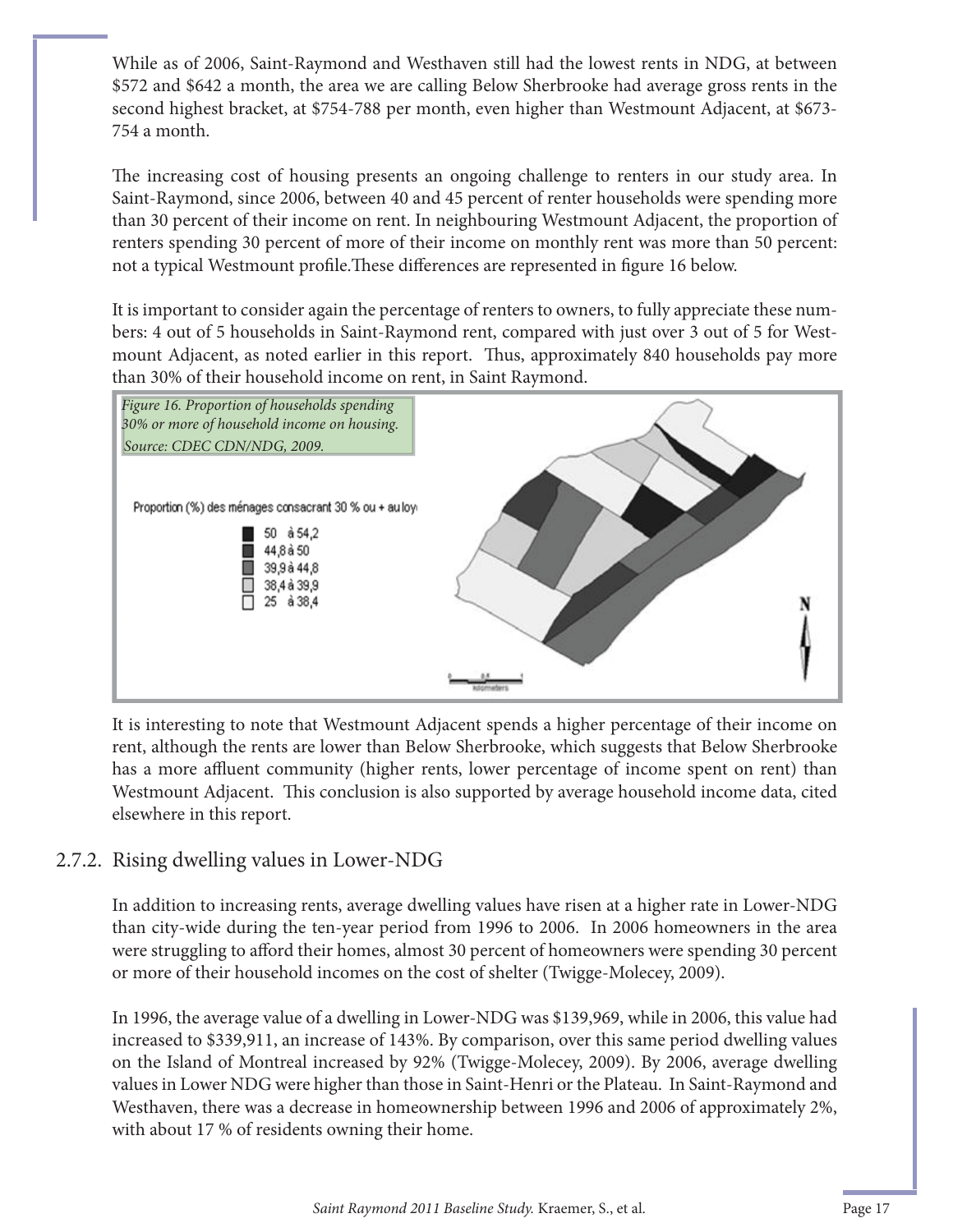### 2.8. Community resources

Although residents face substantial economic challenges, summarized in the previous section, Saint-Raymond has a true neighbourhood feel. A good-sized community centre and major public green space, Parc Georges-Saint Pierre, known locally as Oxford Park, serve as important centres for the neighbourhood, both as social gathering spaces and activity centres. Saint-Raymond is also served by a number of community groups and resources, some of which are physically located in the neighbourhood and others not; Saint-Raymond has also recently lost some key community groups that have had to relocate elsewhere in NDG when they lost their community space at a local Catholic church. The parks, community gardens and some of the community organizations will be presented in the following section.

#### 2.8.1. Parks and Community Gardens

Saint-Raymond's largest public space is Parc Georges-Saint-Pierre, often called Oxford Park, located between Upper-Lachine, Saint-Jacques, Oxford and Old Orchard. This multi-use park includes a number of recreational features such as a soccer field, baseball diamond, outdoor skating rink, playground and picnic area, and is also the location of the Saint-Raymond Community Centre. This park hosts the previously mentioned Italian festival and bocce tournament. In the last two years several improvements have been made, including redoing the playgrounds and the addition of a basketball court. Moreover, the Borough mayor has also proposed plans to add a children's wading pool area in 2012 (McQueen, 2011).

Oxford Park also contains a City of Montreal community garden with 21 garden plots located at Oxford and Upper-Lachine and a collective garden operated by resident-volunteers that is part of the Victory Garden Network of Action communiterre, an NDG community group. In addition, many residents, especially members of the Italian community, have private gardens for growing food. While there is a small grocery store and some dépanneurs, it is difficult to find good quality fresh fruits and vegetables in Saint-Raymond (CEUM, 2011).

The Terry Fox Park, located along the top of the Saint-Jacques escarpment is an elegantly designed but rarely used park (figure 17). The City of Montreal acquired much of the properties along the escarpment in the 1980s, and this park was in effect the first phase of a bigger project to enable resident access to the Falaise Saint-Jacques, a large and wild area located in the South-West Borough. The Falaise Saint-Jacques, recognized by the City of Montreal as an eco-territory and protected for its contribution to Montreal's biodiversity, is threatened by the redesign of the Turcot Interchange. Due to the heavy traffic on Saint-Jacques, Terry Fox Park is rarely used by residents. Access to the Falaise Saint-Jacques is also very difficult, and few residents in Saint-Raymond make use of this green space. The most recent Montreal Master Plan calls for permitting public views from the top of the Falaise of the Lachine Canal and the Saint Laurence River, from key spots in Saint-Raymond,

but does not foresee facilitating access to this green space.



Figure 17. Terry Fox Park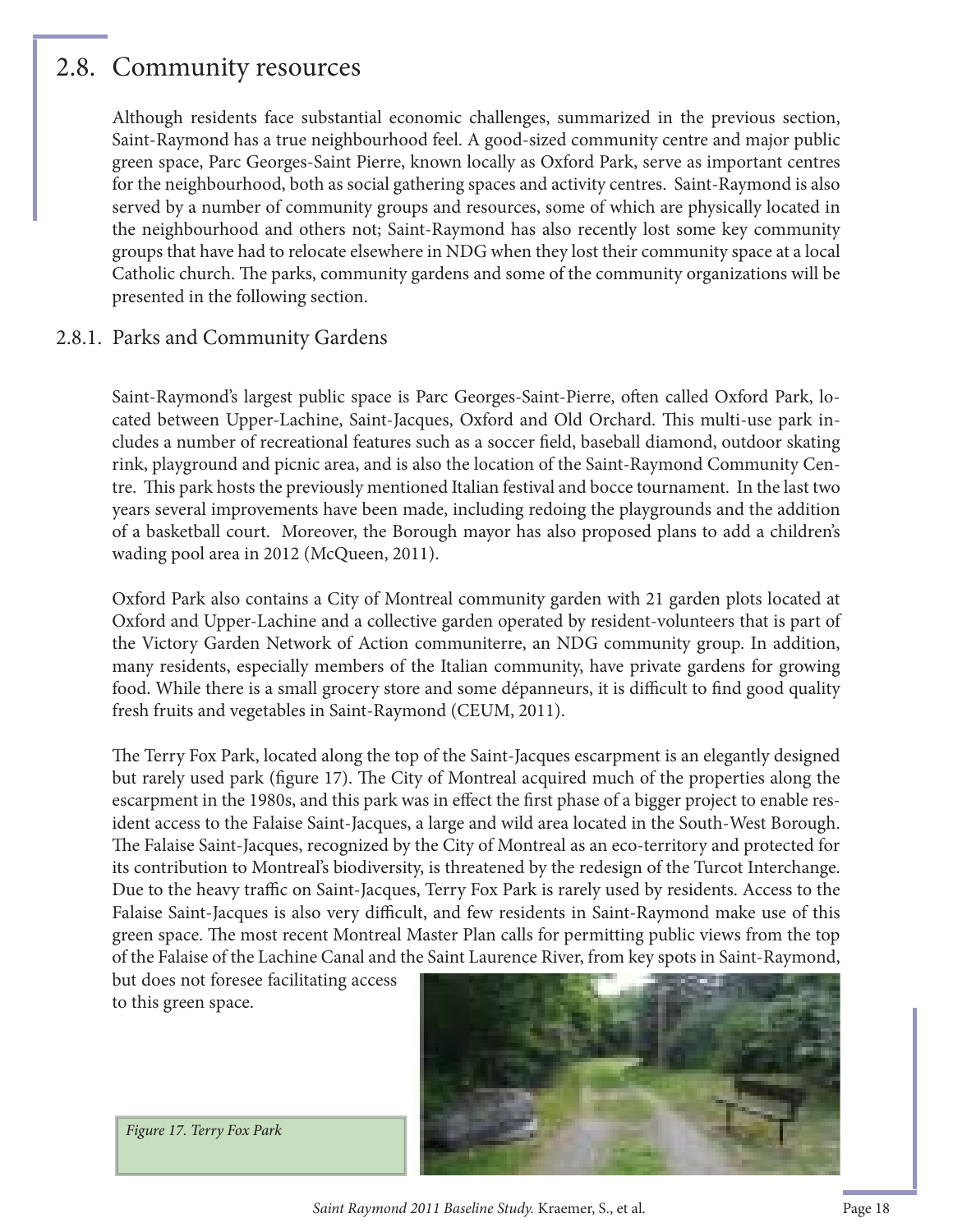#### 2.8.2. Community organizations

#### *NDG Community Council (NDGCC*)

Saint-Raymond has historically had a number of active community groups working to improve the quality of life for residents. Over the past 5 years, the NDG Community Council has played an ever-more important role in the neighbourhood, supporting work on the ground and citizen groups. The Community Council, active in NDG for seventy years, animates a number of thematic community meetings which bring together organisations in NDG: the NDG Round Table meetings (similar to the Tables de concertation in other neighbourhoods) are convened roughly four times a year and draw approximately thirty organizations.

The NDG 2020 (or Assemblée publique 2020) is an innovative public assembly run by the NDGCC which meets roughly eight times a year and allows citizens to express their thoughts on the direction of the neighbourhood or on a particular issue affecting the neighbourhood. These assemblies allow local groups, public bodies and residents to discuss major issues and developments in their neighbourhood and work in a concerted manner by sharing information on community initiatives. NDG 2020 is a made-in-NDG mechanism for galvanizing community action.

The NDG Community Council has actively supported the Saint-Raymond Residents' Association. The Council is also an active partner in the Quartier Vert process (described later in this report) and in the Interneighbourhood Coalition (CIQ) and Community University Research Alliance (CURA), whose main preoccupation is the arrival of the new mega-hospital in a rail yard immediately to the East of Saint-Raymond. These projects and activities will have an impact on the future development of Saint-Raymond.

#### *Saint-Raymond Community Centre*

The Centre communautaire de Saint-Raymond is located on Upper-Lachine at Oxford Avenue. This centre opened in 2006 and is managed by Comité Jeunesse NDG, a non-profit organization in existence since 1981 that works in partnership with the NDG-CDN Borough. The community centre offers a variety of sport and recreational programs, as well as specific programs for school age children.

#### *NDG Food Depot*

The NDG Food Depot, a food bank located just north of Saint-Raymond at the corner of de Maisonneuve and Oxford, has been serving Saint-Raymond and the rest of NDG since the mid-1980s. Current services include the Good Food Box, Emergency Food Baskets, free cooking classes, a weekly drop-in for seniors, and jobs and skills workshops and assistance. The Good Food Box is a program that provides high quality fruits and vegetable boxes twice per month at various neighbourhood drop off points. Emergency Food Baskets, which provide 2.5 days worth of healthy and nutritional food, are available up to twice a month to individuals and families living in certain NDG neighbourhoods.

#### *Action communiterre*

A non-profi t organization founded in 1997 and currently located on Sherbrooke at Kensington Avenue, Action communiterre is dedicated to raising public awareness about food securing and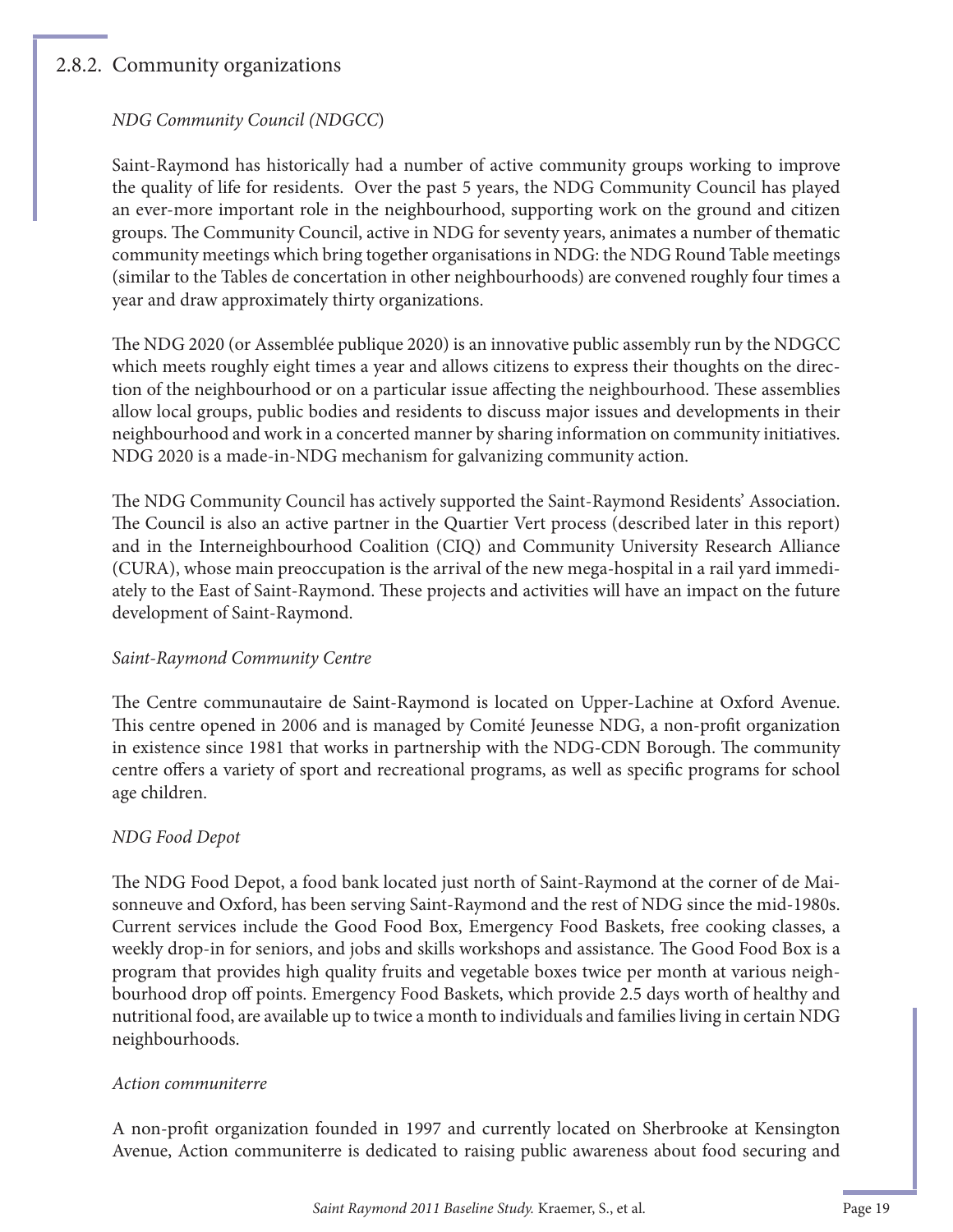urban agriculture, as well as improving the community's access to healthy produce (Action communiterre, 2011). Action communiterre manages the Victory Garden Network, which includes ten organic gardens located throughout NDG. This organization also offers a variety activities including inter-generational cooking, gardening workshops, and nutritional information.

#### *Saint-Raymond Residents Association (SRRA)*

This association, composed of home-owners and renters, was formed in 2005, partly in response to the announcement of the McGill University Health Centre, and in anticipation of changes to the neighbourhood, particularly in regards to traffic and access to the rest of NDG. The association continues to exist but has been less active recently.

## 2.9. Conclusions: Socio-Demographic Section

Overall, the Saint-Raymond population has increased moderately over the past few years, most particularly due to new condominium infill projects, with an estimated 3610 people in 2006 (plus a few hundred since then). Yet, despite this modest growth, Saint-Raymond is still relatively small and isolated, making it difficult to support local amenities and services and a vibrant local economy. Residents of Saint-Raymond still have to travel north to Sherbrooke to access basic services such as banks, pharmacies and other services.

The two most important changes in Saint-Raymond over the past decade are a substantial increase in the visible minority immigrant population, and a spike in education attainment levels. Saint-Raymond has a highly diverse residential population which includes a high proportion of people born outside of Canada who speak many different mother tongues.

While people of Italian origin still make up 10 percent of the total Saint-Raymond population, this proportion of the population is both ageing and declining in numbers. New immigrants in the area are primarily of Caribbean, African and Chinese origins. Some 40% of Saint Raymond residents are also visible minorities, compared with 25% in Montreal as a whole.

Strikingly, while the majority of people living in Saint-Raymond have knowledge of at least one official language, only 14% are native French language speakers. In 2006, nearly half of residents speak non-official languages as their mother tongue, neither French nor English, similar to other Montreal neighbourhoods like Cote-des-Neiges.

The median household income in Saint-Raymond is substantially lower than the rest of NDG. A huge majority of residents are renters (82%), much more than the Montreal average (62%), and the neighbourhood is also home to a higher than average proportion of single-parent households.

However, via a variety of local initiatives, some effort is being made to tackle pressing issues like poverty, tenants' rights, community services and neighbourhood connectivity. Rising housing costs and key indicators show that gentrification is occurring in neighbourhoods surrounding Saint-Raymond, especially just to the north of the area, as described later in section 4.3.1: planning, policies and community action in Saint Raymond will continue to respond to these larger urban forces. The neighbourhood of Saint-Raymond will continue to be shaped by outside forces including the large-scale projects currently under construction at its borders. We will now turn to transportation and circulation in the area for more insights into these vectors of change.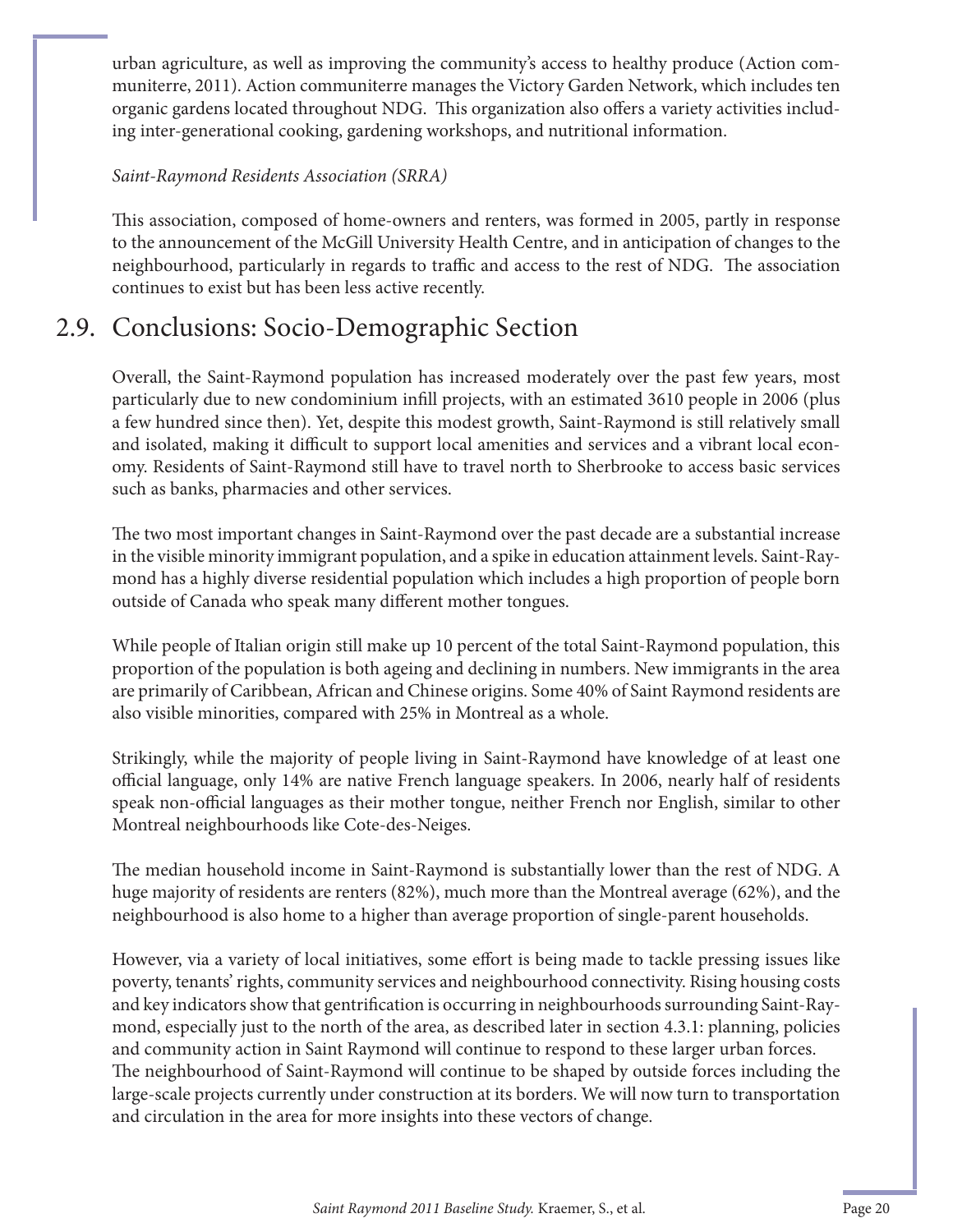## 3. TRANSPORTATION

The following section provides a detailed analysis of the regional road network, public transportation routes, as well as pedestrian and bicycle routes. Major transportation routes and corridors outside Saint-Raymond will be included in analysis, as these routes contribute to the greater context of vehicular, pedestrian and public transportation links.

Major transportation features for the area include heavy transiting traffic during peak hours, fewer vehicle trips and lower car ownership as compared with NDG as a whole. Overall, strong barriers make pedestrian and cycling difficult and/or unappealing. While some transport issues continue to affect Saint-Raymond (notably the impending construction of the Turcot Interchange and the start of construction of the MUHC Glen Campus), a major effort to improve active transport has been launched, the 2011 South-Eastern NDG Quartier vert actif et en santé (QVAS) project developed by Mobiligo in partnership with the NDG-CDN Borough with support from the Urban Ecology Centre and the Coalition québecoise de la problématique du poids as part of the Montreal Urban Ecology Centre QVAS initiative<sup>6</sup>.

The QVAS project gathered information on circulation patterns for the South-Eastern NDG study area, which includes the part of Saint-Raymond neighbourhood east of Melrose and the rest of the south-eastern corner of NDG between Oxford and Décarie, south of NDG avenue (see Figure 18 below). Key information gathered by this research project will be highlighted in this section, but readers are encouraged to explore the complete QVAS report carefully for a thorough treatment of transport issues.

### 3.1. Public Transportation

In general, the neighbourhood of Saint-Raymond is relatively well-served by the city's public transportation system considering the small residential population and enclaved nature of the neighbourhood (Racine et al., 2005). Saint-Raymond is served by a major trans-island bus route and is minutes from the Vendôme metro station. The Vendôme metro station, a bus, subway and commuter train hub, acts as a gateway to much of the rest of the city. Public transportation is heavily used by area residents and although bus service has been improved in recent years, bus frequency and overcrowding are still reported on certain lines, as will be described in more detail later on.

#### 3.1.1. Vendôme metro and commuter rail station

The Vendôme metro has been under significant pressure due to its strategic location and intermodal capacity and is currently at capacity. With the arrival of the MUHC Glen Campus, expected to draw an additional 10,000 people to the site daily, the STM and the AMT have agreed that the Vendôme station must be redesigned in order to handle the expected increase in users. This expansion will involve the creation of a second egress from the metro an improvement of the connection between the metro line and the commuter rail stop and a link to the Glen Campus. Currently, the MUHC is working with a private partner to design the hospital connection to the station, prior to a request for funds from the Ministry of Transport. The MUHC is studying both

<sup>&</sup>lt;sup>6</sup> QVAS The Quartier vert, actif et en santé (QVAS) project, an initiative of Centre d'ecologie urbaine, is a multi-step program which solicits community participation in brainstorming solutions to circulation problems. This research and problem-solving project has been conducted in four neighbourhoods in Montreal, most recently in south-eastern NDG. As part of the QVAS, sometimes referred to in English as the Green, Active, Healthy Neighbourhoods Project, area residents are involved in diagnosing circulation problems and conducting research on the area. Solutions to problem areas are then brainstormed by a variety of stakeholders. The South-eastern NDG QVAS project began in the summer of 2010 and was completed in November 2011.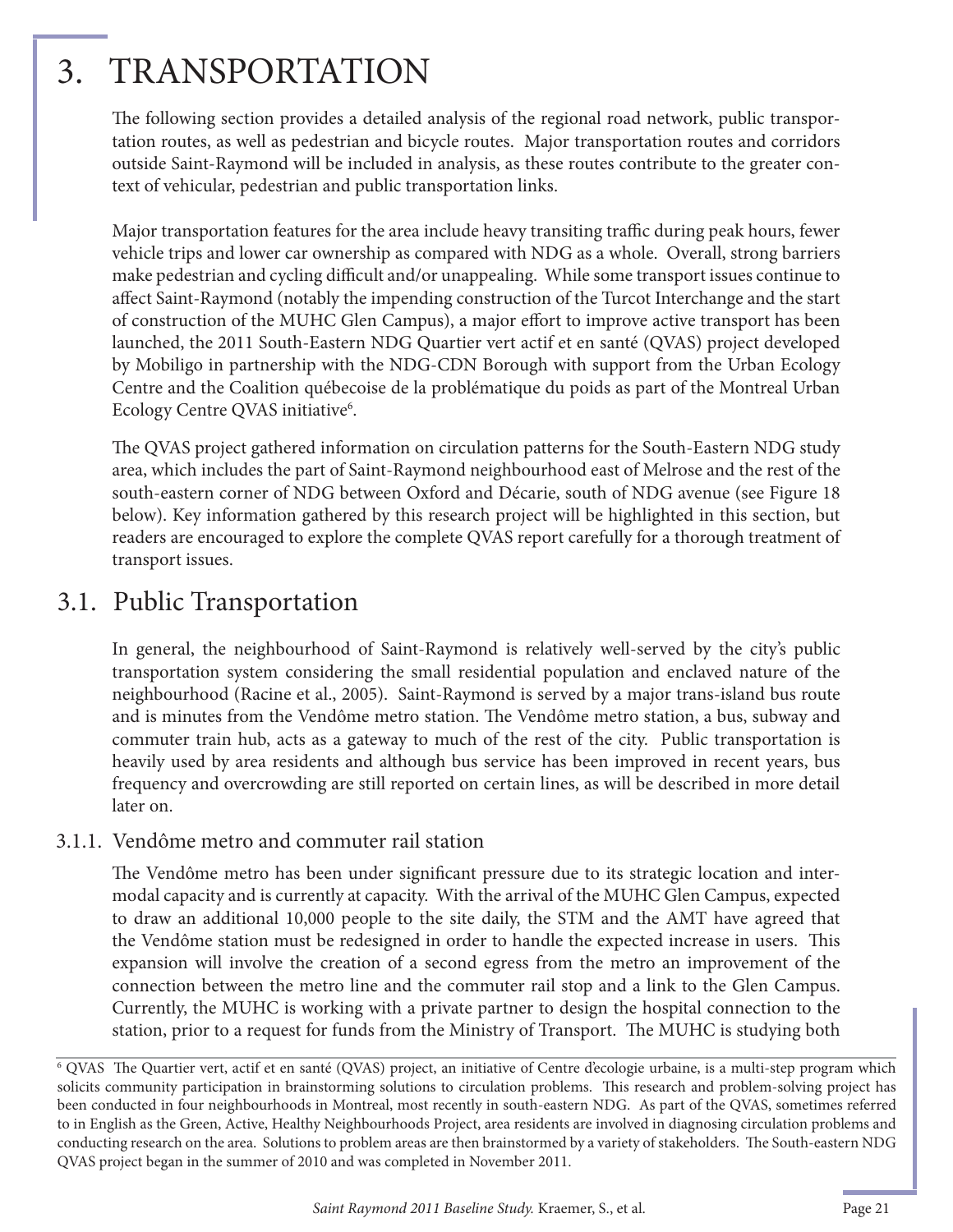tunnel and overhead walkway options, as reported at public Comité de bon voisinage meetings in February 2011 (Ville de Montréal, 2011a). (See sidebar 4 for details on the Comité.)

Additionally, the AMT is proposing the reservation of space for two additional tracks to increase commuter rail capacity, in anticipation of improved service from the West Island. The station itself is also in need of repair as it does not have an elevator, making it inaccessible for wheelchairs. The timeline and prioritization of these projects will depend on the allocation of provincial and municipal funding. Still, the creation of a more accessible, better connected Vendôme intermodal station with a greater capacity for transit users is not only an essential asset for the viability of the MUHC Glen Campus project but will also improve service for all area public transit users.

#### 3.1.2. Bus Routes

Several bus routes serve southeastern NDG and connect to the Vendôme metro. These routes vary in frequency and in usefulness with respect to bringing residents of Saint-Raymond to their destinations. The seven bus routes connecting at the station are: 17-Décarie, 37-Jolicoeur, 90-Saint-Jacques, 102-Somerled, 104-Cavendish, 105-Sherbrooke, and 124 -Victoria. Two buses connect Saint-Raymond to points West and the Vendôme metro station, along Upper-Lachine Road: the 90 and the 104.

In 2005, general observations indicated that residents predominantly take Bus 90, which connects Saint-Raymond to Vendôme, stopping at seven bus stops on Chemin Upper-Lachine every five to seven minutes during peak morning hours. Since 2010, the city has implemented a 10-minute maximum program which promises a less than 10-minute wait between buses on weekdays during peak hours and in peak directions. Bus routes 90 and 105 are both part of this program.

Other bus lines can be taken from the Vendôme Metro, including lines 17, 102 and 162. These lines run north-south along the eastern edge of the Borough, on the Décarie Expressway and Girouard and generally arrive every 30 minutes. Line 104-Cavendish, which connects Saint-Raymond residents to several important health and other services, arrives roughly every fifty minutes. The

420 express bus only runs during peak hours, from Vendôme metro station into the city centre. Thus, the majority of bus lines must be taken from the Vendôme metro and primarily run on the outskirts of the neighbourhood, with the exception of Bus 90; the frequency of buses remains an important issue for many residents (see fig 21 for mass transit user data).

#### *Sidebar 4: COMITÉ DE BON VOISINAGE*

 *A recently developed forum for resident participation on major changes in the area is the Comité de bon voisinage (Committee for Good Neighbourly Relations), which was formed by the City with the MUHC to provide information and updates on the MUHC Glen Campus construction to local residents and merchants. In this forum, representatives from the MUHC*  and City officials answer questions from *local residents and elected representatives regarding the construction projects linked to the new Glen Campus and attempt to resolve problems caused by the construction. These meetings, held monthly since October 2010, are oft en reported on in local newspapers, the Westmount Examiner and the NDG/ Hampstead Free Press, thus enlarging the forum to those who are not able to attend the meetings.* 

 *Although limited to subjects related to current construction projects, the forum does serve the purpose of disseminating information to residents and providing resident feedback to the MUHC and to the City.* The archived minutes of all the *meetings since 2010 can be found on the MUHC website:* 

*http://cusm.ca/new-muhc/page/archives.*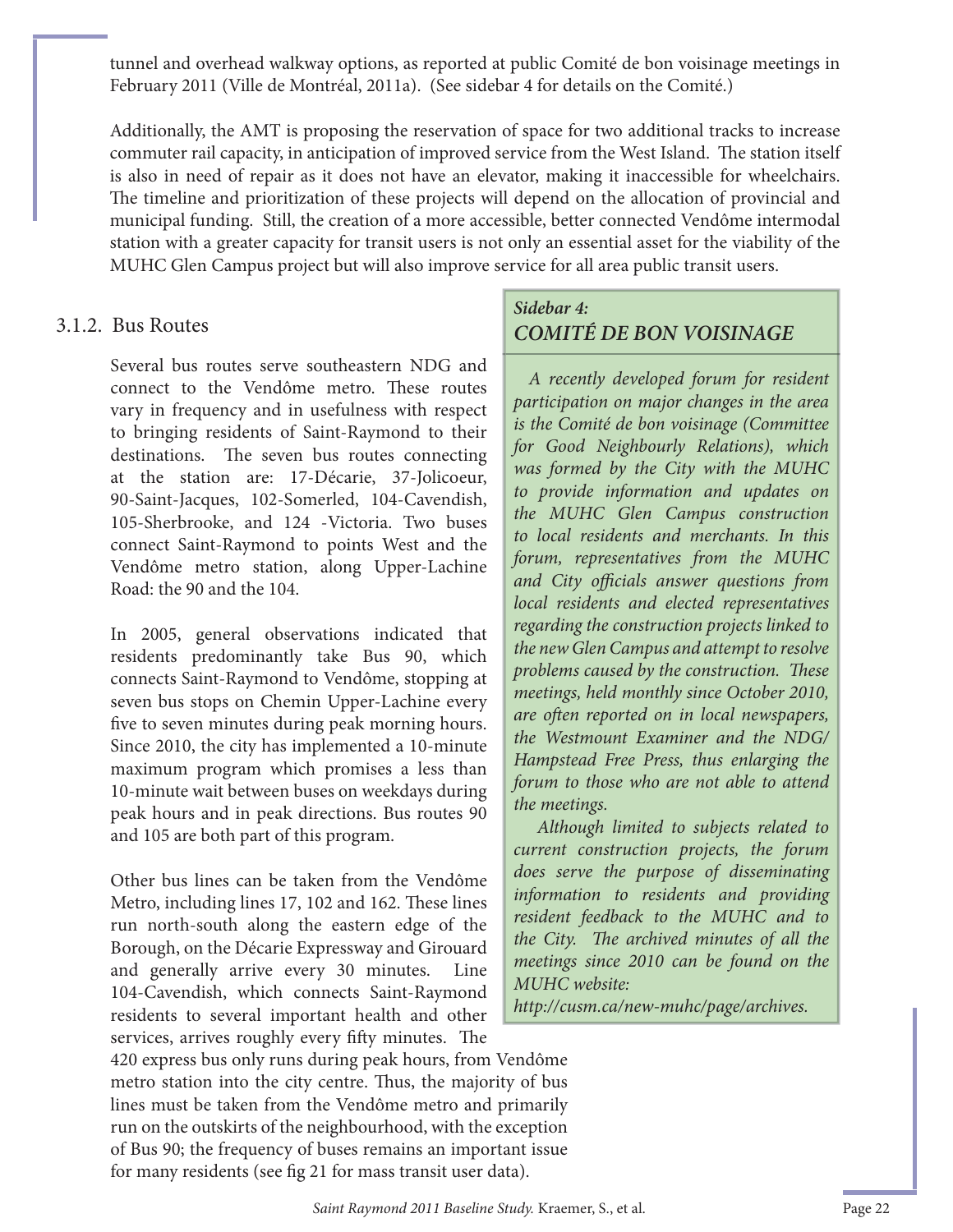Overall, since south-eastern NDG residents and residents of Saint-Raymond in particular depend heavily on public transportation, they have been especially vulnerable to changes in public transportation routes due to the number of construction projects in the area, which will be discussed later on in this section of this report (see figure 18a).



#### *Sidebar 5:*

#### *A NEW SCHOOL IN SAINT RAYMOND: IS IT POSSIBLE?*

 *According to preliminary research in 2008, it was found that residents of Saint-Raymond bus*  their children to six different primary schools, some French and others English. There is one school *bus per school which brings roughly 30 children to each primary school. This unfinished research project would have asked at what point it becomes viable for the school boards to consider opening a new school in Saint-Raymond; how many children and what demographic pattern would have to be in place for this to happen; is population density a factor in school board decisions? Planners have suggested that while the density and total population of the area is currently insufficient, the need could be reconsidered if the population increased.* 

*Several locations have been identified as potential sites for a temporary school, including the Shadd Business Academy on Old Orchard, formerly John 23rd school (English) and the old*  French school on Oxford which houses an annexe to the Centre Saint-Paul, offering two training *programs, a nursing aide school and French courses for adults (at the time of writing, the annex was temporarily closed and courses were relocated to the Saint Henri annex) (CSDM, n.d.). Given the fact that some NDG schools are at capacity (one school has created an elementary school annex to accommodate growth), and the increase in housing units in Saint-Raymond, school boards may be invited to explore increased service in this neighbourhood.*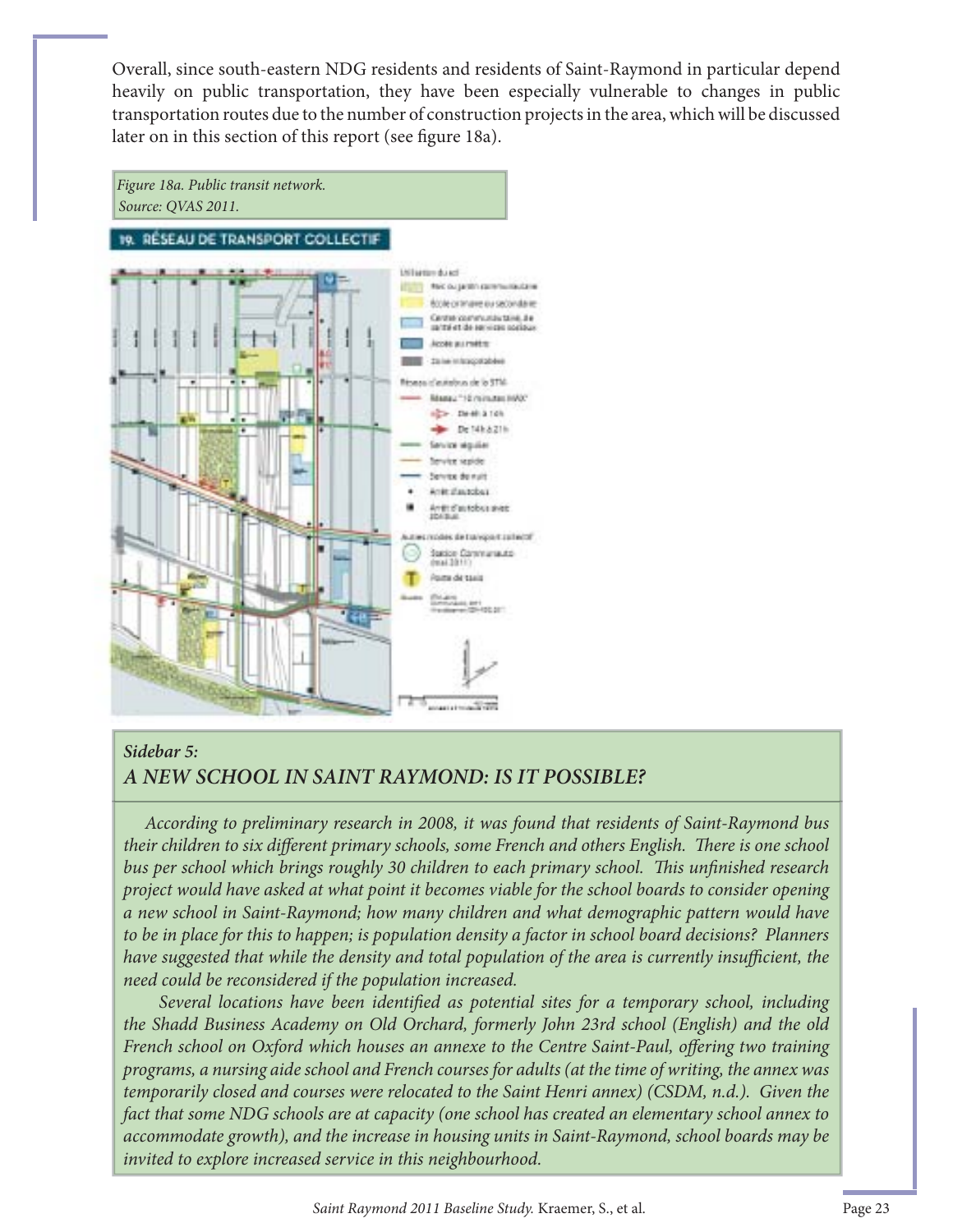## 3.2. Pedestrians and Bicycles

Pedestrian and cyclist routes in Saint-Raymond are made difficult by the high volume of cars and the lack of appropriate infrastructure supporting active transportation. Many key services for residents of Saint-Raymond are located just outside the area on Sherbrooke Street, including churches, schools, banks, and other amenities. Walking or cycling in the area is made less safe and less attractive by the detours required to get around natural and built barriers. Poor maintenance of infrastructure (sidewalks and roads) are not only impediments to walking and cycling, but also make the area less secure for children and the elderly. The unusually difficult problems cyclists and pedestrians face in this neighbourhood is one of the reasons the Montreal Urban Ecology Centre chose South-Eastern NDG for a QVAS pilot project.

#### 3.2.1. Pedestrian network

As part of the reconstruction of the Décarie access to the MUHC Glen Campus, pedestrian routes on the borders of the study area may see some improvements. However, within Saint-Raymond, pedestrians and cyclists must use heavily-trafficked roads which constitute the key access points into and out of the area. Pedestrian access to the north of the railway tracks is limited to four options:



*Figure 18b. The Girouard Viaduct Source: CEUM 2011.*

• **the Melrose Tunnel** : a quick link to Sherbrooke Street, this option can be dangerous as it is icy in winter and poorly lit; narrow stairs make it difficult for seniors and parents with strollers and impossible for wheelchairs;

• **the Girouard Viaduct** : a key route for school-aged children; thousands of cars use the viaduct daily; pedestrians must travel a distance of 500m in very unpleasant conditions (a six minute walk) (see Figure 18b);

• **the Upper-Lachine Viaduct** : the link to the Vendome metro: high traffic volumes and complicated pedestrian crossing possibilities along a very unpleasant, barren and isolated landscape; the Borough is considering closing this viaduct when a new link via Crowley is opened to the Glen Campus.

• the pedestrian bridge at Grand : another official short cut to Sherbrooke, this structure goes over the train tracks and is narrow and difficult to climb.

Residents have made a number of holes in the fences bordering the tracks on both sides, shortcuts for people willing to hazard a dangerous crossing, to avoid a long detour via the official passages.

2008 AMT Origin Destination (OD) data found that most of the walking trips in the South-eastern area of NDG are completed by people under the age of twenty. Children who walk to school from Saint-Raymond generally take the Girouard viaduct to reach schools in Upper-NDG. Parents have expressed concern regarding the lack of a school crossing guard at the intersection of Girouard and Upper-Lachine (CEUM, 2011). Because, many key services for residents of Saint-Raymond are located just outside the area on Sherbrooke Street, including churches, schools, banks, and other amenities, improving the security and attractiveness of pedestrian routes would encourage active transport. See Figure 19 for a mapping of key places that most people could get to by foot and bike and the "inhospitable zones" mapped in gray.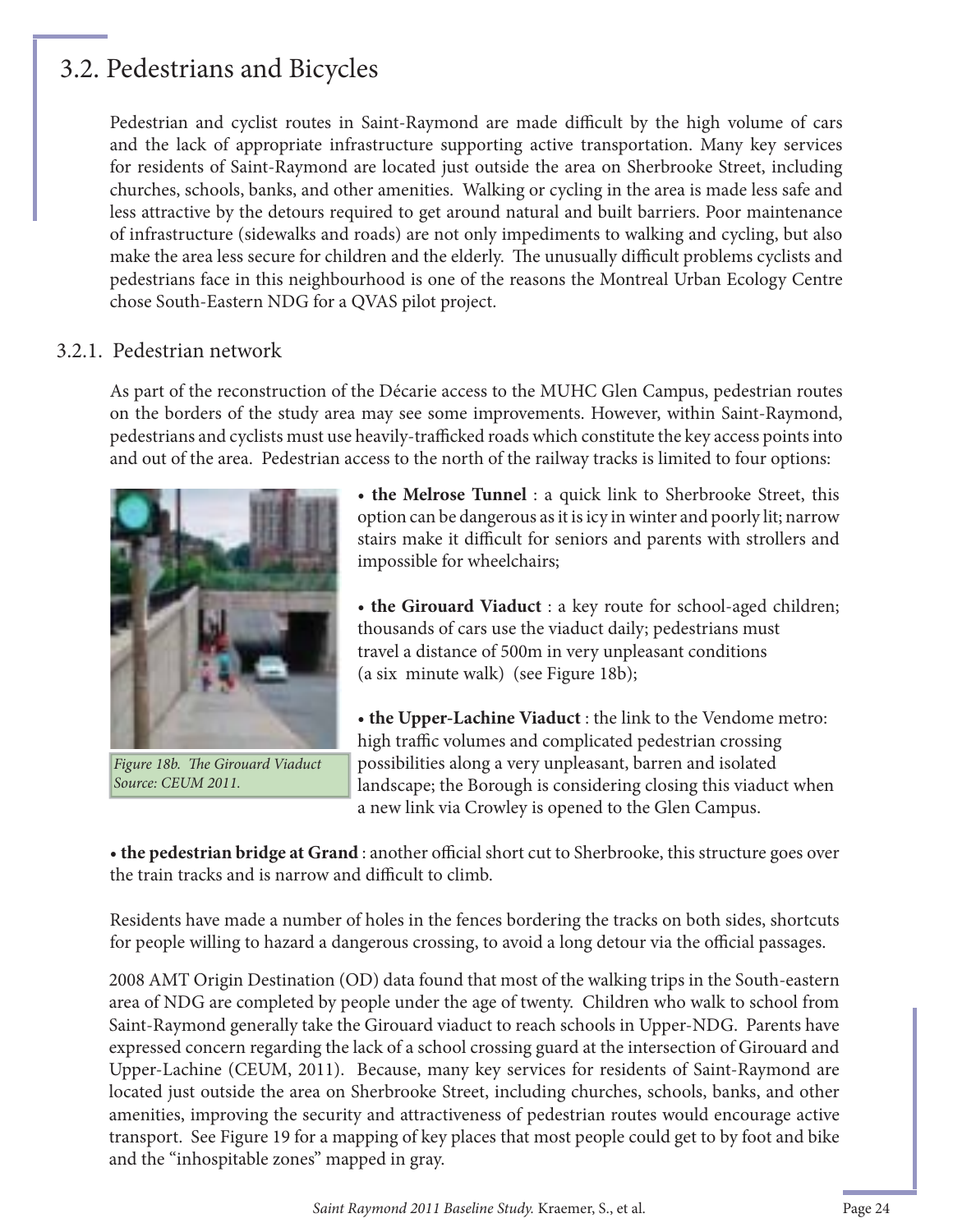

#### UN QUARTIER PROPICE A LA MARCHE ET AU VEL

*Figure 19. Accessibility of neighbourhood by foot and cycling. Source: CEUM 2011.*

While many things are close, sidewalks in the neighbourhood especially those on highly trafficked streets are in disrepair, two factors that discourage walking. The Borough has implemented new traffic-calming measures on Chemin Upper-Lachine, adjacent to the community centre (fig 20).

In general, the main thoroughfares of Saint-Raymond are not conducive to pedestrian activity: a limited number and variety of local stores, a walking environment made unpleasant by frequent traffic, noise and air pollution, and neglected sidewalk maintenance. The improvement of these walking environments would encourage commercial vitality on Upper-Lachine, and make walking trips to Sherbrooke and the Vendôme metro more appealing for local residents.<br>Figure 20. Traffic-calming on Upper-Lachine



*Credit: Jill Merriman.*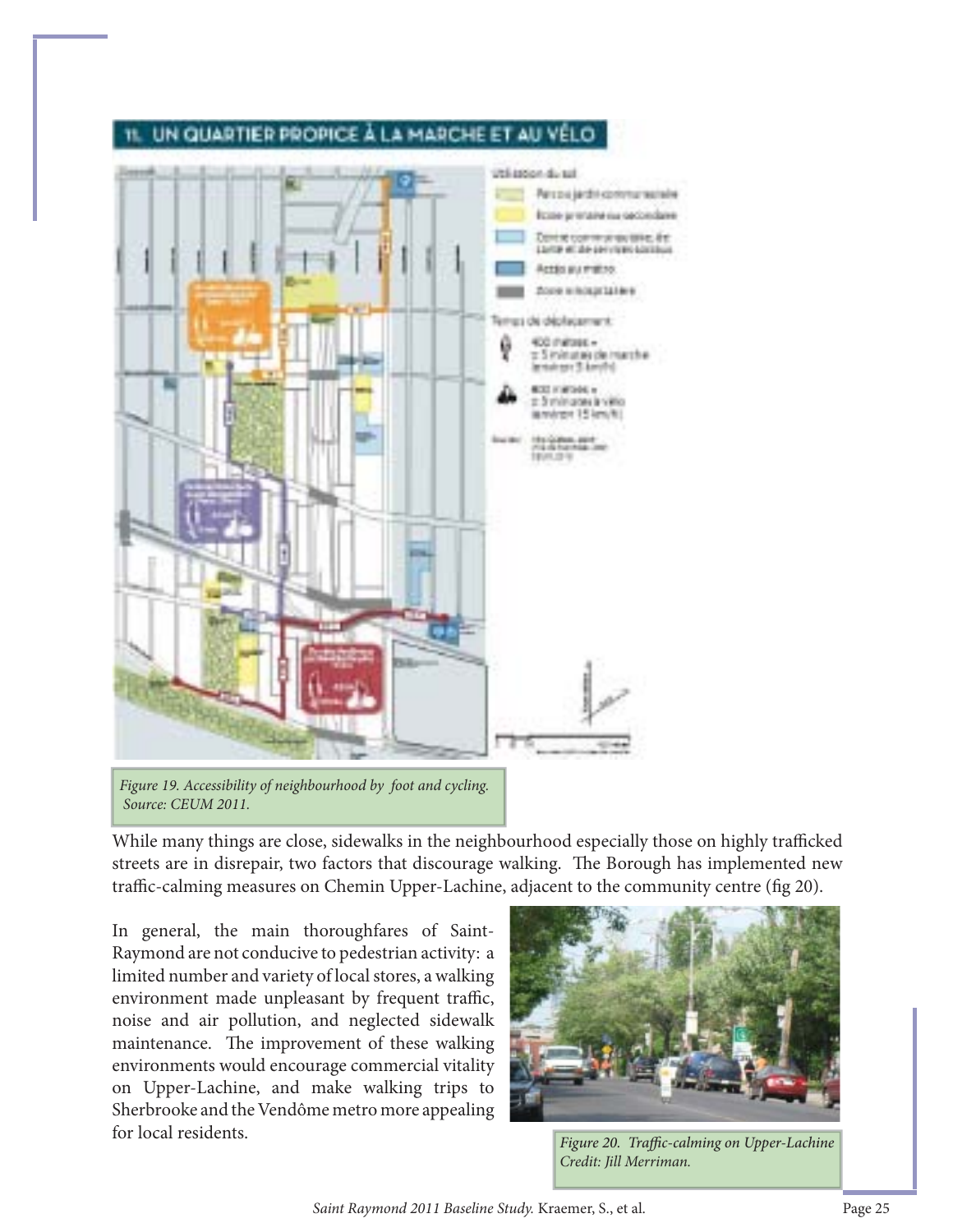#### 3.2.2. Cycling infrastructure

The cycling infrastructure is insufficient in Saint-Raymond, although paths outside the area connect well to downtown. Montreal has two heavily used bike paths connecting Western neighbourhoods to Downtown. A heavily used commuter bike path runs along de Maisonneuve just north of Saint-Raymond, connecting NDG with the downtown core (see fig 22 for the bike map of the area).

A crucial link in this route remains to be completed at intersection of Decarie and de Maisonneuve, just East of Saint-Raymond, as will be discussed later in this report (see sidebar 6). A second path along the Lachine Canal links the Town of Lachine to Montreal's Old Port. The Lachine Canal Bike Path is used by commuters as well as thousands of recreational cyclists.

The 2005 Master Plan for the MUHC's Glen Campus included links via the hospital site to the Downtown and Lachine Canal, but these are no longer in the plan. Also, the most recent City of Montreal cycling network plan does not foresee a connection to Saint-Raymond either. But Borough planners are exploring the possibility of adding a bike path on Upper-Lachine, linking de Maisonneuve and downtown. With so many large projects underway concurrently and many different players (e.g. City and Borough departments, provincial ministries, private consortia), it becomes a challenge for mobilized residents with proposals for improving active transportation networks to get their voice heard. These improvements have modest capital requirements, compared to those of the projects under construction, but require all players to agree that they are important and to integrate them into their planning.

Actions taken over the next months and years will play a large role in determining what long-term improvements, if any, are made to the area.



Figure 21. Public transit counts (2010). Source: CEUM 2011.



Figure 22. Cycling network, 2011. Source: Ville de Montreal.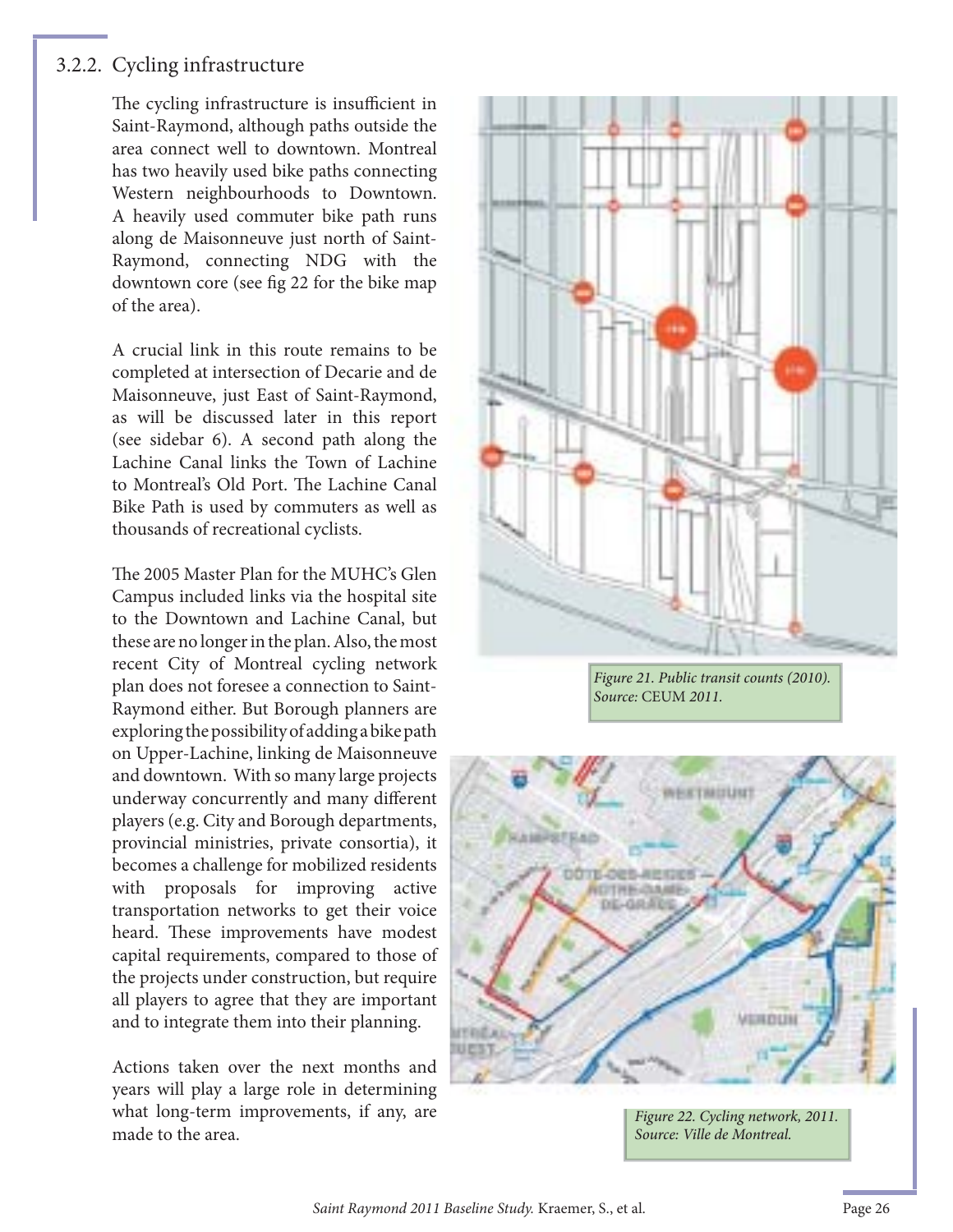#### 3.2.3. BIXI

In 2011, the BIXI bicycle sharing program expanded its network to include six stations in NDG. At the time of this study, there were two BIXI stations located just east of the study area, at Vendôme metro station and at the intersection of Marlowe and Sherbrooke. However, these two stations may not be sufficient to meet existing and rising demand.

Additional BIXI stations in NDG are found at the Villa-Maria metro station (21 bikes), and at Marcil and Monkland (15 bikes). Two stations are located near the Snowdon metro station. The dearth of service near Saint-Raymond is not unsurprising, as the southwest of Montreal in general has a limited number of BIXI stations7 . Also, limited bicycle network connectivity as well as poorly maintained infrastructure make cycling difficult.

## 3.3. Regional road network

The major roads in Saint-Raymond are important arterials and connectors primarily used by high-speed vehicle traffic. These roads tend to serve commuters who are passing through the area more than local residents. Saint-Jacques is dominated by commuter traffic from the West Island and is the first major arterial road north of the Turcot Interchange. Other major east-west routes through lower NDG are boulevard de Maisonneuve (currently one way going West, from Decarie) and Sherbrooke Street.

The 2005 study of the area found that while Sherbrooke Street managed a high volume of traffic throughout the day, Saint-Jacques managed the highest traffic volumes during both morning and afternoon peaks (Racine et al., 2005). Upper-Lachine, the final major eastwest corridor, used to be a main thoroughfare in the area, which justified the presence of an interchange at Upper-Lachine/Saint-Jacques. The borough would like to restructure these roads in the coming years to favour local traffic patterns (Gourde, 2011).

An analysis of Saint Raymond movement using Origin-Destination data is presented in Sidebar 7.

#### *Sidebar 6: THE "MISSING LINK": PROBLEMS WITH THE CYCLING NETWORK*

*The "missing link" in the de Maisonneuve bike path, at the intersection of Décarie Boulevard, has received increased attention in recent months, with respect to the danger it presents to cyclists. A summertime headcount recorded 1,700 cyclists crossing this intersection on a weekday (QVAS, 2011; Beaudin, 2011). Because the bike path ends abruptly at Décarie Boulevard, at a 5 point intersection, cyclists must either dismount or cut through heavy,*  dangerous and confusing traffic (CBC, 2011). *The bike path picks up again at de Maisonneuve and Northcliffe, one block east of Decarie. (See Figure 19 for QVAS diagnosis of cycling issues).*

*There are plans to incorporate bicycle paths on-site in the new MUHC Glen Campus, running around the perimeter of the site, but, as mentioned earlier, the internal network's connection to the broader bike path network in the City is unclear. Given the large number of new trips that will be generated by the site, this issue needs to be taken seriously by the City and the hospital. NDG city counsellor Peter McQueen, and others, are proposing that a dedicated bike and pedestrian bridge be constructed that safely connects NDG to Westmount (CBC, 2011).*

 $^7$ These counts are based on observations from 2011, the 2012 Bixi network may see increased stations in the area.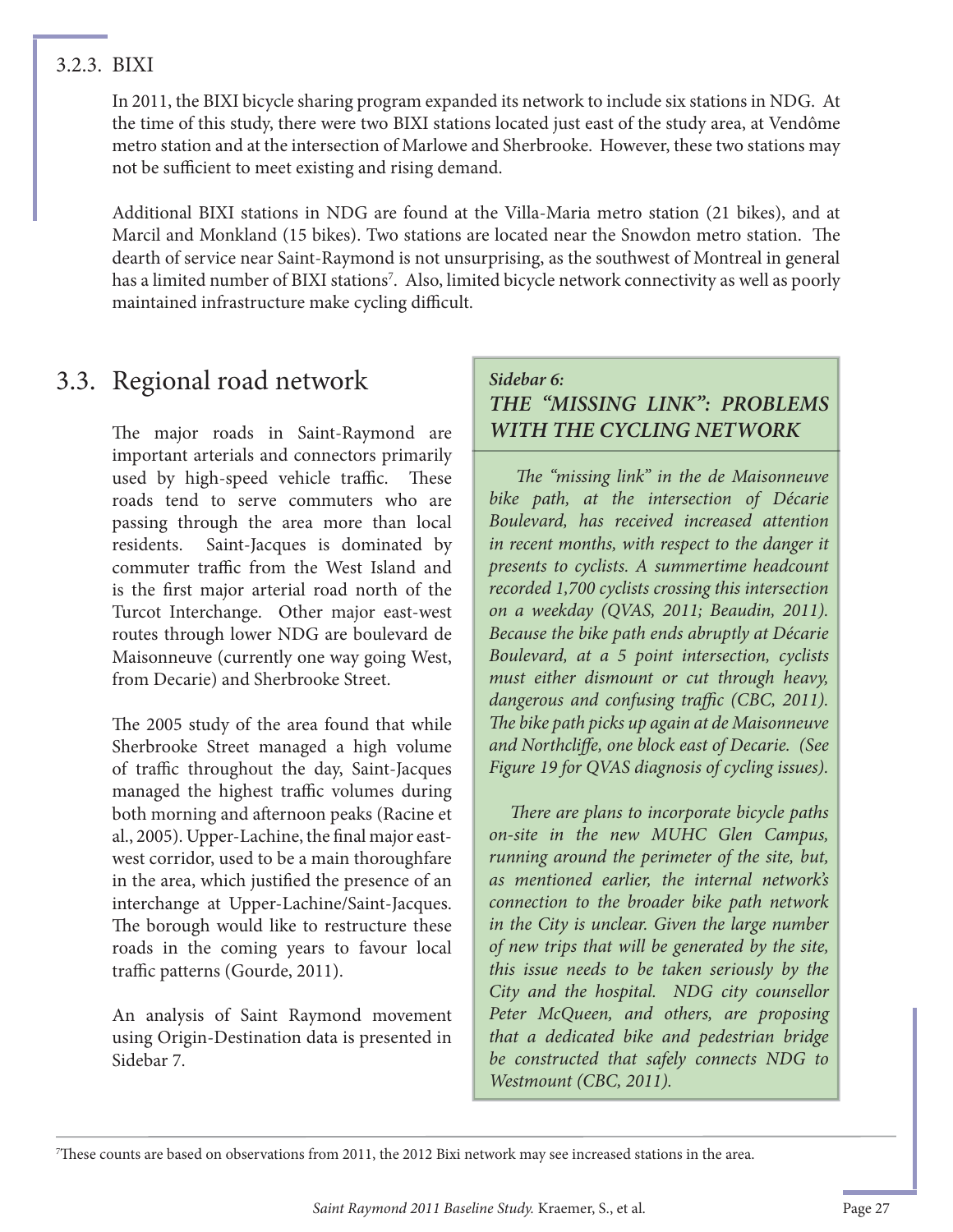#### *Sidebar 7 : PEOPLE AND CARS IN SAINT RAYMOND: ANALYSING THE 2008 ORIGIN-DESTINATION (OD) DATA*

*The regional transport authority's Origin-Destination (O-D) survey, taken every 5 years, is key to understanding how people actually move in the City of Montreal. Data from the 2008 survey was analyzed as part of NDGs Quartier Vert Actif et en Santé (QVAS) research project (see section 5.2 for details), highlights from which are provided here.*

#### **Saint Raymond residents have fewer cars, ride more buses, metros and bikes**

*Origin Destination data (OD) shows that residents in the QVAS study area, including Saint Raymond, take cars less often (had a lower modal share for automobile trips) than residents in the rest of the Borough, which can be explained by:* 

- *the presence of two Metro stations within the QVAS area;*
- the efficiency of bus 90 on Upper-Lachine and the 105 on Sherbrooke,
- *the relative closeness to the city center as well as*
- *lower than average household incomes in Saint-Raymond.*

The 2008 data also showed that south-eastern NDG has a slightly higher than average modal share *of public transit use (34%) when compared with NDG as a whole (30%). Also, households in the QVAS area have lower vehicle ownership rates than other households in central city neighbourhoods. So, residents of south-eastern NDG, including Saint-Raymond residents, are less likely to have a car and more likely to use public or active transportation. Th is compares favourably to the Plateau-Est QVAS, renowned for being mass-transit friendly, where 30% of trips are by car and only 27% of trips are by public transportation; 39% of trips are by foot or bicycle.*

#### **Saint Raymond residents more likely to take short trips by car or by foot**

*South-eastern NDG residents also tend to take short trips. According to the 2008 data, more than a third of trips by residents were distances less than 2 km. Of these trips, 44 percent were done by car, and 43 percent by active transport (40 percent walk, 3 percent bike). In comparison, in the Plateauest QVAS neighbourhood, a neighbourhood which is very pedestrian and bike friendly, only 19% of trips under 2km are taken by car, versus 71% of trips under 2km taken by foot or by bike. Short trips by car in Saint-Raymond can be explained in part by the physical barriers that create long detours for residents, dense automobile traffic, and a lack of safe bicycle path and pedestrian crossings which makes active transportation unattractive, even for short distances.*

#### Lots of "just travelling through" cars cause heavy rush-hour traffic

2008 OD data also shows that there is heavy traffic in the area during peak hours. Roughly 16,500 *non residents come into south-eastern NDG, as their destination, primarily to work (36%) and shop (18%). More than a third of these trips (34%) occur during morning peak hours and roughly one half (49%) occur during morning and afternoon peak hours combined. Thus, significant numbers of non-residents come into the QVAS zone, influencing local traffic patterns including the street vehicle traffic, and overcrowding on buses and at the Vendome metro. To this already important* influx of non-residents will be added the roughly 10 000 MUHC Glen Campus employees and *patients who will be coming into the area, many of whom may come by car.* 

*For more information on traffic pressures arising from the new MUHC, see www.ciq-glen.ca.* 

Inner-city neighbourhoods in Montreal are defined by AMT in the QVAS report as including the following sectors in Montreal: Sud-Ouest, Notre-dame-de-Grace, Côte des neiges, Plateau-Mont-Royal, Villeray, Ahuntsic, Saint-Michel, Rosemont, Sud-est, Mercier et Outremont. These sectors are defined by the AMT and differ slightly from borough boundaries.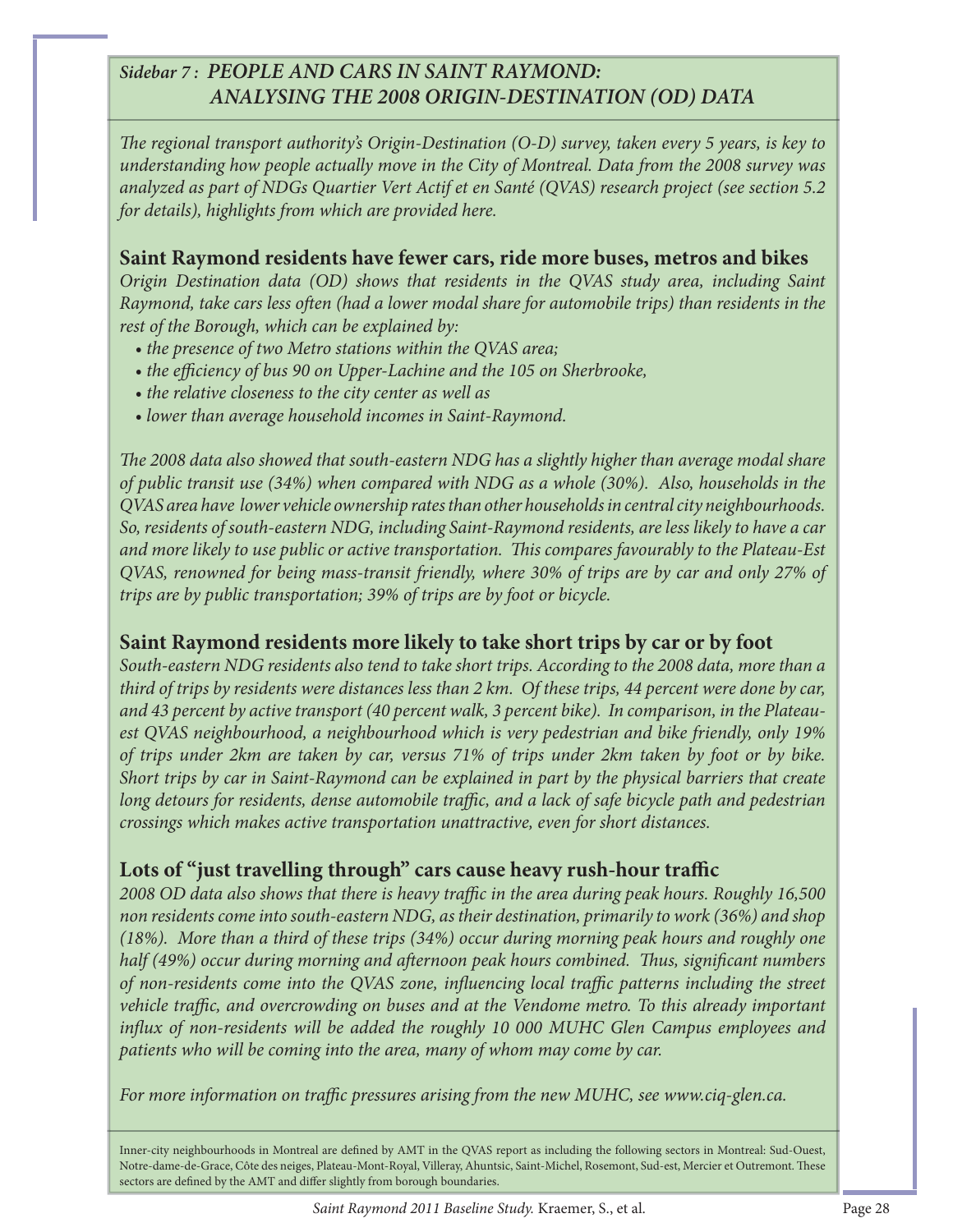#### 3.3.1. Construction and the road network

The heavy traffic on the two east-west roads in Saint-Raymond, Saint-Jacques and Upper-Lachine, is partly due to the predominance of dead-ends on the neighbourhood's thirteen north-south streets: only two of these cross the railway tracks: one at Cavendish and one at Girouard. This hinders north-south circulation in Saint-Raymond. A third access under the railroad tracks currently connects Upper-Lachine to de Maisonneuve, but automobile traffic is expected to be rerouted via Crowley and Decarie Boulevard when the new hospital opens.

A major north-south transit corridor, the Décarie Expressway, marks the eastern border of the neighbourhood. Until recently, Saint-Raymond residents accessed this highway southbound via a circuitous route under the tracks and along de Maisonneuve, and northbound via a ramp off of Sherbrooke Street. These access points will change with the new configuration of the road network to accommodate the McGill University mega-hospital, as described in the next section.

Due to several recent construction projects, circulation patterns have been distinctly altered in the neighbourhood, although high volumes of vehicle traffic remain persistent. Currently, construction on the Turcot Interchange, the reconstruction of the Décarie and the construction of the MUHC Glen campus have complicated traffic patterns and made traffic counts difficult to obtain and compare with previous counts. At the time of this study, Décarie Boulevard was almost completely closed to traffic south of de Maisonneuve and lane reductions were also present on Upper-Lachine west of Décarie Boulevard (fig 23). The Saint-Jacques exit off Autoroute 720 going West was also closed, with traffic diverted via Atwater.



Figure 23. Décarie Blvd. and Upper-Lachine road closures and lane reductions, July 2011 *Credits: Jill Merriman.*

#### 3.3.2. Impact of the MUHC Glen Campus on road network

The 2005 Office de consultation publique de Montréal (OCPM) report from consultations on the MUHC Glen Campus recommended a number of changes to the road network. Prioritized in this report was the widening of Décarie between Saint-Jacques and de Maisonneuve, currently underway, the reconstruction of the railway underpasses on Décarie and Upper-Lachine, and the improvement of the Saint-Jacques streetscape between St-Rémi and the MUHC Glen Campus. Several road improvements associated with the MUHC Glen Campus, such as the widening of Décarie Boulevard, have already begun and are scheduled to continue for at least the next two years. Figures 24 and 25 below outline the location and timing of the major modifications.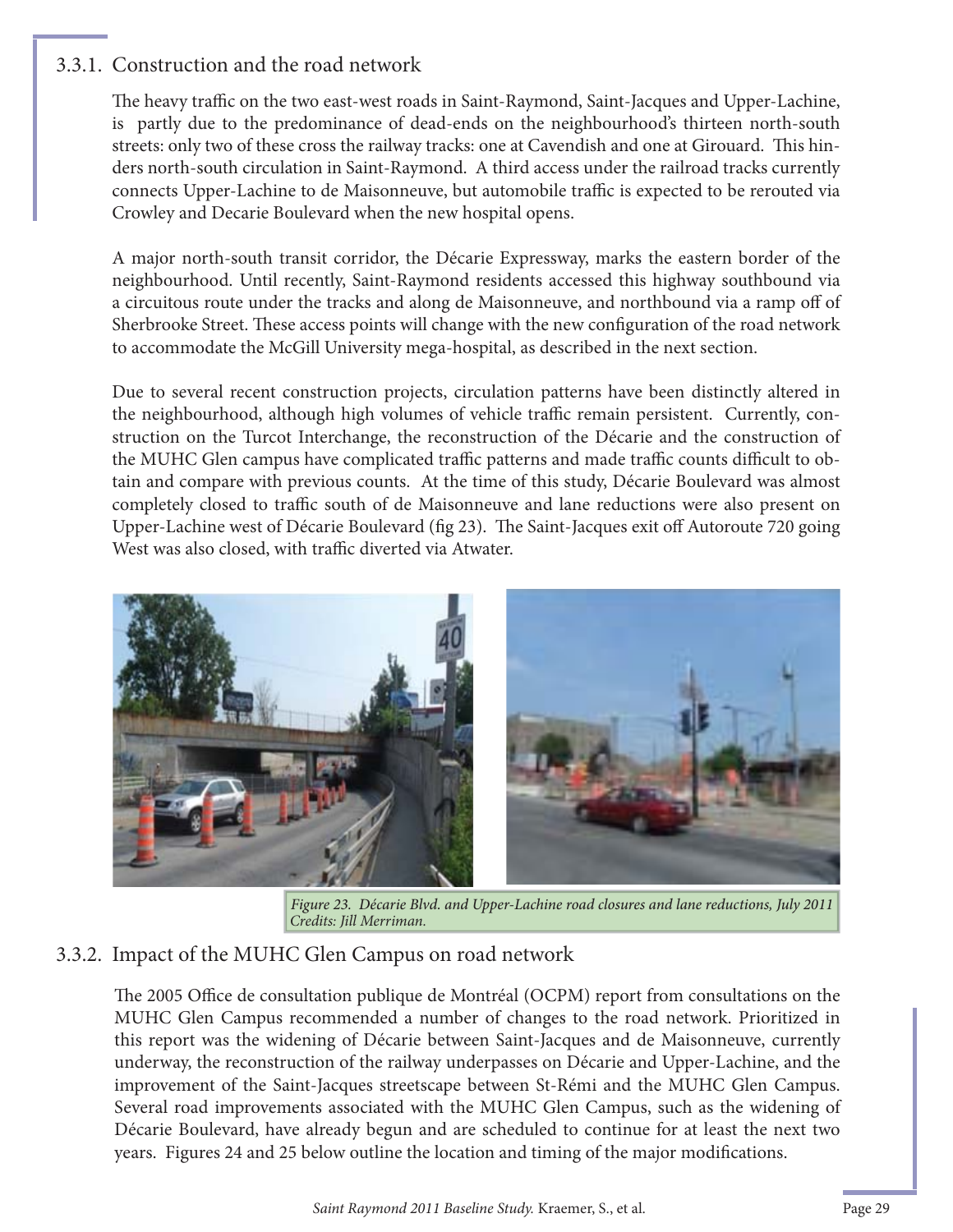

and Chemin Upper-Lachine. *Figure 24. Scheduled interventions on road network surrounding the MUHC. Source: MUHC, 2011.*

#### *1. Fall 2010:*

Construction of a buried pipe under the railway tracks located near the intersection of Boulevard de Maisonneuve and Boulevard Décarie.

*2. Fall 2010 - Spring 2011:* 

Construction of a large collector sewer 3.6 metres in diameter along the eastern side of Boulevard Décarie.

*3. Fall 2010 - Spring 2011:* 

Redevelopment of the Saint-Jacques/Décarie intersection.

*4. Spring 2011 - Fall 2012:* 

Reconstruction of the railway bridge.

*5. Summer 2011 - Fall 2011:* 

Reconstruction of underground infrastructures (seweraqueduct) on the western side of Boulevard Décarie.

*6. Spring 2012 - Fall 2012:* 

Sidewalk widening, road reconstruction, tree and shrub planting, installation of street furniture and lighting.

*7. Winter 2012 - Spring: 2013:* 

Reconstruction of sewer and water mains at the intersection of Boulevard De Maisonneuve and Boulevard Décarie.

*8. Spring 2013 - Fall 2013:* 

Redevelopment of the De Maisonneuve / Décarie intersection



*Figure 25. Traffic impact of the MUHC Glen Campus on the surrounding area (2007 assessment). Source: Dessau Soprin, 2007.* 

*Saint Raymond 2011 Baseline Study.* Kraemer, S., et al. Page 30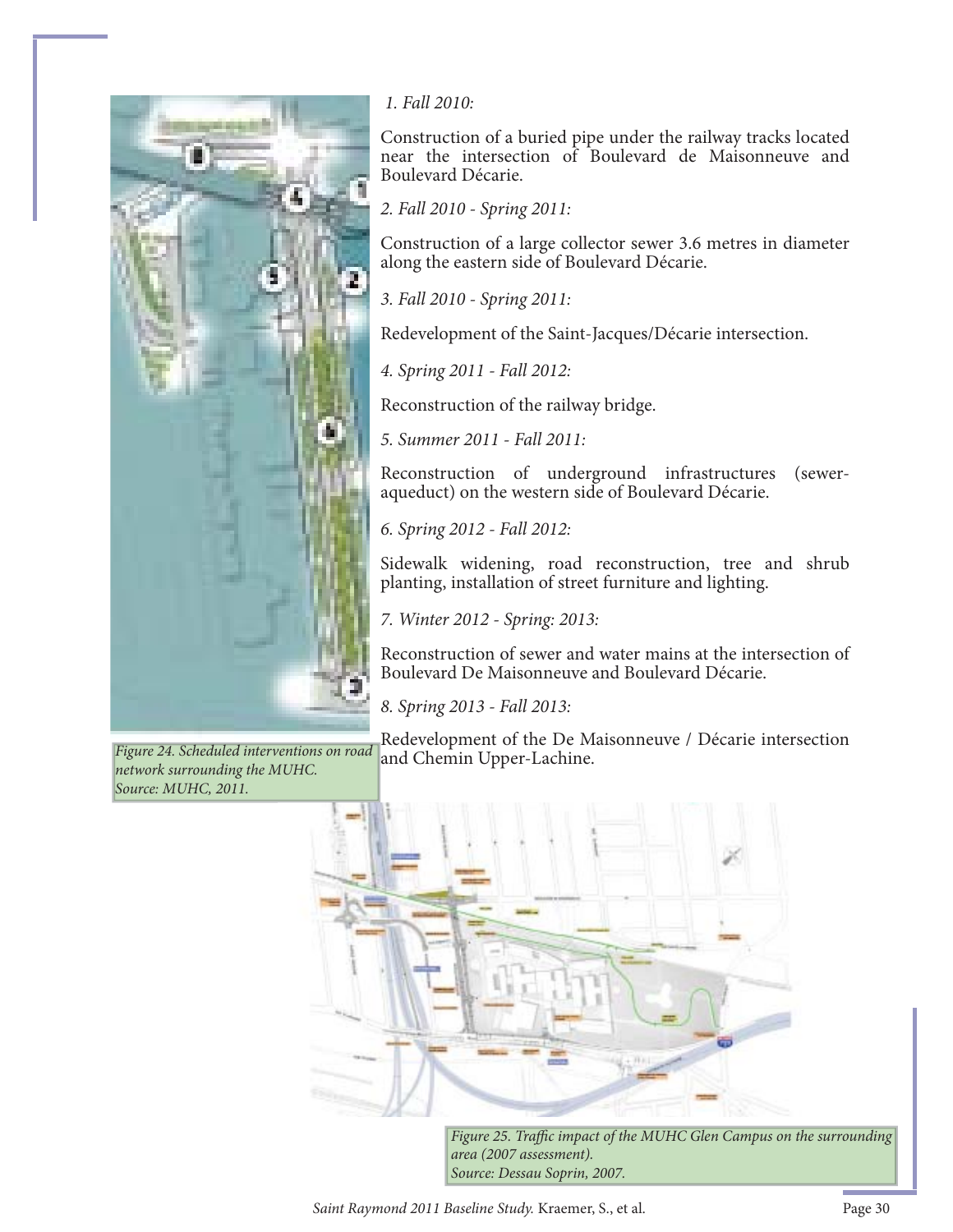These projects, in addition to changes associated with the reconstruction of the Turcot Interchange, will have an impact on traffic patterns, both during and after construction. With increased vehicular capacity and vehicle volumes in the areas surrounding the MUHC Glen Campus, the psychological and physical borders created by major roads in Saint-Raymond will continue to be reinforced. A Saint-Raymond residents group has been a vocal critic of the evolving plans. The latest proposal, they argue, reduces access from Saint-Raymond to the rest of NDG, forcing cars leaving the area to take a detour via Crowley before heading North to Sherbrooke Street. The closing of the Girouard highway ramp to the 15 South and 20 West is also criticized. The proposed traffic plan, critics argue, favours incoming hospital traffic, at the expense of the outgoing and local traffic.

## 3.4. Circulation Conclusions

Despite being physically isolated, Saint-Raymond is relatively well-located and accessible via metro, bus and private car to the greater Montreal region.

However, key local services and amenities are located north of the rail line, and many residents depend on weak and dangerous pedestrian links to get to them. As in other Montreal neighbourhoods, illegal rail crossings are common.

Streets, especially at key neighbourhood access points, are not designed to encourage active transportation. Saint Raymond is plagued with heavy automobile circulation and poor quality cycling and pedestrian infrastructure, especially at the main north-south axes (Cavendish and Girouard), and the main east-west axes, Upper Lachine and Saint-Jacques. Car-oriented planning at these points has reinforced the barriers of the Saint Raymond enclave, particularly for pedestrians and cyclists.

To make things worse, traffic patterns have been disrupted by major public works for some years now, and these are likely to continue for years to come, affecting both community and economic life in Saint Raymond.

These issues have been raised at public consultations and Borough meetings by local residents and activists for years.

After construction is completed, the changes to the local transport grid required by the MUHC's Glen Campus, as well as the reconstruction of the Turcot Interchange and consequent repercussions on East-West traffic patterns, will also mean lasting changes to traffic patterns in Saint Raymond. Not all of these will be bad for Saint Raymond.

However, because the scope of work of these mega-projects is limited, authorities are not addressing some of the major problems faced by residents of Saint-Raymond, such as reducing north-south barriers in the neighbourhood. They may in fact be making them worse.

More recently, a joint community/Borough initiative has brought a more focused approach to improving active transport in the study area: Quartier Vert, Actif et en Santé. The QVAS report presents sixty six ways to improve the pedestrian and cycling environment in the Eastern NDG, and many of these apply to Saint Raymond, with a view to increasing pedestrian and bike safety and mitigating negative effects of heavy local circulation on quality of life. Some of these recommendations have already been integrated into the Borough's traffic calming strategy (2011). More on the policy recommendations of the QVAS will be presented in section 5.2.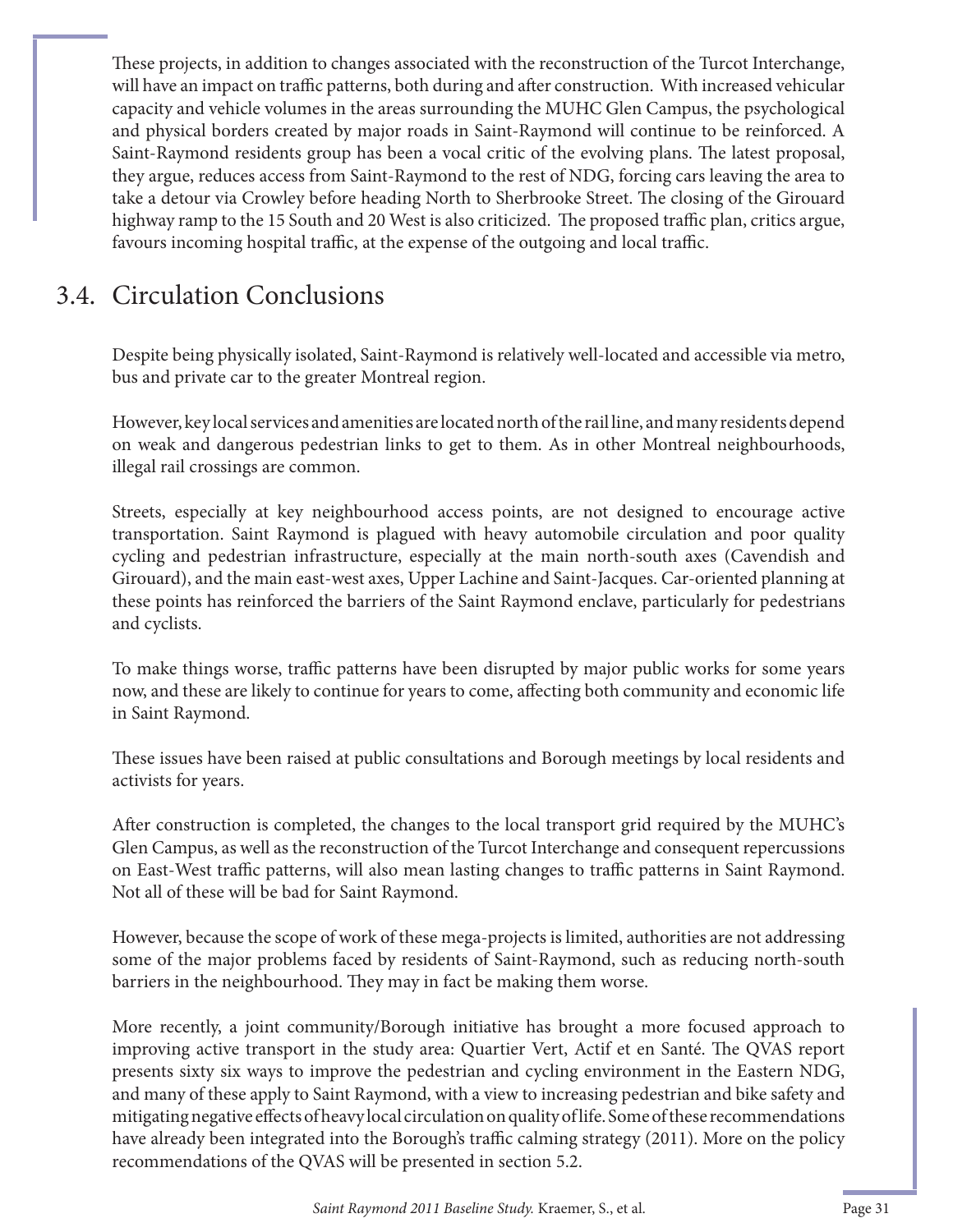## 4. Economic Development

This section will address economic development in the broader study area, both commercial and residential. The most significant changes in the area regarding commercial development have taken place on Sherbrooke Street. Within Saint-Raymond, the lack of a large residential population and nuisances from existing automobile-related businesses and light industrial activity have played a role in the stalled attempts to change the commercial character of Upper-Lachine and Saint-Jacques. The arrival of the MUHC Glen Campus presents new opportunities for spin-offs that may greatly change areas closest to the site, although the final outcome of this economic development pressure will be strongly affected by the reconfiguration of the road networks. The local community economic development corporation, in concert with the Borough, has explored options for improving Saint-Raymond since the original 2005 base line study, detailed below.

As for residential development, a number of new residential projects illustrate the effects of the arrival of the hospital on Saint-Raymond, although for the time being these projects have been lower-end condominium projects. Still, there is evidence of some gentrification pressures being felt in the area, which will be discussed in further detail in the following sections.

### 4.1. Main Commercial Arteries

The main economic axes of Saint-Raymond and its environs are, from south to north: Saint-Jacques Street, Chemin Upper-Lachine, de Maisonneuve Street, and Sherbrooke Street. Within the neighbourhood, Chemin Upper-Lachine offers the most services to the residents of Saint-Raymond. However, as its offerings are limited, Saint-Raymond residents must regularly and frequently leave the neighbourhood to meet most of their basic needs and access services (Burns et al. 2010: 8). The commercial activity on de Maisonneuve and Sherbrooke, both located outside of the neighbourhood, provide essential services to the residents of Saint-Raymond. Sherbrooke is especially important as it is a well-known commercial zone, home to a diverse range of commercial services and business types including banks, restaurants, bakeries, dépanneurs, grocery stores and a post office. This section will discuss the trends in commercial development along the main commercial arteries within Saint-Raymond and the surrounding areas in NDG.

#### 4.1.1. Changes north of the tracks: Sherbrooke and de Maisonneuve St.

Over the past decade, there has been substantial change in the character of the businesses on Sherbrooke, as locally-owned, neighbourhood-oriented stores have been replaced by high-end retail stores. This trend is particularly acute in Westmount, where one holding company, Cromwell Management, owns most much of the commercial space on Sherbrooke between Victoria and Claremont Street (Beitel and Lance, 2011)<sup>8</sup>, but is also evident in commercial spaces west of Claremont to past Girouard Park.

Efforts to organize Sherbrooke Street West businesses in NDG to form a Business Development Society (SDC) failed, after a breakaway group of merchants moved to decertify the group. The decertification effort led to the collapse of the local Merchants Association, leaving the street vulnerable to larger commercial and retail pressures.

<sup>8</sup> As of 2011, Cromwell owns much of the commercial space between Prince Albert and Grosvenor on Sherbrooke, including the entire southern portion of Sherbrooke between Prince Albert and Victoria, as well as the apartment building that houses the Hogg Quincallerie and another building where the SAQ is located. They also own a property on Westmount's secondary commercial street, Victoria Avenue (Beitel and Lance, 2011)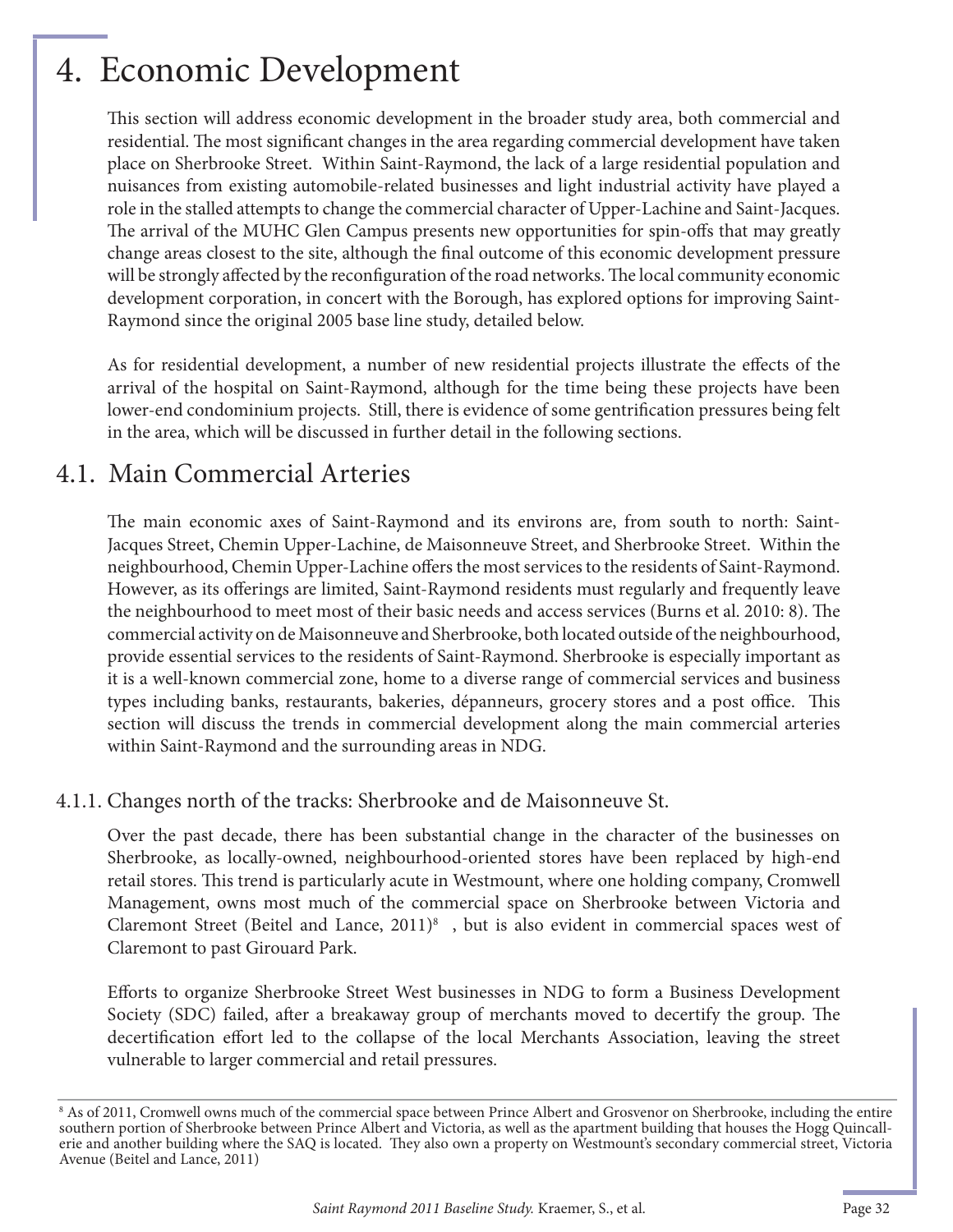Another trend on Sherbrooke Street West in NDG has been an increase in community-minded boutiques such as Coop La Maison Verte (since 2000) and Melons et Clementines (since 2010), a store specializing in women's products related to breast-feeding and counseling. Locally-owned commercial establishments, such as Café Shaika and Yoga on the Park! , serve a variety of clients who work and live in NDG, Westmount and other parts of the city. Gradually, the stores on Sherbrooke Street West are attracting more expensive commercial activity which may make it difficult for Saint-Raymond residents to access affordable services in close proximity to their homes.

#### *De Maisonneuve*

The part of de Maisonneuve within and around Saint-Raymond is a one-way street with buildings located on the north side of the street, and rail road tracks on the south side. Between Décarie and Grand Boulevard, de Maisonneuve is mainly commercial in nature, although home to very different types of establishments than those located on Sherbrooke. This section of de Maisonneuve includes several car-related businesses, as well as a used-bicycle store. In addition, the NDG Food Bank is located on De Maisonneuve (at Oxford, see fig 26). Overall, establishments are sparser, larger in scale, often cater to more regionally-based markets and are rarely oriented for pedestrian shoppers. East of Grand Boulevard, de Maisonneuve is mainly residential in nature.



Figure 26. NDG Food Bank, De Maisonneuve and Oxford. *Credit: Montreal openfile http://montreal.openfile.ca/montreal/file/2011/10/ ndg-food-depots-greening-and-placemaking-eff orts.*

#### 4.1.2. The local commercial street: chemin Upper-Lachine

Chemin Upper-Lachine traverses Saint-Raymond and is home to small, locally-supported and community-oriented businesses. Commercial establishments include a number of depanneurs, cafés, bakeries, and restaurants (fig 27). Many of these establishments reflect the presence of the Italian community, as noted by Italian language signs on various stores and Italian flags. Upper-Lachine also has the only banking-related service in Saint-Raymond, an automated Caisse populaire Desjardins de Notre-Dame-de-Grace wicket. This automated service, located next to the Saint-Raymond community centre, was formerly the Saint-Raymond service centre of the Caisse populaire Desjardins de Notre-Dame-de-Grace, which was moved to the Caisse populaire Desjardins de Notre-Dame-de-Grace headquarters on Décarie in 2010 (Desjardins, 2010).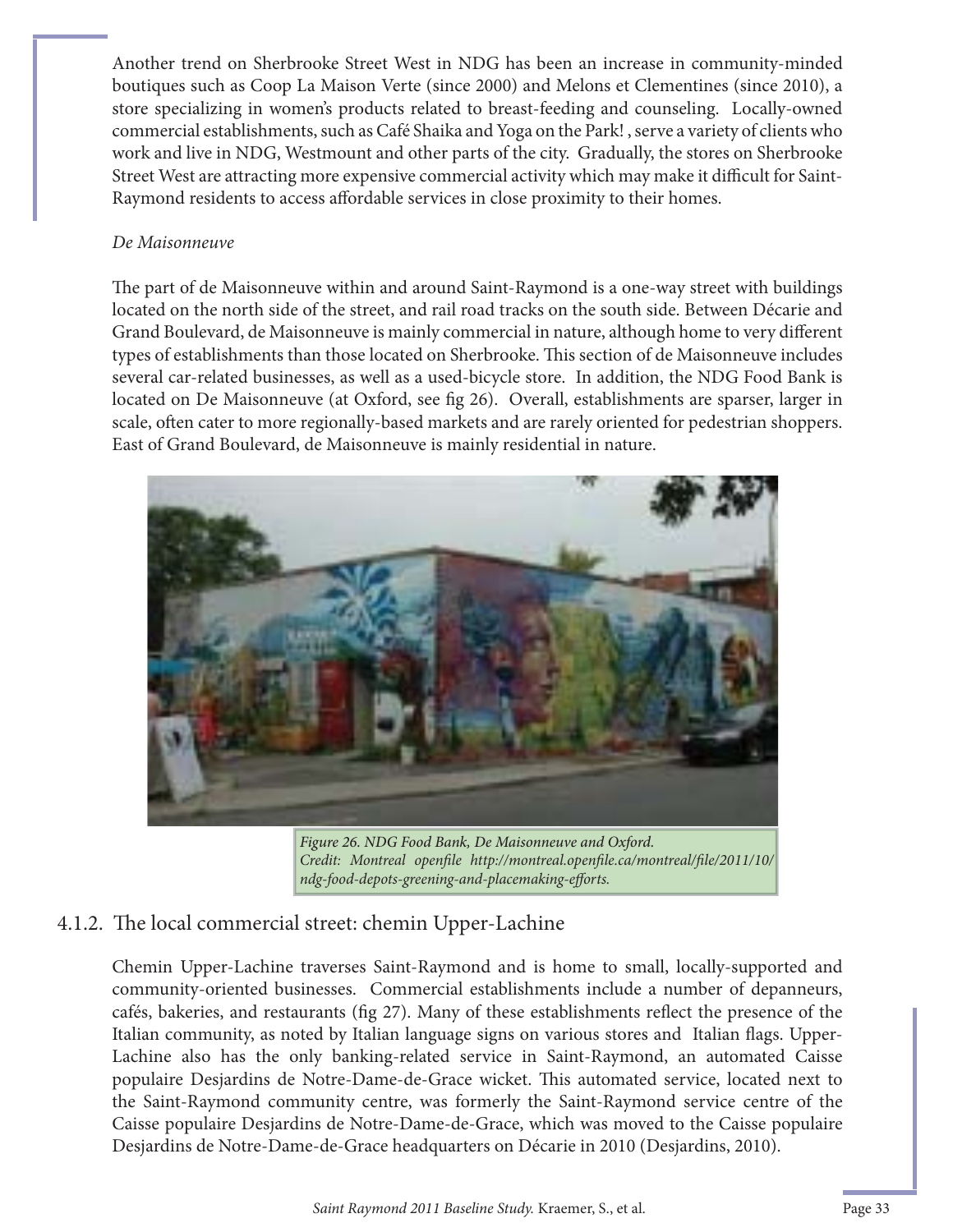



Figure 27. Examples of commercial activities on Upper-Lachine *Credit: Jill Merriman.*

Upper-Lachine has also been identified by the QVAS project as a street which should be targeted for street quality improvements (such as bike lanes, BIXI stations, and green walls) with a view to achieving overall a more pedestrian-friendly environment (See Figure 28 below for a rendering of what Upper Lachine could look like).



Source: CEUM, 2011. Figure 28. Upper-Lachine rendering.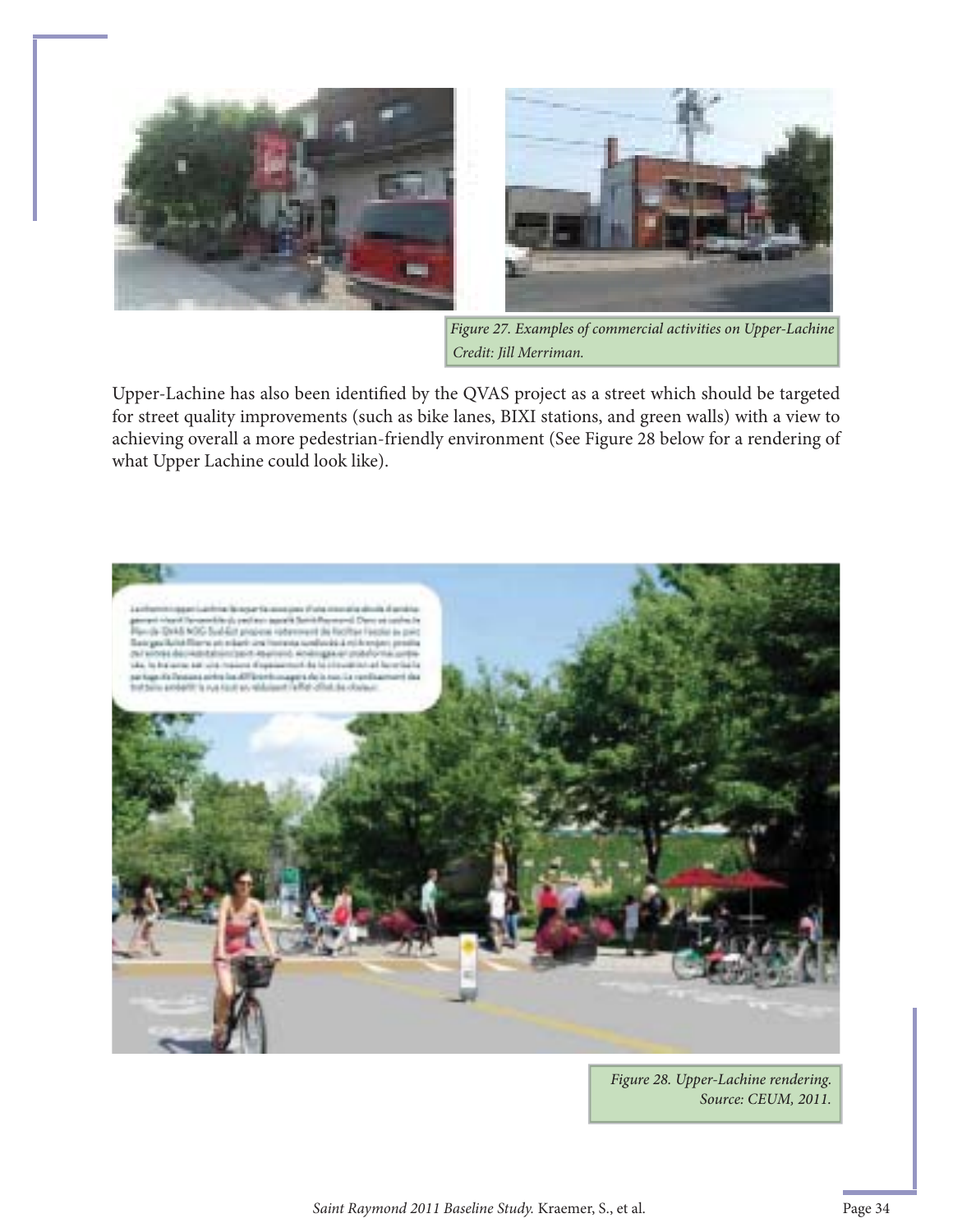#### 4.1.3. Saint-Jacques street: traffic and auto-related businesses

Saint-Jacques Street, a major thoroughfare and large arterial road in Saint-Raymond, is the location of several auto-oriented businesses, such as car dealerships, auto mechanics and moving-vehicle rental locations. Beginning at Cavendish, West of Saint-Raymond, is a string of big-box stores, including a Loblaws grocery store and further a Canadian Tire store. Adding to the multi-functional character of Saint-Jacques is the Montreal icon 24-hour bowling alley, the Rose Bowl at Cavendish,

as well as a strip club, a motorcycle shop and some small hotels.

Recently some spin-off developments related to the MUHC Glen Campus have also opened on Saint-Jacques, near the future MUHC Glen Campus. One such spin-off location is a multi-use building constructed in 2008, next to the existing J.E. Hanger building at the corner of Saint-Jacques and Girouard, which includes an MRI Clinic, a pharmacy and a café (fig  $29$ ).



#### 4.1.4. Conclusions regarding commercial streets

Figure 29. New MUHC-related Development Credit: Jill Merriman.

The four main commercial arteries in and around Saint-Raymond – rue Saint-Jacques, Chemin Upper-Lachine, rue Sherbrooke, and boulevard de Maisonneuve – are distinct in character, scale and catchment area.

Saint-Jacques, a major arterial road with a high-volume of fast moving traffic is marked by establishments catering those arriving by vehicle rather than on foot. The local commercial street, chemin Upper-Lachine, provides some services to Saint-Raymond residents, although the small residential population and proximity to Sherbrooke limits the variety and scale of establishments that this street can support. Outside of Saint-Raymond, Sherbrooke is the most important local commercial street, serving residents, visitors and workers of NDG, Westmount and other Montreal neighbourhoods. Lastly, the portion of de Maisonneuve in the study area is a relatively isolated oneway street with sparse and intermittent commercial activity, mainly in the auto-sector establishments, and of little interest for Saint-Raymond residents, with the exception of the NDG Food Bank and a bike shop.

### 4.2. Commercial Development

Saint-Raymond has a relatively stable business environment. Many area businesses, especially those located on Saint-Jacques, cater to non-local markets and automobile drivers. The current small, relatively stable, modest income residential population can just barely support the existing small businesses on Upper-Lachine. The Borough has supported plans for densification and increases to the residential population so that local commercial viability can be increased (See policy section 5.2.); the Borough is also sensitive to the need to densify in a way so as to not displace current residents. Some Borough planners have proposed reorganizing the businesses along Saint-Jacques, moving them West, in order to maximize Saint-Raymond land use for housing while protecting views of the Saint-Jacques escarpment. This would require altering the current usage of the area and could impact the types of commercial activity along this street. However, for the time being change has been moderate, as the spin-off effects from the MUHC Glen Campus are just beginning and it is unclear what the commercial and employment benefits of the mega-hospital will be to residents.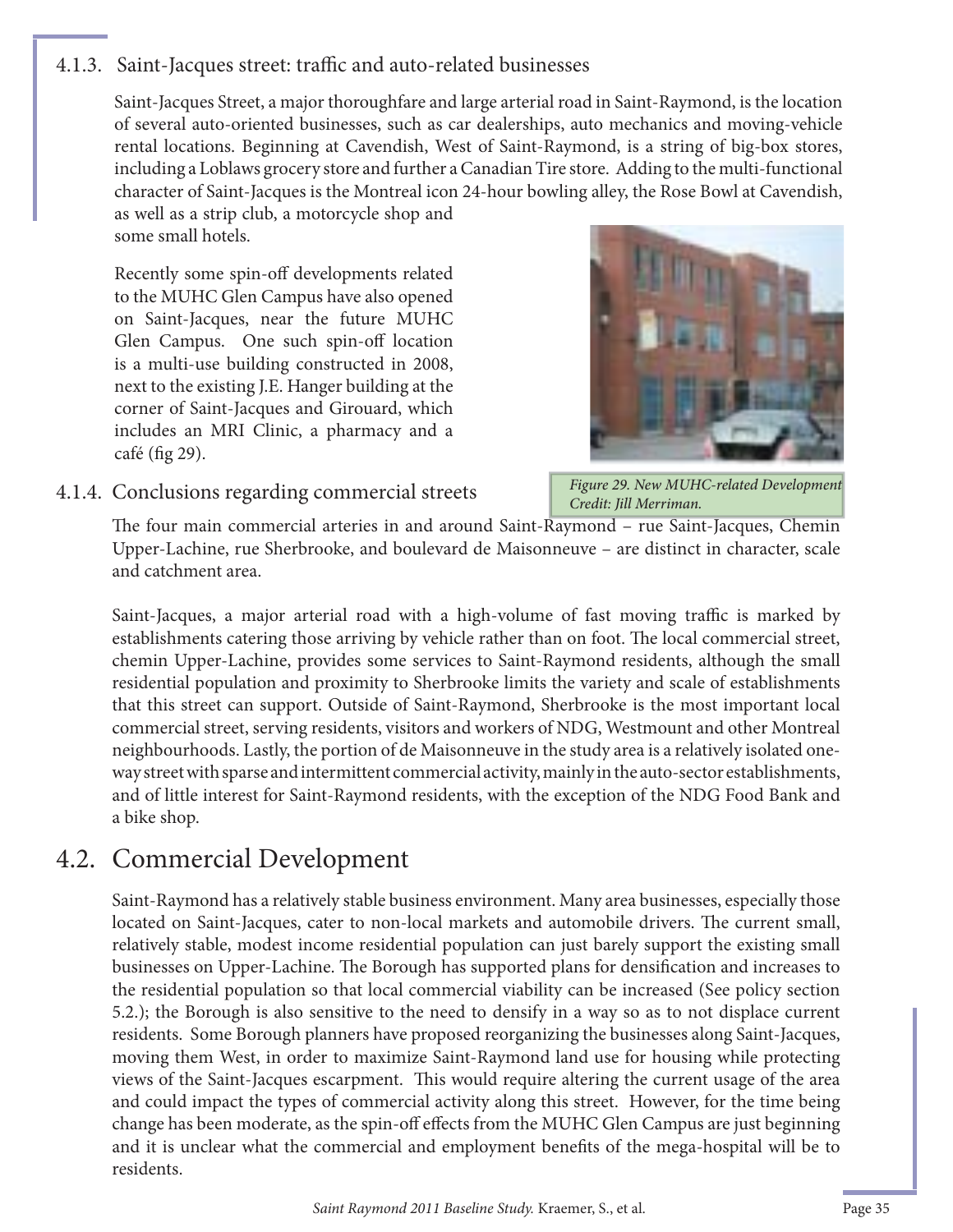#### 4.2.1. Dominance of auto-industry businesses

In 1999, there were five-hundred and fifty businesses in Saint-Raymond, employing 4,622 people, where 90 percent of businesses employed less than ten employees (Studio I, 2005). The local community economic development corporation, the Corporation de Développement Economique Communautaire (CDEC) CDN/NDG, does not have an up to date list of businesses with which to compare these numbers. However, a Borough official estimated roughly 2500 to 3000 jobs are found in businesses on Saint-Jacques between Décarie and Saint-Anne (da Sylva, July 2011). Despite the unattractiveness of having automobile-related businesses on Saint-Jacques for local residents, these industries are the source of a significant number of jobs. Moreover, the current high volume of vehicular traffic on Saint-Jacques makes the street well-suited to these types of establishments.

#### 4.2.2. Stimulating commercial development in Saint-Raymond

Given the relative stability of the auto-sector on Saint-Jacques, the borough's focus on locallyoriented commercial development is focussed on Upper-Lachine. One way to stimulate commercial development is to increase the population density around the commercial areas. A key Borough initiative has been to encourage housing development along Upper-Lachine, in the hopes of increasing consumer demand on Upper Lachine (see section 4.3, below). Another lightweight way to improve Upper Lachine is found in a 2012 CURA report: tinyurl.com/bny7wor.

In 2005, after the release of the MUHC's revised social and economic impact assessment report (Arbour 2005), the CDEC CDN-NDG initiated a stakeholder engagement process with business people, community groups and residents to explore eff orts and initiatives to encourage commercial development this part of NDG. Over a two year period, public meetings were held to stimulate discussion and solutions for improving the quality of life in Saint-Raymond, as well as identify potential entrepreneurs. The CDEC invested in several initiatives, generated via a participatory process, including a daycare on Upper-Lachine (CPE Les Petites Chenilles, with a 75,000\$ investment), the preparation of a non-profit housing development strategy, Habiter Saint-Raymond, headed by Groupe CDH and with the active support of the NDG Community Council, and a community catering initiative (Au Pois Chic). Efforts to put Au Pois Chic on Upper-Lachine were explored, but this project located just north of Saint-Raymond, on Decarie Boulevard.

#### 4.2.3. Recent nearby commercial development

Since the Saint-Raymond population is too small to support a major commercial corridor, many residents must frequent commercial establishments in surrounding areas to meet their needs. For example, local residents shop at big box stores concentrated on Saint-Jacques west of Cavendish, between Saint-Raymond and Westhaven. These establishments, accessible by car or bus, provide competition for smaller operations located within the neighbourhood. In this same commercial area there have been a few new developments, including a branch of Porte et Fenetre Verdun. The Borough reports there is still room for commercial buildings to be developed in this stretch.

Other new businesses which have opened in the area include a new car dealership owned by the Gabriel Group, which owns a number of dealerships on the Island of Montreal and many in proximity to Saint-Raymond<sup>9</sup>. A Harley Davidson/BMW dealer to the west of Cavendish at 6695 Saint Jacques adds to the high number of auto-related businesses on this street, as do the number of used car businesses located on the eastern portion of Saint-Jacques.

9 Gabriel Group's establishments include: Ford-Lincoln Gabriel at 7100 Saint Jacques Street Ouest, Hyundai Prestige at 6435 Saint Jacques Street Ouest and Mazda Gabriel at 5333 Saint Jacques Street Ouest.)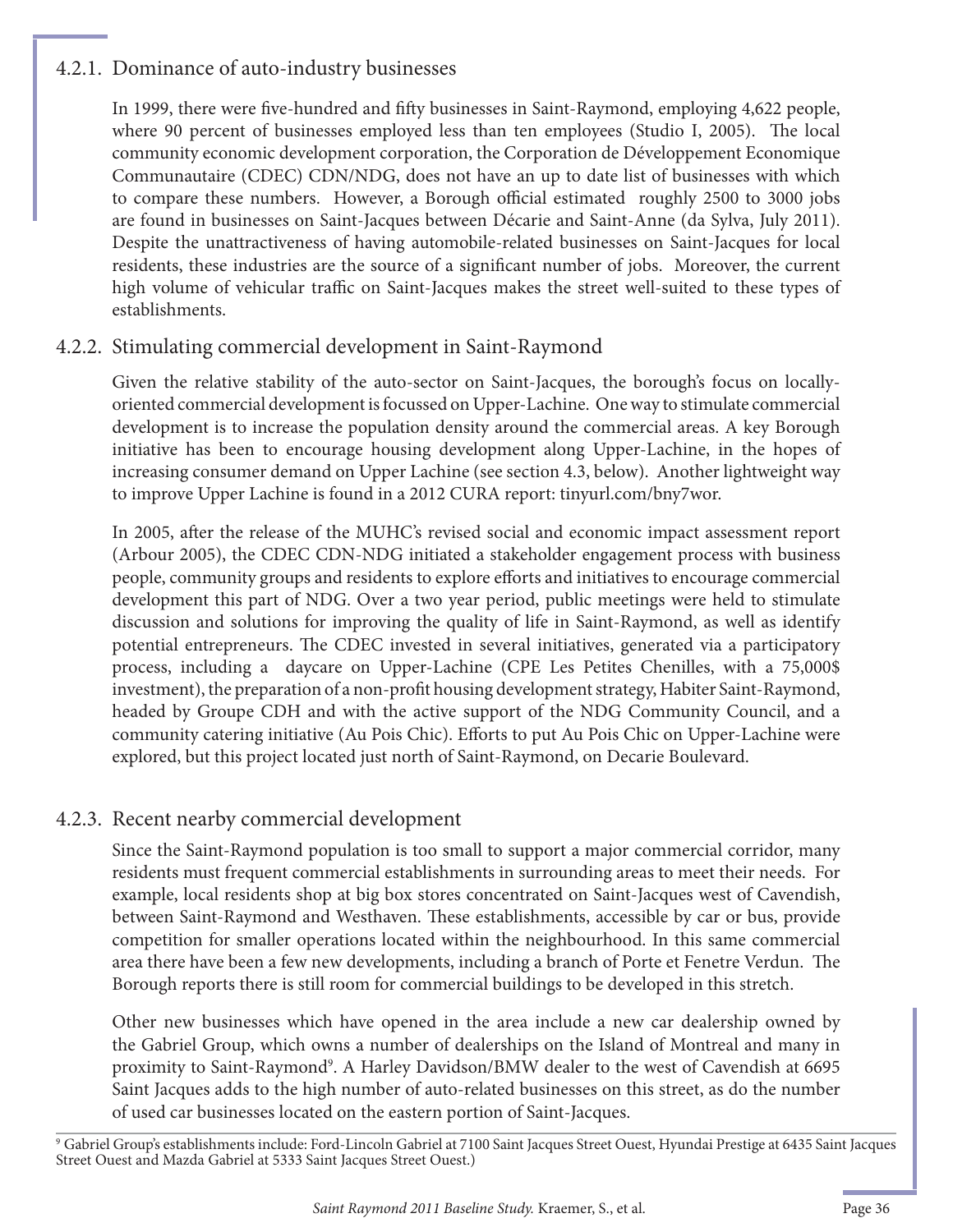#### 4.2.4. Complementary commercial development: PR@M -Industry

The areas closest to the MUHC Glen Campus are under considerable development pressure. Existing industrial buildings and other buildings on Saint-Jacques and Décarie adjacent the MUHC Glen Campus site may soon be redeveloped for non-residential uses. As the date of the opening of the MUHC Glen Campus nears, the rising demand for clinics and other related services will likely result in medical related businesses filling any vacant commercial spaces in close proximity. (Rolph, 2011.) The 2005 Arbour study says hospital related services will likely cluster near the metro, on Maisonneuve, rue Sherbrooke, and along Décarie near the principal access to the MUHC (Arbour 2005: 157). In addition, Westmount Adjacent (east of the Décarie and north of the MUHC Glen Campus site), could experience increasing pressure to transform residential units to medical commercial spaces.

At the time of writing, a number of locations along Saint-Raymond's commercial corridors are for sale, including some vacant lots, a commercial office building and a car wash. There are also a number of multi-unit residential properties for sale in Saint-Raymond and surrounding neighbourhoods. It is unclear what these properties will become; however, their future uses will have a cascading effect on other commercial and residential uses in the neighbourhood.

Moreover, the City of Montreal recently added the area between Saint-Jacques, de Maisonneuve, Prud'homme and the Glen Road, to its PR@M-Industry program (fig 30). PR@M-Industry is a property-tax rebate program for owners of non-residential buildings, aimed a stimulated commercial development. Buildings located within PR@M zones are eligible for five-year general property tax rebates. Eligible activities include: manufacturing, film and video production, computer system design, call centres, science and research, architecture, design and consulting services, and the performing arts.

Clinique Médicale Saint-Jacques serves as an example of the kind of businesses that will locate near the MUHC Glen Campus, located at the intersection of Girouard and Saint-Jacques. This business,

with its magnetic resonance imaging (MRI) clinic, is next door to a recently expanded J.E. Hanger medical facility, built in 2008. These buildings include a café, a pharmacy and a Persian restaurant. The clinic also has an eight-spot parking lot along the southern border of Saint-Jacques.

Vacant properties on Sherbrooke Street, north of Saint-Raymond have also been sold in the last few years and are to be developed as commercial or residential properties, some of which may house complementary medical or hospitalrelated businesses (see fig 31).



*Figure 30. PR@M-Industry Zone Source: City of Montreal – Success @ Montreal: PR@M Industry*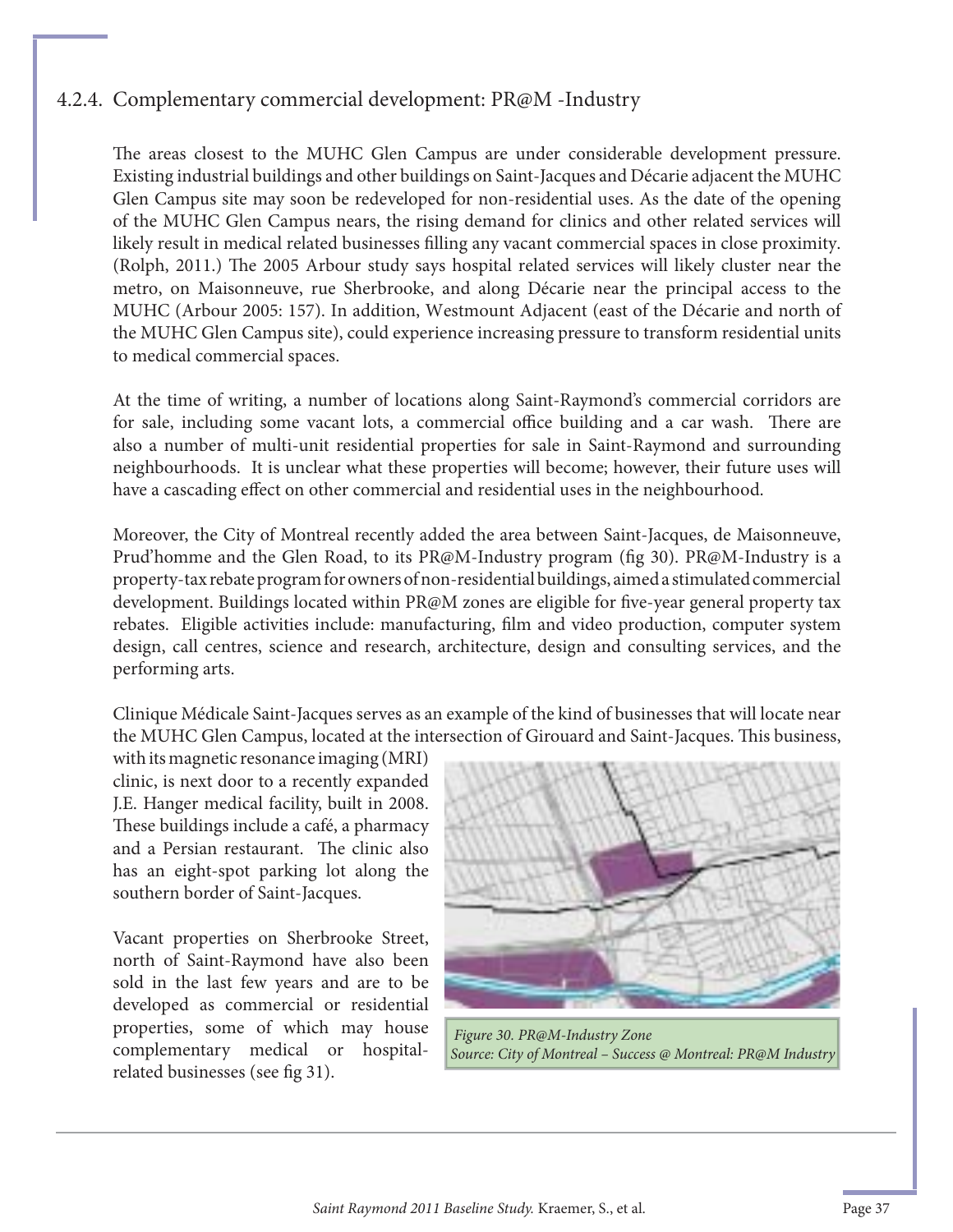

Figure 31. Potential development opportunity along Sherbrooke in NDG, just east of the Décarie Expressway Credit: Jill Merriman.

#### 4.2.5. Growing pains: MUHC Glen Campus construction – Bad for business?

Saint-Raymond is located close to the epicentre of a seemingly eternal construction site. The construction of the MUHC Glen Campus and neighbouring public works, the Turcot interchange and a multitude of private developments, have placed new challenges on many Saint-Raymond businesses. In particular, changing traffic routes, truck volumes and construction noise have negatively affected many local businesses, making it unpleasant to shop, difficult to park, difficult to navigate, and even difficult to find shops, given the changing configurations of the road network (figure 32 shows an ad used by a car wash to explain to customers how to find their business).

Many local business owners have expressed their concerns at Borough meetings and at the Comité de bon voisinage (See sidebar 3). The majority of these concerns from business owners are related to traffic redirection due to construction and its negative effects on their customers, but parking is also an important factor (Olson, 2011a).

As described in section 2.7, Saint-Raymond has seen rental costs go up in recent years, with increasing average rents, and an ever larger percentage of residents spending 30% or more of their income on rent. Moreover, the the vast majority of residents in Saint-Raymond are renters. Saint-Raymond has also seen a small residential development boom over the past years, with over 200 new units constructed since 2006. This is a recent phenomenon: 2006 census data, compared with 1996, did not show strong evidence of classic gentrification indicators.



Figure 32. Local business affected by traffic redirection. *Source: Westmount Independent, 2011.* 

This section will provide an overview of the real estate market in the area, looking at gentrification pressures in relation to housing and new residential developments.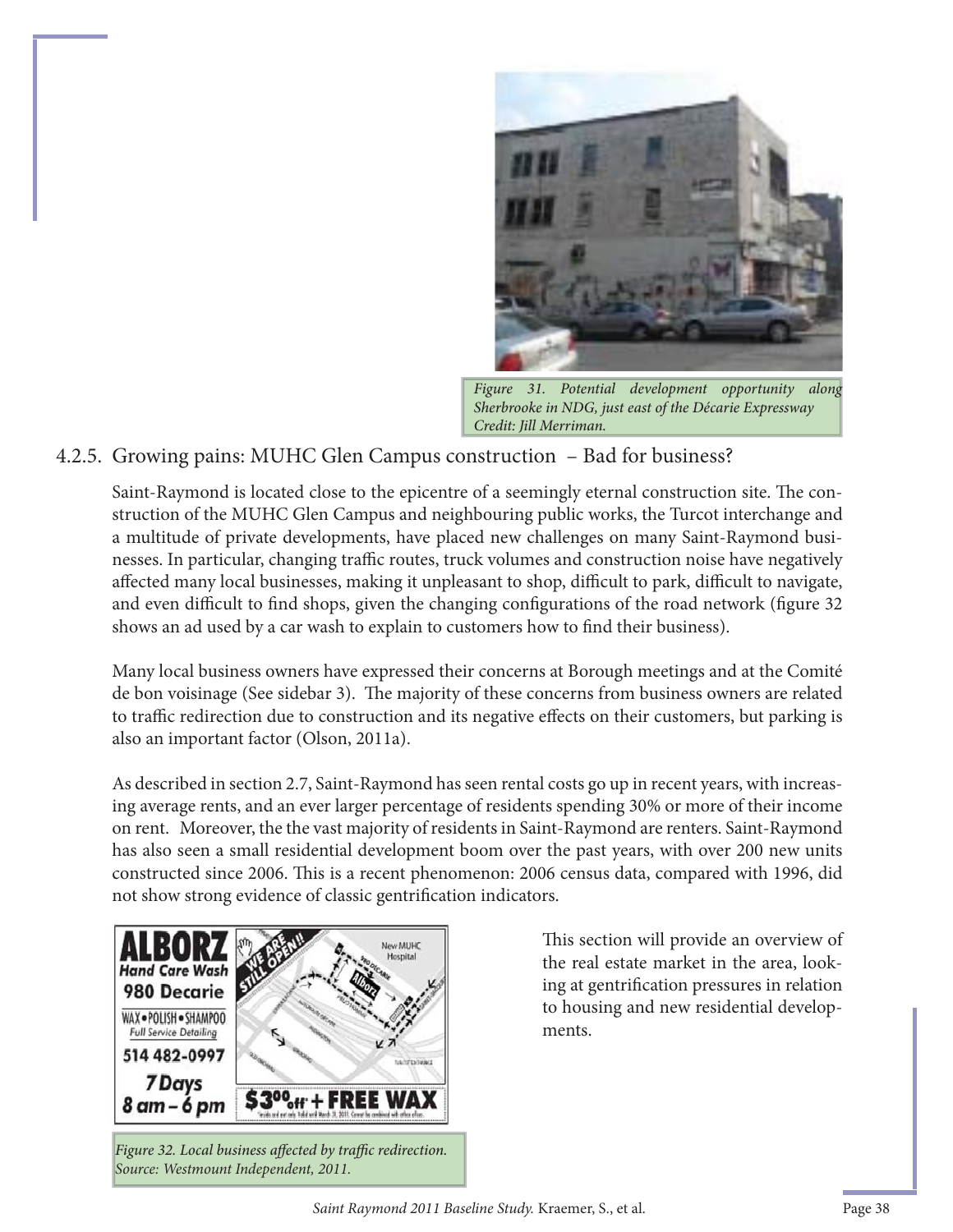## 4.3. Residential development

This section will address gentrification pressures in the study area, and is based on studies of the area completed in 2009 and 2010, using a comparison of census data from 1996 and 2006.

Gentrification is simultaneously a physical, economic, social and cultural phenomenon. In the literature, it is defined as "involving the 'invasion' of previously working-class neighbourhoods by middle or upper-income groups and the subsequent displacement of many of the original residents" (Burns et al., 2010; Twigge-Molecey, 2009).

The Burns study, focusing on gentrification pressures and displacement of aging populations, argues for the need to reconceptualize gentrification and displacement as resulting not only from private-sector actors but municipal actors as well. The authors argue that "core city municipalities of large metropolitan areas are increasingly courting, even orchestrating gentrification", by facilitating new housing construction or rebranding neighbourhood commercial arteries, in order to improve local economies and attract young singles and/or families to the neighbourhood. These processes can result in "indirect" displacement, where existing populations may not be physically forced out of an area, for example if they live in social housing or are otherwise protected from displacement, but their local cultures (for example, the places they shop in or services they use, their political representation and other local narratives of place) are disrupted by gentrifying populations: younger, more educated, wealthier newcomers (Burns et al., 2010).

#### 4.3.1. Gentrification Pressures in Saint-Raymond

The MUHC Glen Campus has already led to speculative construction of condominiums, although these have been towards the low end of the market (Burns et al., 2010: 6). However, once the hospital is completed, many local stakeholders and area community organizations expect significant revitalization of Saint-Raymond. Many community groups have been highly proactive in warning about and trying to mitigate the potentially negative effects of gentrification on the area's low-income, working-class residents:

> *"Moreover, there is widespread concern among community groups that the proposed McGill University Health Centre (MUHC) mega-project will lead*  to gentrification or accelerate gentrification already underway in the sur*rounding neighbourhoods, with competing land-uses leading to increasing property values and speculation in adjacent areas and the potential displacement of existing residents." (Twigge-Molecey 2009: xi)*

#### 4.3.2. Classic gentrification indicators: an analysis of 2006 data

In Twigge-Molecey's (2009) analysis of gentrification in Lower-NDG and Saint-Henri, she argues that, between 1996 and 2006, gentrification is clearly taking place in Below Sherbrooke East as well as in Westmount Adjacent (neighbourhoods north of the rail line), but not in Saint-Raymond or Westhaven. To form this conclusion, Twigge-Molecey uses a widely-accepted methodology, with key indicators including the increase in the proportion of owner-occupied households, increases in average dwelling values and average gross rents, increases in average household and personal income, as well as high proportions of residents working in professional and managerial positions.

For example, while Saint-Raymond and Westhaven exhibited increased average household and personal incomes, the neighbourhoods also witnessed a decrease in the proportion of residents who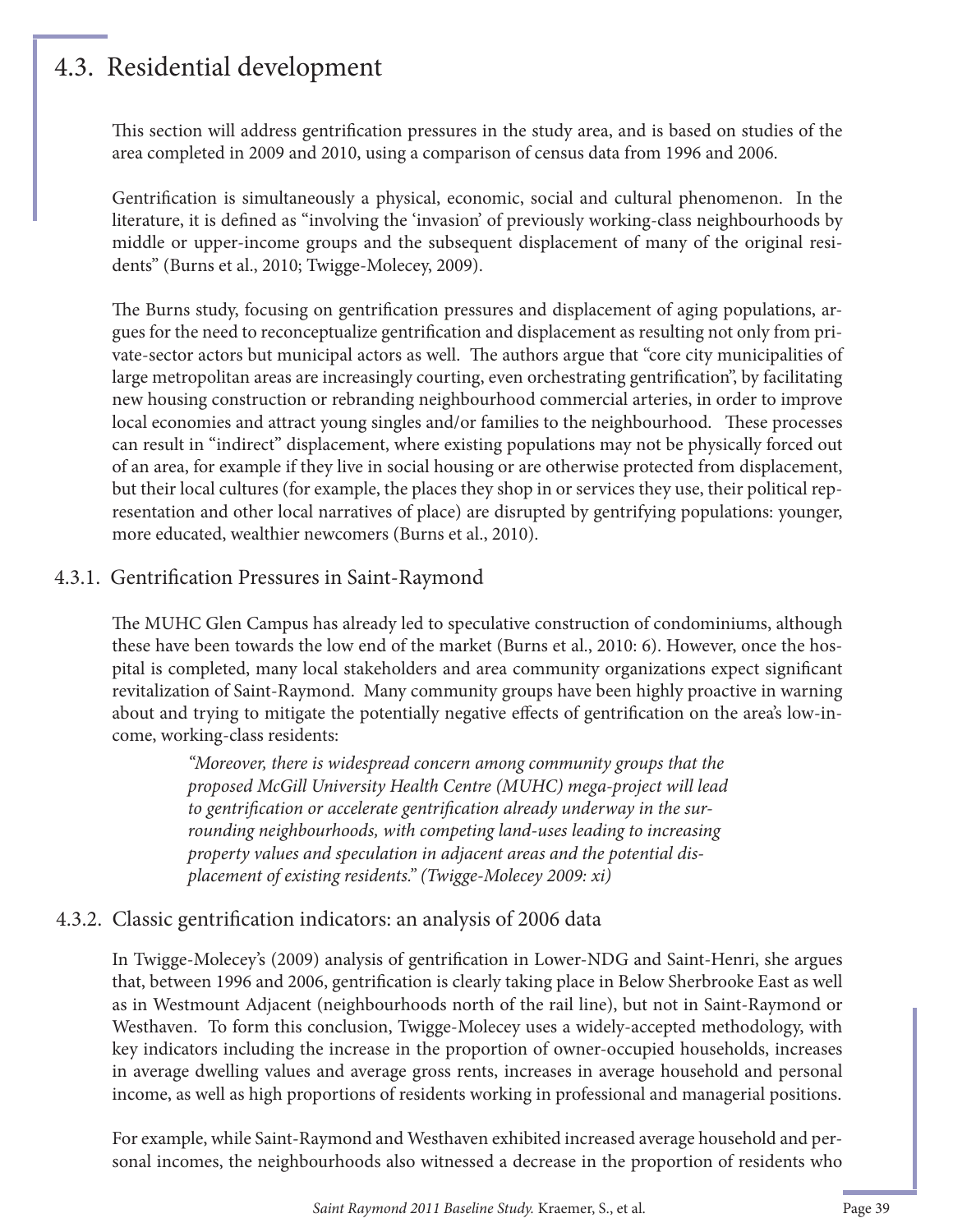own, rather than rent, their dwellings (Twigge-Molecey, 2009). Typically, gentrifying neighbourhoods see an increase in the numbers of owners. Moreover, unlike the other Lower-NDG neighbourhoods, Saint-Raymond and Westhaven did not see an increase in the proportion of residents working in professional and managerial positions, another indicator of gentrification used in the study (Twigge-Molecey, 2009).

Other classic indicators of gentrification are the proportion of university degree holders and the size of the 20-44 age group. In Saint-Raymond, Westhaven, South of Sherbrooke and Westmount Adjacent, the proportion of university degree holders has increased faster than the CMA as a whole. However, the area was not marked by a relative increase in the 20-44 age group, which demonstrates that signs of gentrification were less marked than elsewhere in Montreal (Burns et al., 2010).

Still, this does not mean that the neighbourhood is exempt from gentrification pressures now or in the future, it only states that as of 2006, neighbourhoods to the north of the rail line were experiencing gentrification while Saint-Raymond was not, according to an analysis of widely accepted indicators. Thus, although 2006 census data does not indicate strong evidence of gentrification up to that date, more recent data and other sources of information tell a different story. Some examples of new residential development occurring in the area will now be described.

## 4.4. Recent residential development

A number of refurbished properties converted into condominiums as well as new condominium developments have been added to the Saint-Raymond neighbourhood in the past years and have resulted in a small increase in the local population. Between 2005 and 2008, 294 units were added to Saint-Raymond (Megalas et al., 2008).

#### *Wilson and Upper-Lachine: a failed opportunity*

One of the largest of these new condominium projects is located on Wilson/Hingston and Upper-Lachine and was constructed in 2007 (fig 33). Another, at Hingston and Upper-Lachine with 74 units, started to go up for sale in September 2011. This cul-de-sac development faces inward, with none of the units fronting onto Upper-Lachine. Critics have argued that this configuration represents a potential missed opportunity to create more ground-floor local commercial space fronting on Upper-Lachine, to continue the streetscape and contribute to a livelier, pedestrianfriendly local street (Heffez, 2009). That such a development could be given a construction permit hints at the need for better urban design controls on real estate development in the area.

2009 property values of some tiny condos listed in figure 34 below are "aff ordable" according the City of Montreal's guidelines.<sup>8</sup> The City of Montreal lists maximum prices of private housing for first time buyers in its Home Ownership Program, which targets households



Figure 33. Condo project – Upper-Lachine and Wilson *(Photos: Jill Merriman, Spacing Montreal).*

Saint Raymond 2011 Baseline Study. Kraemer, S., et al. Page 40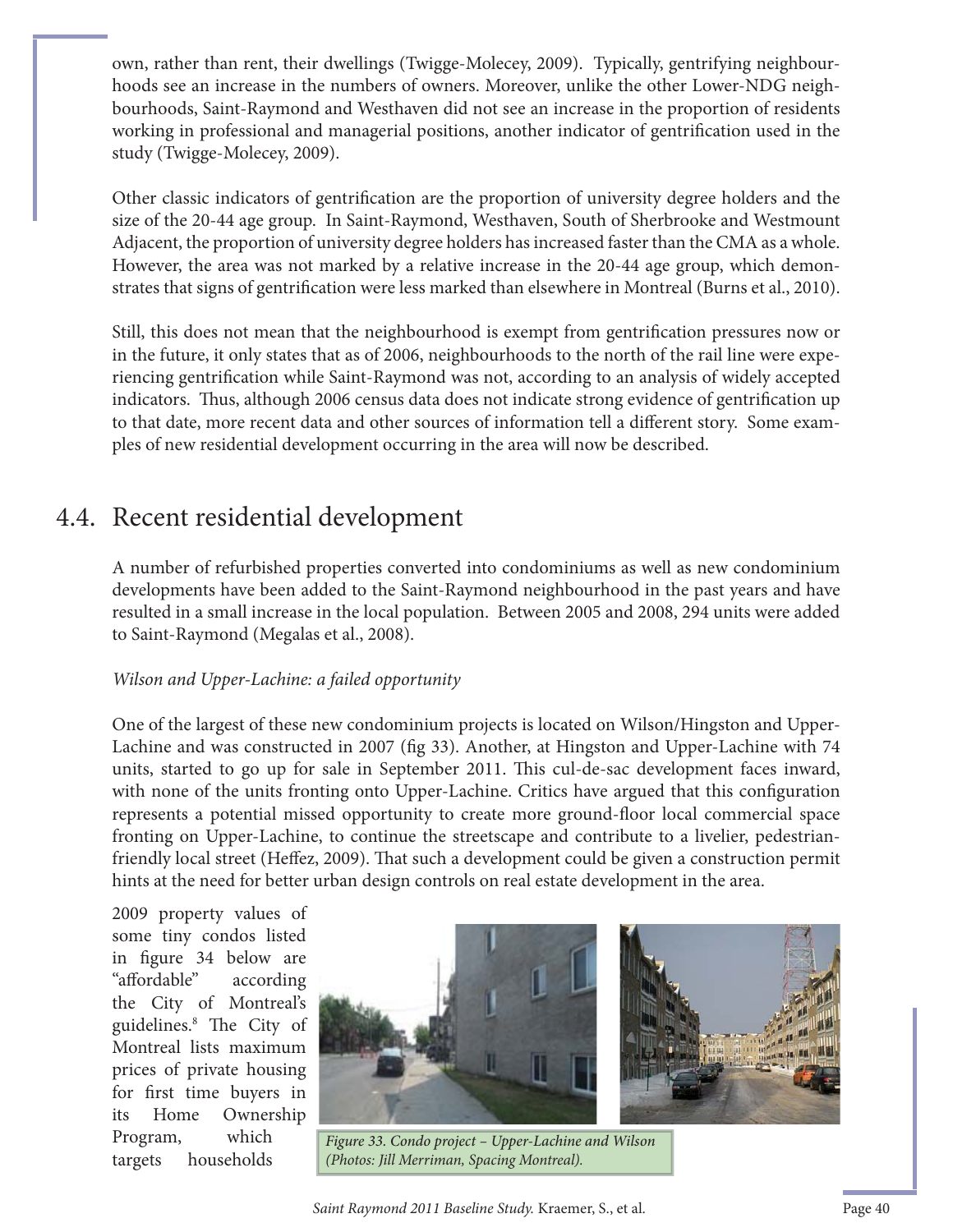with modest incomes. Maximum prices for the City of Montreal, under this program, are : \$200,000 for a single person (typically a loft/1-bedroom);  $$235,000$  for a couple without children (usually 2-bedroom); \$265,000 for a family with children (typically a 2-bedroom unit); \$310, 000 for a family with children (3-bedroom unit, of at least 1033 ft2) (City of Montreal, 2011).

| Figure 34. New Residential Development in Saint-Raymond<br>Source: Google Streetview. Source: MLS listings, 2011. |                                                      |                                                  |  |  |  |
|-------------------------------------------------------------------------------------------------------------------|------------------------------------------------------|--------------------------------------------------|--|--|--|
| <b>Address</b><br>Units                                                                                           |                                                      | <b>Date of Construction</b>                      |  |  |  |
| 2123-2160 Hingston 64 units, $(41/2 \& 51/2)$                                                                     |                                                      | 2005/2006                                        |  |  |  |
| Examples of unit size/price:                                                                                      | 452 ft2 (42 m2)<br>452 ft2 (42m2)<br>516 ft2 (48 m2) | $-$ \$160 000<br>$-$ \$180 000<br>$-$ \$ 200 000 |  |  |  |



#### *Other Condo projects*

Many of the residential dwellings currently for sale in Saint-Raymond and the surrounding neighbourhoods are recently refurbished condominiums, such as the units for sale on Hampton Avenue. The average price (as of September 2011) for a one bedroom condo in this 1970 refurbished condo development is \$283,000.

A soon to be completed, smaller-scale condominium project is located on Avenue de Melrose, adjacent to the rail line (fig 35). This project includes 2-3 bedroom units, in a semi-detached condominium. Figure 36 shows the 2012 sale prices of these units, which are mostly within the af-

fordable housing guidelines of the city, but researchers could not locate square footage.

The marketing strategy for these units, like other new condo projects in the area, includes the selling point that units are only a 5-minute walk from the MUHC Glen Campus. This fact may be taken as a sign that the arrival of the MUHC Glen Campus is having an impact on residential real estate attractiveness, speculation and advertising strategies in the area. Further study would have to be conducted to determine if these marketing strategies are actually working.



Figure 35. Condominium Project, Ave. de Melrose *Photo: Ramier Realty Inc.*

<sup>11</sup> Obtained through the City of Montreal property rolls, accessible online at: http://ville.montreal.qc.ca/portal/page?\_ pageid=3077,3528875&\_dad=portal&\_schema=PORTAL

<sup>&</sup>lt;sup>12</sup> The City of Montreal inclusionary strategy for affordable housing considers a dwelling affordable when its rent or monthly mortgage payment (including property taxes and heating costs) does not exceed 30% of a given household's gross monthly income.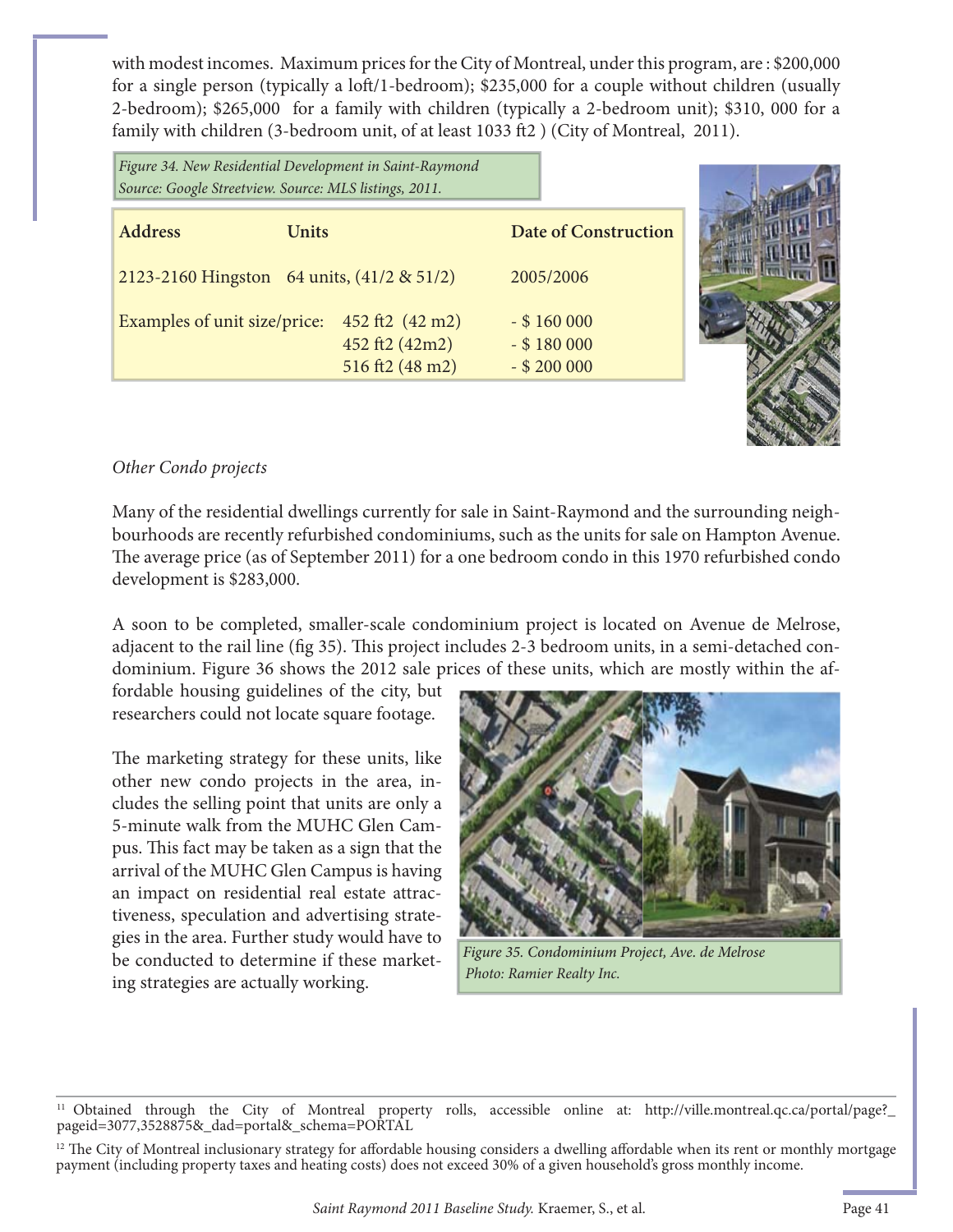Figure 36. Observed sale prices as of February 2012- Ave. de Melrose (3 of 5 units sold as of February 2012)

| Address | Description                                               | Listing price |
|---------|-----------------------------------------------------------|---------------|
|         | 2093 Av. de Melrose Semi-detached condo - 2 Beds, 1 Baths | \$189,900     |
|         | 2095 Av. de Melrose Semi-detached condo - 2 Beds, 1 Baths | \$235,900     |
|         | 2097 Av. de Melrose Semi-detached condo - 3 Beds, 1 Baths | \$315,000     |
|         |                                                           |               |

#### 4.4.1. Proposed new residential development in the area

The Saint-Jacques/Upper-Lachine interchange is being actively considered by non-profit housing developers as a site for future development. The publicly-owned intersection is currently above and below grade, however in the past few years plans have been proposed to redevelop this interchange at grade to allow for residential development on this site. According to city officials, an estimated 200 to 400 units of housing could be constructed on this site, depending on unit size and building heights (Megalas et al., 2008). Some elected officials have supported this plan, however the requalification of the interchange is only just moving forward now, in the fall of 2012.

The EcoLogez 2011 Charrette, an inter-disciplinary university student brainstorming session, hosted by Equiterre and l'École de technologie supérieure (ETS) was conducted in March 2011, focussing on this site. Fifty-seven students, working in small teams, participated in the charrette and came up with a variety of visions for sustainable residential development on the site. The main goal was to show how to transform the interchange into a livable urban space including a park and a minimum percentage of commercial space, and housing that would appeal to MUHC Glen Campus workers, the elderly, and families. The charrette's "client" was Groupe CDH, a non-profit community housing developer that works closely with the NDG Community Council's Housing Committee. See Sidebar 9 for details of an effort to include Saint Raymond viewpoints in the charrette.

Figure 37. Design plan from the winning teams of the Ecologez Charrette, March 11-12, 2011 *Designed by Keven Durand, Marilyne Primeau, Jérémy Daugreilh, Valérie Houde, Maël Camus, Axel Cohen, Pierre-Édouard Stephan. Amandine Lainé, Daniel Forgues (coorganisateur et professeur à l'ÉTS), Marilyn Hébert, Olivier Charbonneau-Charrette, Mélina Maiorano, Lony Tehini, Maxime Duval-S., Gabriel Lacombe, Julie Bachand-Marleau. Source: Equiterre 2011. http://equiterre.info/site/ecologez/.*



*Saint Raymond 2011 Baseline Study.* Kraemer, S., et al. Page 42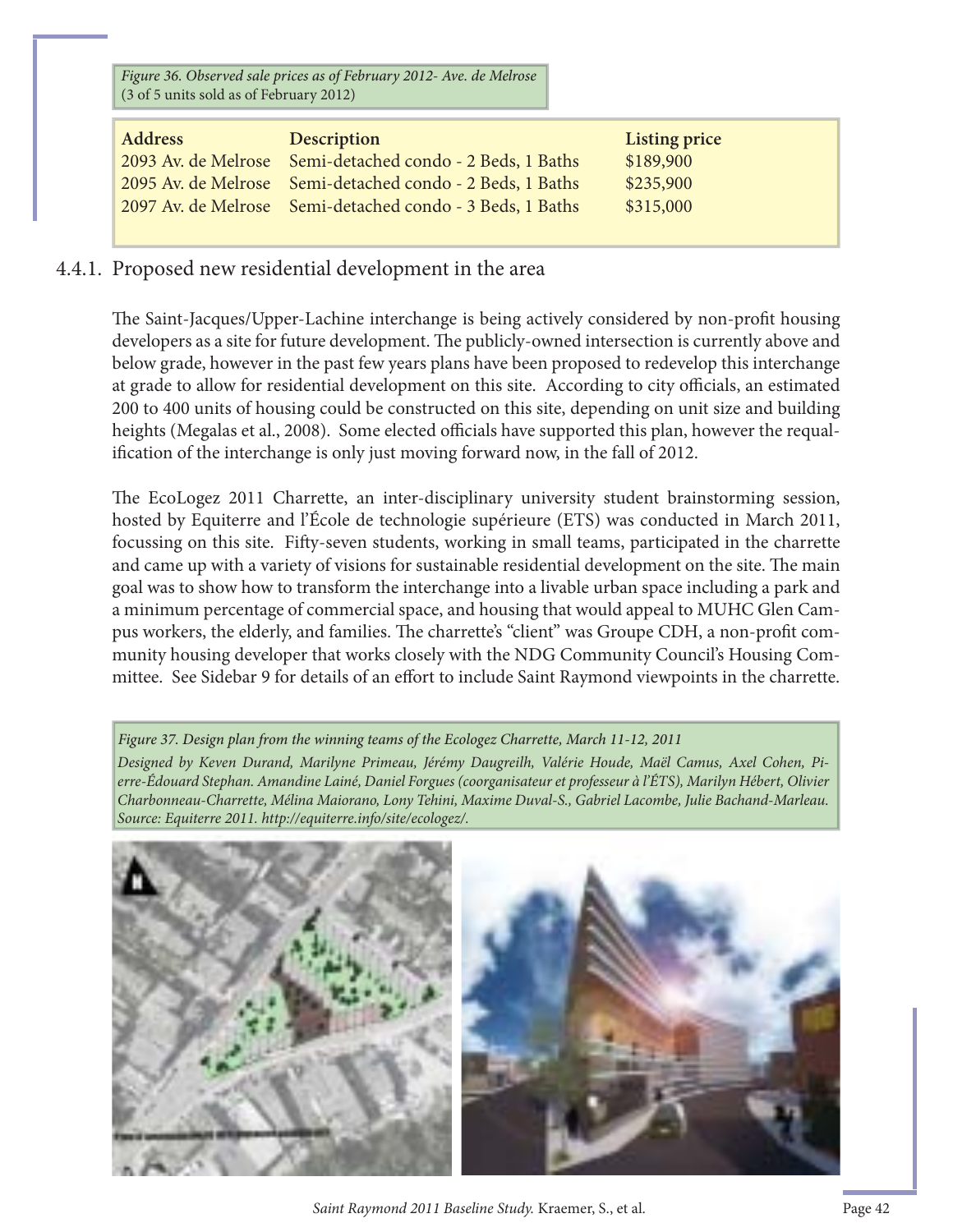#### *Sidebar 9: I WISH THIS WAS...*

In an effort to incorporate Saint-Raymond residents' perceptions of and hopes for the neighbourhood *into the design process for rethinking the Upper Lachine/Saint Raymond site, two local researchers implemented a mini "I Wish this Was" campaign, collecting short videos and ideas from both tenants and homeowners in the neighbourhood.* 

*"I Wish This Was" is a light-weight, easy to implement approach invented by activist and urban designer Candy Chang, involving removable fill-in-the-blank stickers that welcome local residents ideas about how to improve their neighbourhood. The bright red "I wish this was..." are filled in and placed on specific spots, labelling precisely what is wished for at that location. The charrette* 

*site, a desolate piece of highway wedged into the West side of Saint-Raymond, provoked immediate responses from passing residents: a stop light at a tricky spot (dangerous crossing!), a row of housing (more customers!), a café!, a laundrymat! One resident proposed linking Saint-Raymond to the rest of NDG via a level crossing across the train tracks. In the videos, residents painted detailed portraits of life in the neighbourhood, in which one resident pleaded that the unpleasant-smelling tarmanufacturing businesses be replaced by a local coffee shop, like the Coop Maison Verte. Check out the "Snapshots of Saint Raymond" videos here:* 

> *http://vimeo.com/38033318 http://vimeo.com/36785992*



#### 4.4.2. Residential development in surrounding areas

Lower NDG, or the broader study area, has seen a number of developments over the past few years, particularly along de Maisonneuve but also elsewhere in the study area.

One example will serve to illustrate the way the area is changing and how the real estate market is responding. The Le Claremont condo project, built in 2007, consisted of thirty-three units in a fourstorey building (3.5, 4.5, penthouse). Le Claremont is located immediately next to Westmount, at the corner of de Maisonneuve and Claremont. Units in this new condo development, constructed on the site of a former gas station, are advertised as luxury condominiums in proximity to the Vendôme metro and the new MUHC Glen Campus. The location adjacent to the City of Westmount was used as a selling point; marketing for the development re-branded the neighbourhood as an "upscale" area (Le Claremont, 2011). This kind of project, almost completely sold (30/33 units) three years after the first units were occupied, illustrates the real estate pressures in the areas immediately adjacent the MUHC Glen Campus site.

Another potential influence of the MUHC Glen Campus on surrounding neighbourhoods is new residential development for employees of the megahospital. According to the Arbour Report (2005), nearly 500 MUHC Glen Campus employees may move closer to their place of work when the new hospital opens, or 6 percent of the expected 7,000 employees. This number, based on a 2001 survey of hospital employees, does not define "close to the hospital" (Arbour et Associés, 2005).

The MUHC is collaborating with the City of Montreal to explore ways to direct the provision of housing for its employees in the area, which would have an impact on the real estate in the area. A survey of MUHC employees completed in 2011 by the City of Montreal suggests that as many as 40% of employees would consider moving within the next 3 years, but only a small fraction (less than 4%) expressed a desire to move to NDG. This recent study is not publicly available yet.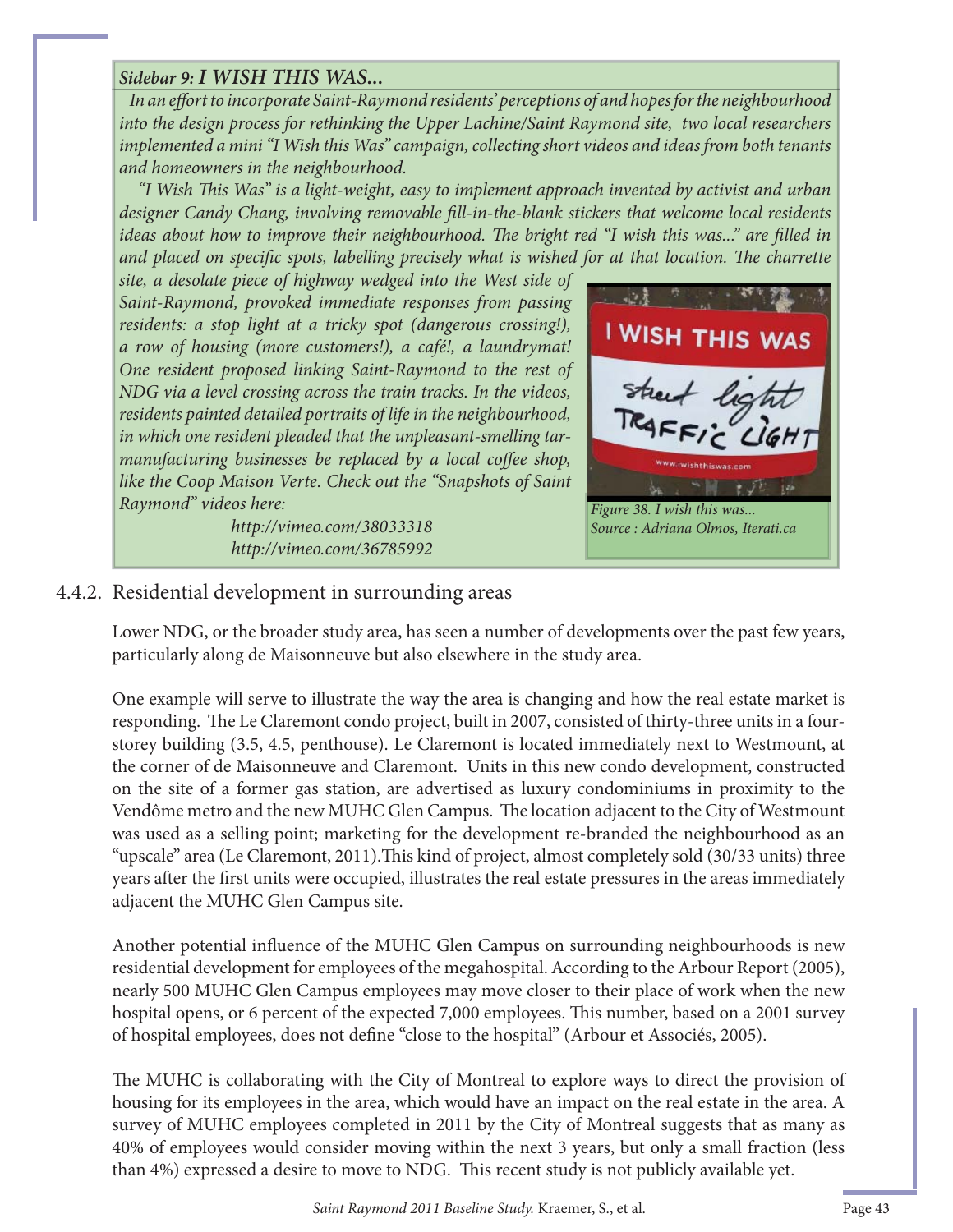## 4.5. Economic Development Conclusions

Healthcare related commercial developments are likely to occur in proximity to the MUHC Glen Campus, and are even encouraged by City incentives, such as the PR@M Industry program. Roads immediately abutting the MUHC Glen Campus, such as Decarie and deMaisonneuve, will be most directly affected, but complementary commercial development may also occur on Saint Jacques, Sherbrooke and along existing arteries, due to their relative proximity to the site and existing commercial character.

Analysis of classic gentrification indicators from 1996 and 2006 data has shown that neighbourhoods surrounding Saint-Raymond are exhibiting signs of gentrification, although Saint-Raymond and Westhaven were not, as of 2006. However, the mini-boom of new residential developments in Saint Raymond, as well as the marketing language used to sell these developments, suggests that proximity to the McGill hospital may be contributing to development pressures in these neighbourhoods. Unfortunately, with the abolition of the obligatory Census Long Form, it will be difficult to measure future gentrification using a standardized, generally accepted methodology. Other tools will have to be developed to track neighbourhood change in areas undergoing development pressure.

## 5. POLICY AND PROGRAMS

Saint-Raymond has been the subject of several policies and preliminary plans, which will be explored further in this section. Despite a general consensus that the sector should be a municipal priority, little progress has been made. The most promising development has been the Montreal Urban Ecology Centre's Quartier vert, actif, et en santé (QVAS) project, undertaken with the collaboration of the Borough and local residents, as described in an earlier section.

## 5.1. Borough plans

In 2006, a reflection document was prepared for the Upper-Lachine/Saint-Jacques sector (Arrondissement Côte-des-neiges–Notre-Dame-de-Grâce, 2006). This reflection document, prepared by a private consulting firm, outlined a vision for the area and proposed specific interventions. The document was presented to the Conseil consultatif d'urbanisme (CCU) in anticipation of an allocation of municipal resources for a Plan particulier d'urbanisme (PPU, or special planning program), a fine-grained planning tool used by municipalities to guide development towards a particular desired state.

## 5.1.1. Detailed reflection document, « Secteur de planification détaillée Saint-Jacques-<br>Upper-Lachine », 2006

Plans for a PPU have been delayed until recently, when the Borough again announced its intention to restart the process. The project's delay was likely due to the timing and proximity of the site to larger municipal and provincial projects including the remodeling of the Turcot Interchange and the construction of the MUHC Glen Campus, as well as for a variety of political, administrative and financial reasons  $13$ . Still, some of the ideas from the reflection document were integrated into the revised chapter of the Borough master plan, which lists the Upper-Lachine/Saint-Jacques sector (including Saint-Raymond) as a special planning area for the Borough (refered to as a secteur de

<sup>&</sup>lt;sup>13</sup> Specific planning projects require financing from the City central planning division. In order to be approved, the reflection documents must show a certain degree of detail in not only the thoroughness of the presentation of main goals and specifi c interventions but also in the design aspects (Conversation with Richard Gourde).)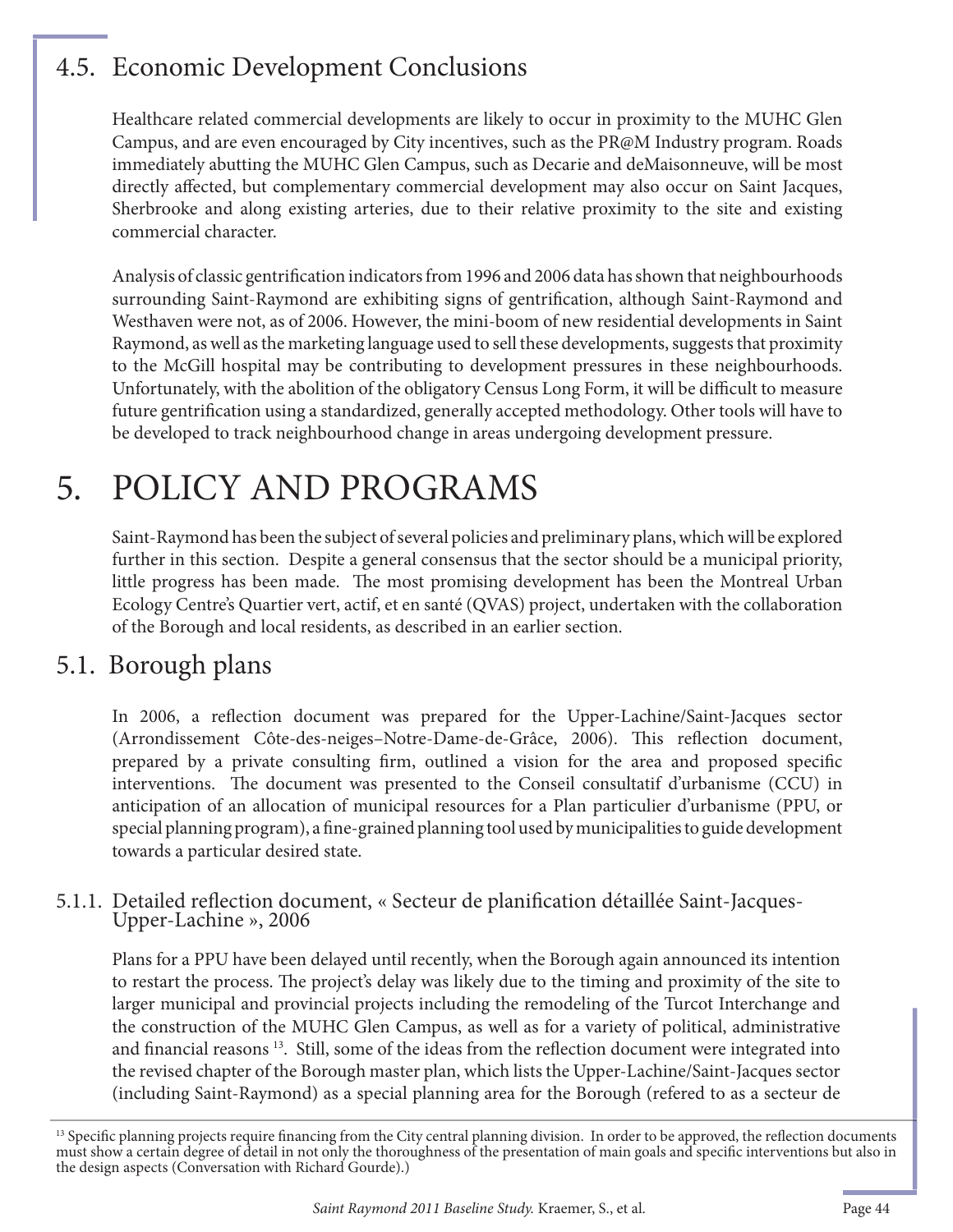planification détaillée, see section 5.1.3 for more information). The designation of this area as needing special attention is due in part to its proximity to the MUHC Glen Campus site.

Thus, the proposed changes to Saint-Jacques and the future of Saint-Raymond as a whole will most likely be repositioned within the scope of a larger city-led reflection on the area around the MUHC Glen Campus. Given its strategic proximity to two mega-projects, it is logical that the City would want an increased role in the planning of the area. However, any planning policies or tools used in the area around the Glen Campus and Saint-Raymond will likely take a minimum of 3-5 years to take effect. Still, given that the MUHC Glen Campus is projected to be open to the public in 2015, this planning and reflection process may occur more quickly than a standard PPU process.



#### *Densify Saint-Raymond*

One of the key initiatives put forth in the Borough's plan included the densification of the neighborhood. Greater population would solve many problems: bolster neighbourhood commerce on Chemin Upper-Lachine, increase services such as schools and social programming. A rethinking of Saint-Jacques in favour of residential development would slow traffic down on this street while increasing pedestrian and cyclist safety.

The vision upheld by the Borough plan was of Upper-Lachine Road as an important commercial artery, with an urban village feel.

To achieve this, the population of Saint-Raymond would have to almost double its size, from roughly 4000 to 8000 residents. The document recommended new 6-8 storey, multi-unit residential developments along Saint-Jacques and at the western end of Upper-Lachine. Studies would have to be made to assure that the land is stable enough for development, and, given current and historical land uses, much of this land may need remediation prior to residential infill. The change in land use of the area along the escarpment is also motivated by the Borough's interest in protecting the escarpment; some critics are not persuaded that residential development along the top of the escarpment will protect the area.

Also, the goal of increasing the population of the area without removing jobs and hurting the economic development is not an easy task to accomplish. A variety of strategies are available for encouraging relocation of commercial and light industrial uses elsewhere, such as tax incentives for relocation in specific areas outside of core urban zones however these strategies are expensive.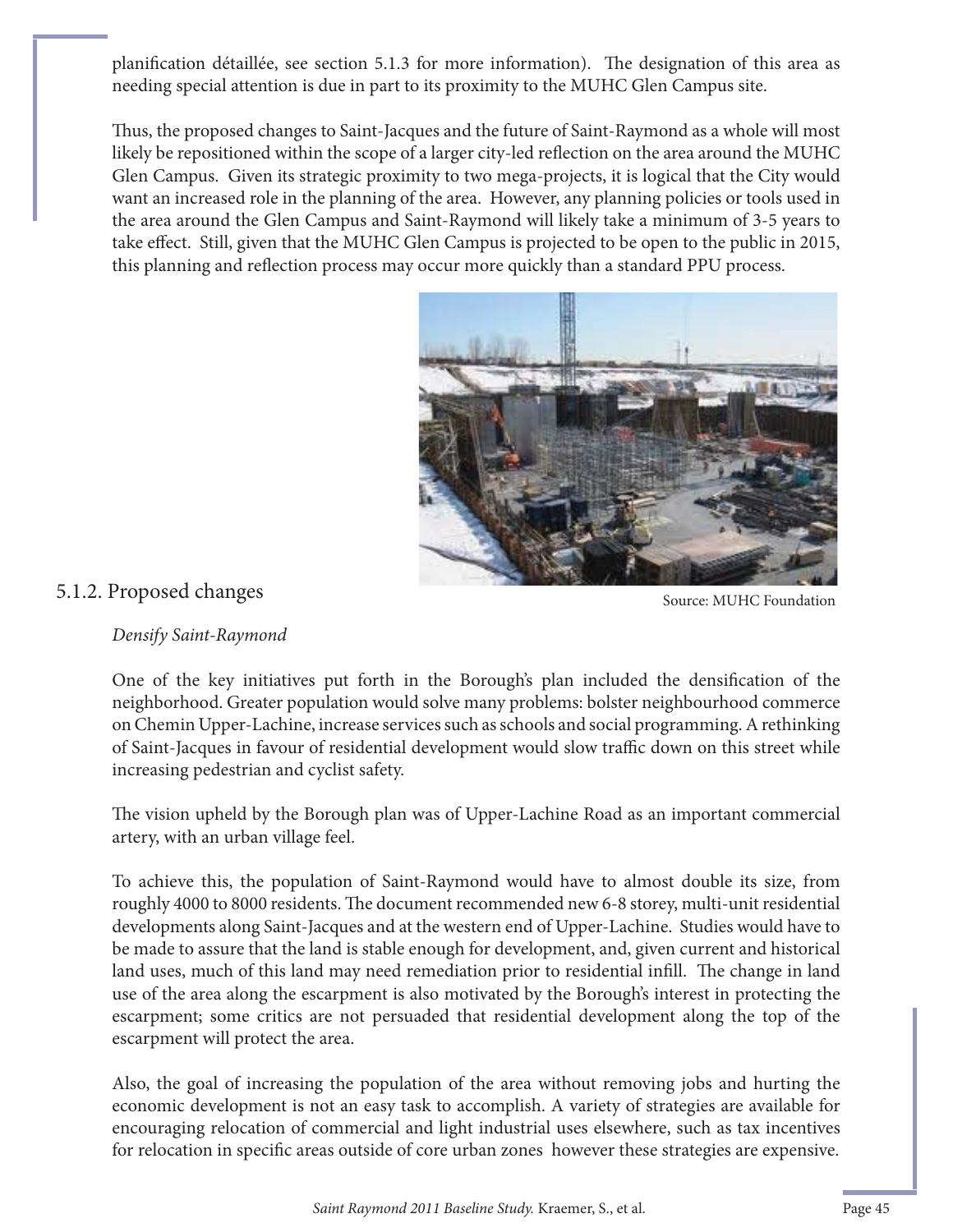However, the CDN-NDG Borough has used restrictive zoning to attempt to gradually change the character of the businesses along Saint-Jacques, through a 2008 change to the planning bylaws with the explicit goal of "better managing the non-residential activities located along rue Saint-Jacques between avenue Madison and Décarie, to ensure compatibility with the residential usage wished for in the sector pending the implementation of the "étude de planification détaillée Saint-Jacques/ Upper-Lachine" (Arrondissement CDN-NDG, 2008). This bylaw prohibits the following uses in specific zones along Saint-Jacques (0595, 0668 and 0778, see figure 40): car parts and accessory, car sales and rentals, and fuel. Still, this by-law modification only applies to future permit applications,

Figure 40. Zoning change areas affected by 2008 bylaw. *Source: Arrondissement CDN-NDG, 2008.*



thus all the existing autorelated businesses have the right to continue operating.

The Borough has thus opted for a more passive approach to changing the character of the commercial zones along Saint-Jacques, although the explicit goal is for this area to become residential in usage.

The extent to which densification will take place in the area will likely be influenced by spillover from the MUHC Glen Campus (clinics, etc.) which is touched on in more detail in section 4.2.4.

#### *Reshaping Saint-Jacques*

One of the proposed changes to Saint-Raymond outlined in the 2006 reflection document was the renovation and reshaping of Saint-Jacques to make it more pedestrian-friendly. Some of the proposed measures for Saint-Jacques include: the creation of a central island at least three metres wide, the creation of a sidewalk promenade on both sides of Saint-Jacques, the reorganization of residential lots to maximize off-street parking and minimize irregular driveways on the street, and a reduction to two lanes in both directions, in addition to the removal of parking lanes on the eastern section of Saint-Jacques. Additional traffic-calming measures were also proposed for Chemin Upper-Lachine, such as enlarging the sidewalks, repainting crosswalks, and redoing the landscaping to favour pedestrian usage (ibid, page iii). Chemin Upper-Lachine was in particular seen as a potential urban village type of street, with local commercial offerings such as cafés and pedestrian activity.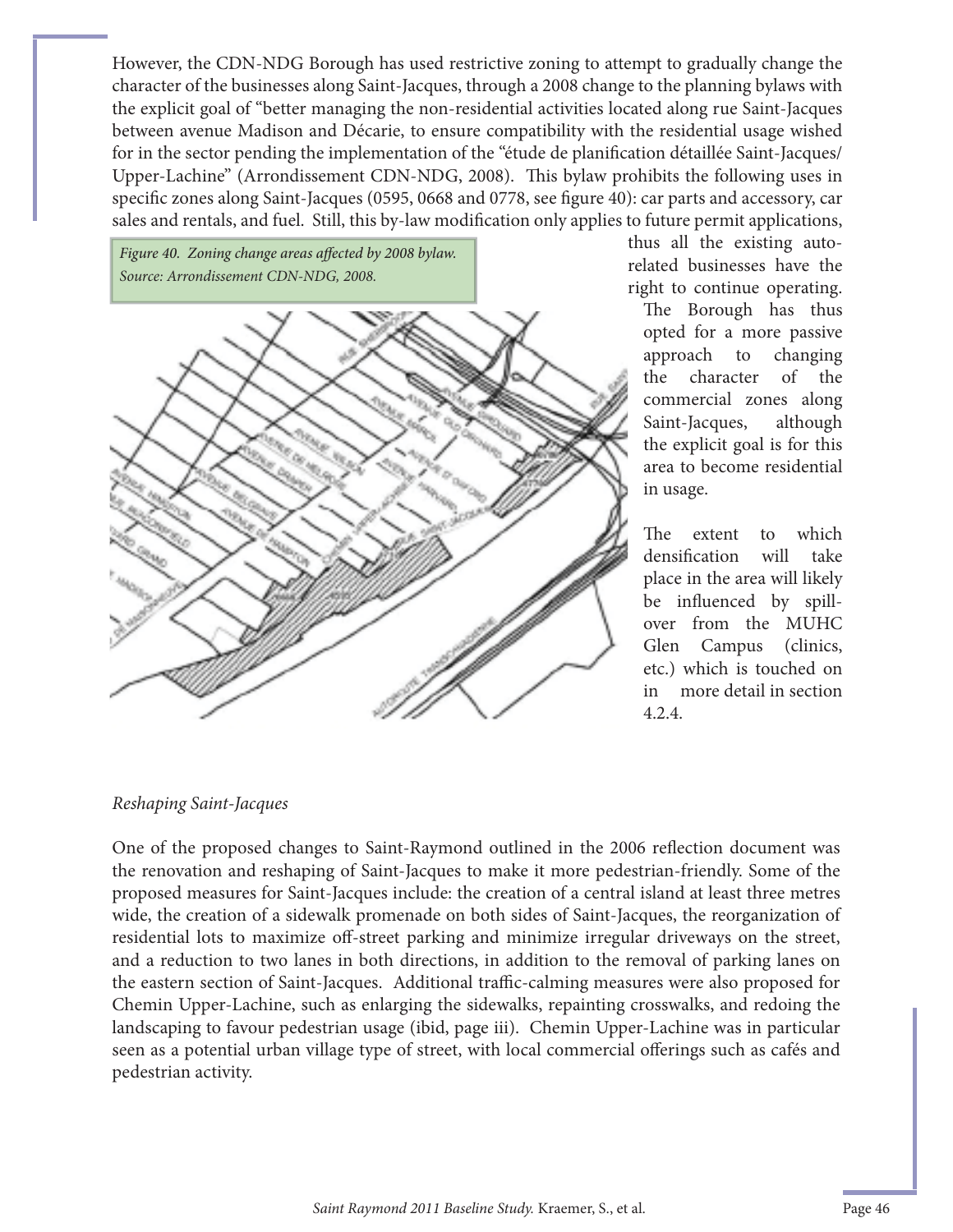#### 5.1.3. 2009 Borough Master Plan

Despite the failure to enact a PPU for the sector, parts of the 2006 reflection document was integrated into the 2009 Borough Master plan, a chapter of the City's Master Plan. The NDG/CDN chapter of the plan identifies the Upper-Lachine/Saint-Jacques sector as one of four sectors requiring a detailed local plan with specific goals and targets for the sector. The Upper-Lachine/Saint-Jacques sector is defined as the area between Décarie highway and the Borough of Côte-Saint-Luc– Hampstead–Montréal-Ouest, underneath the tracks, which corresponds to the neighbourhoods of Saint-Raymond and Westhaven.

The four main goals set out for the Upper-Lachine/Saint-Jacques sector are:

- Consolidating the residential and commercial functions of the sector
- Improving accessibility to the sector
- Improving the general image of the sector
- Preserving the Falaise Saint-Jacques and recognizing it as an "eco-territory".

"Ecoterritories" are defined by the City of Montreal as "tracts of land conducive to the creation of new protected areas" in the Policy on the protection and enhancement of natural habitats (City of Montreal, 2004). This term refers to "areas of remarkable biodiversity" and can include already protected areas as well as natural spaces to be protected and enhanced.

This plan also called for the consolidation of commercial activities between Madison avenue and West Broadway, restricted expansion of industrial activities, various improvements to the connectivity between the sector and the surrounding area both for pedestrians and cyclists, an improved public domain and landscaping of Saint-Jacques in conjunction with traffic calming measures to improve the image of the sector, ensure high quality construction on Saint-Jacques, and protect the Saint-Jacques escarpment. Aspects of the original plan that were incorporated into the Master Plan were less ambitious than those outlined in the 2006 reflection document.

#### 5.1.4. Other borough plans

There have been other Borough-level initiatives since the previous baseline study which could affect the future of Saint -Raymond. For example, the very recent Urban Forestry Plan, enacted in 2011, calls for supporting greening measures of both public and private space to reduce heat islands and favour the increase of urban forest biodiversity. This program is similar to those enacted in other Boroughs, and could improve green spaces within Saint-Raymond.

The Plan Vert of the Borough, enacted in 2008, puts forward a plan for 2008-2012 which among other initiatives, calls for the financial support of projects to improve the environment and quality of life of residents, such as improvements to the alley networks (Ruelles vertes).

Lastly, the Plan d'action famille (2008) is a Borough-level plan which calls for a variety of actions to improve quality of life for families, including increasing security and improving circulation and transportation for residents.

### 5.2. Quartier Vert, Actif et en Santé – Southeastern NDG

The Quartier Vert, Actif et en Santé (sometimes referred to by its English name - Green, Active and Healthy Neighbourhoods) project in Southeastern NDG is part of a series of pilot projects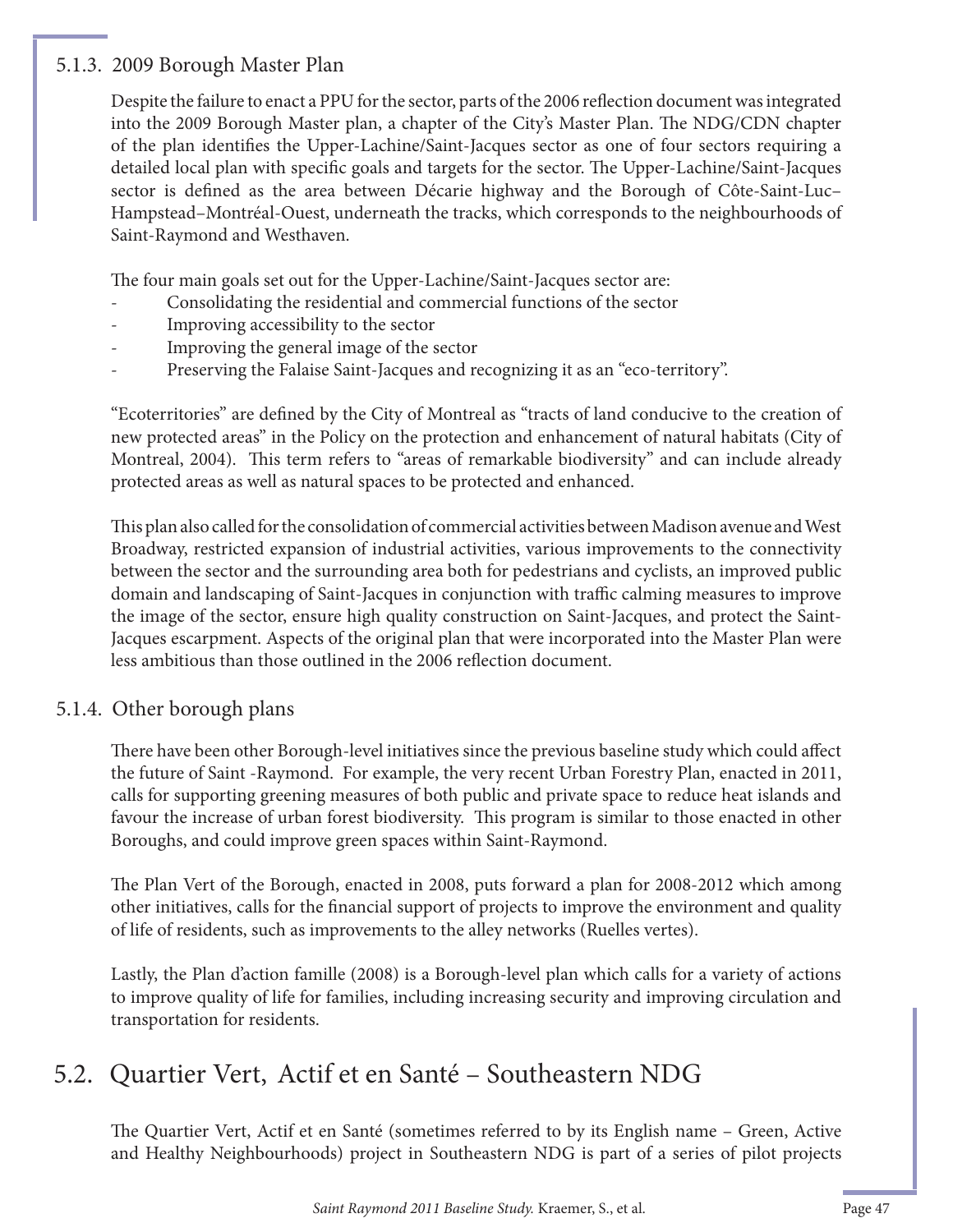supported by the Urban Ecology Centre and its partners (Mobiligo, Coalition québécoise sur la problématique du poids and the CDN-NDG Borough) which engages residents in rethinking and redesigning streets and public spaces for pedestrians and cyclists. The Southeastern -NDG project  $(f\, g\, 41)$  was launched in June 2010 and involved a number of events where residents met with the representatives from the Southeastern NDG project team to discuss various design solutions for their neighbourhood (Urban Ecology Centre, n.d.). Similar to the other Quartier vert, actif et en santé (QVAS) projects, the territory of study was defined by a steering committee comprised of local community groups, residents, and borough representatives. An interesting feature of this project is that it includes parts of several neighbourhoods which have little connection other than geographic proximity, including the eastern part of Saint-Raymond and Upper-NDG.

One of the main factors in the selection of the South-eastern NDG area for a pilot project was the importance of improving the safety of children's movement in the area. As previously mentioned in this report there has not been a primary school Below Sherbrooke in NDG for several years, and children must go north across the tracks to attend one of the six primary schools in the sector. According to 2006 figures, roughly 280 children are under 10 years of age, or 10 % of the population. This number has likely increased in the last five years, given the increased number of residential units. The form of street grid and limited access to the northern side of the tracks makes active transportation options less appealing, especially since children in Saint-Raymond must often take several detours to arrive at school.

The four main priorities outlined for the QVAS project in southeastern NDG by Mobiligo and the local neighbourhood committee are:

- North-south connections in the neighbourhood Source: CEUM, 2011. (NDG)
- Links between key destinations
- Integrating the district within Montréal's cycling network
- Access to the Villa-Maria and Vendôme métro stations

In terms of the north-south connections in the neighbourhood, the focus was on improving the existing passages underneath the railway to make them more accessible, convivial and green, with the Girouard viaduct being a major priority. The Girouard viaduct is an important pedestrian connection to key services, such as the NDG School located on Girouard and NDG, attended by many children living in Saint-Raymond. Other proposed improvements included increasing the security of pedestrians at the intersections of Décarie and de Maisonneuve boulevards, and making a safe space for active transportation between avenue Girouard and the Vendôme metro station.

A need for better north-south bicycle connections was also emphasized (CEUM, 2011).

Figure 41. Quartier Vert, Actif et en Santé: NDG sud-est



It is worth noting that many of these changes have been

suggested to the Borough in the past, however little action has been taken, to date.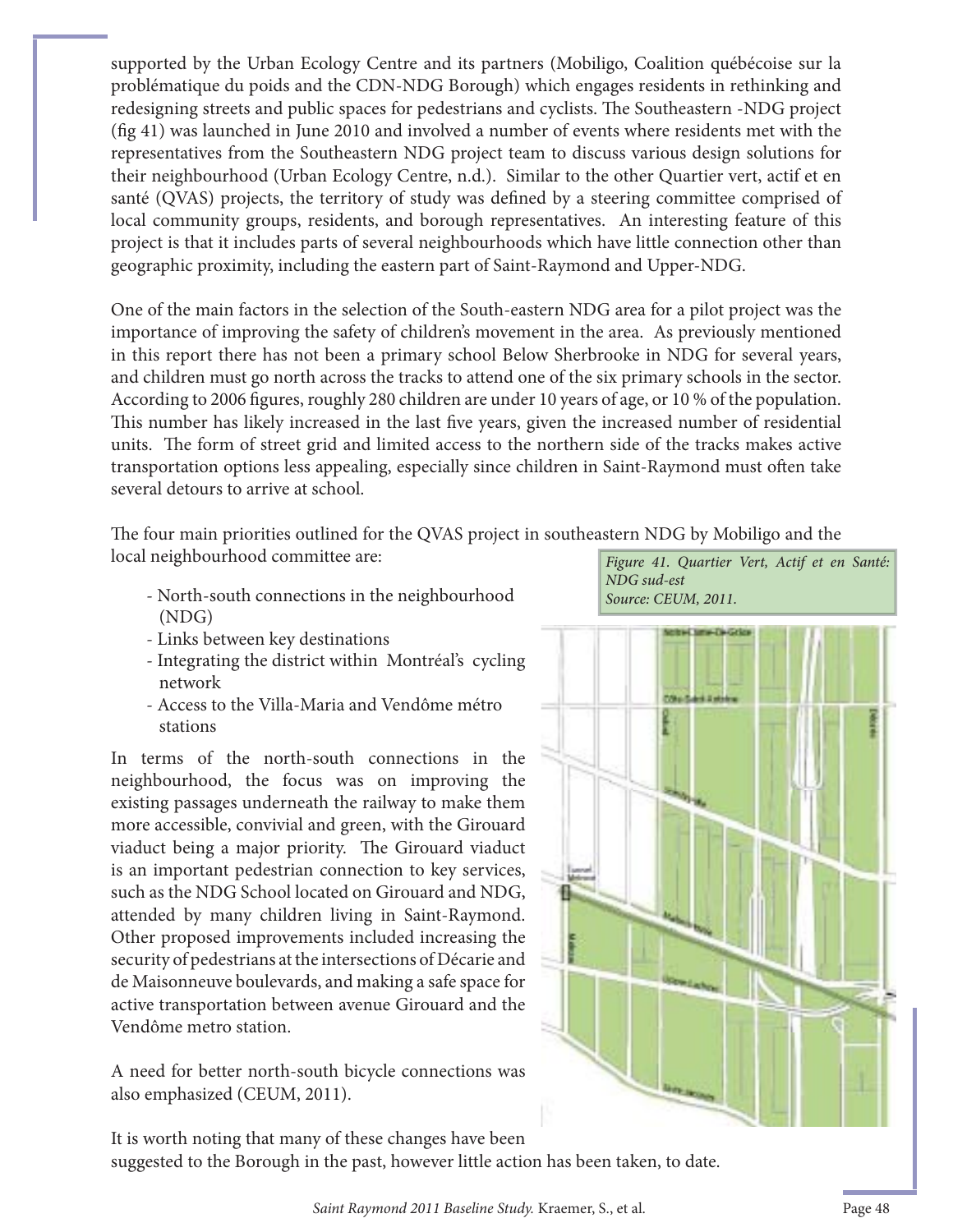After traffic-calming workshops with city planning and community professionals to seek solutions to resident-identified problems, the southeastern-NDG QVAS project is now at the stage of proposing and validating an action plan in conjunction and collaboration with the Borough. The action plan has been adopted as of November 2011. While the area within the borders of Sherbrooke, Saint-Jacques, Décarie and Melrose will be heavily affected by megaprojects such as the reconstruction of the Turcot and the completion of the MUHC Glen Campus, the Urban Ecology Centre hopes that their work will help serve as a reference for proposed changes in the area, as a representation of what residents want the area to be (CEUM, 2011).

Importantly, a local Comité de suivi QVAS has been established with the active participation of the Borough, the MUHC, community groups and local residents, to oversee the implementation of the QVAS plan, over the next few years. Led by the NDG Community Council, the committee has staff support from the Council and technical support from the Urban Ecology Centre, for the first year of operations.

### 5.3. Policy Conclusions

Local plans and policies for Saint-Raymond must be set in the context of the two mega-projects currently under construction nearby, both the MUHC Glen Campus and the Turcot. These large-scale projects present both opportunities and challenges for the residents of Saint-Raymond.

Because of its proximity to these mega-projects, representing a total public investment exceeding \$5B dollars, Saint Raymond is under close scrutiny by public, private and community interests. Public policy initiatives may be initiated at all levels of government to affect and shape change in the neighbourhood. Increased private sector activity is also likely to be observed in the coming years.

The QVAS planning approach, given that it is a joint Borough/community initiative, may prove to be a more immediate way for local residents to affect change and determine priorities in Saint Raymond, while city-centre plans and policies may have a more lasting and effect on the community.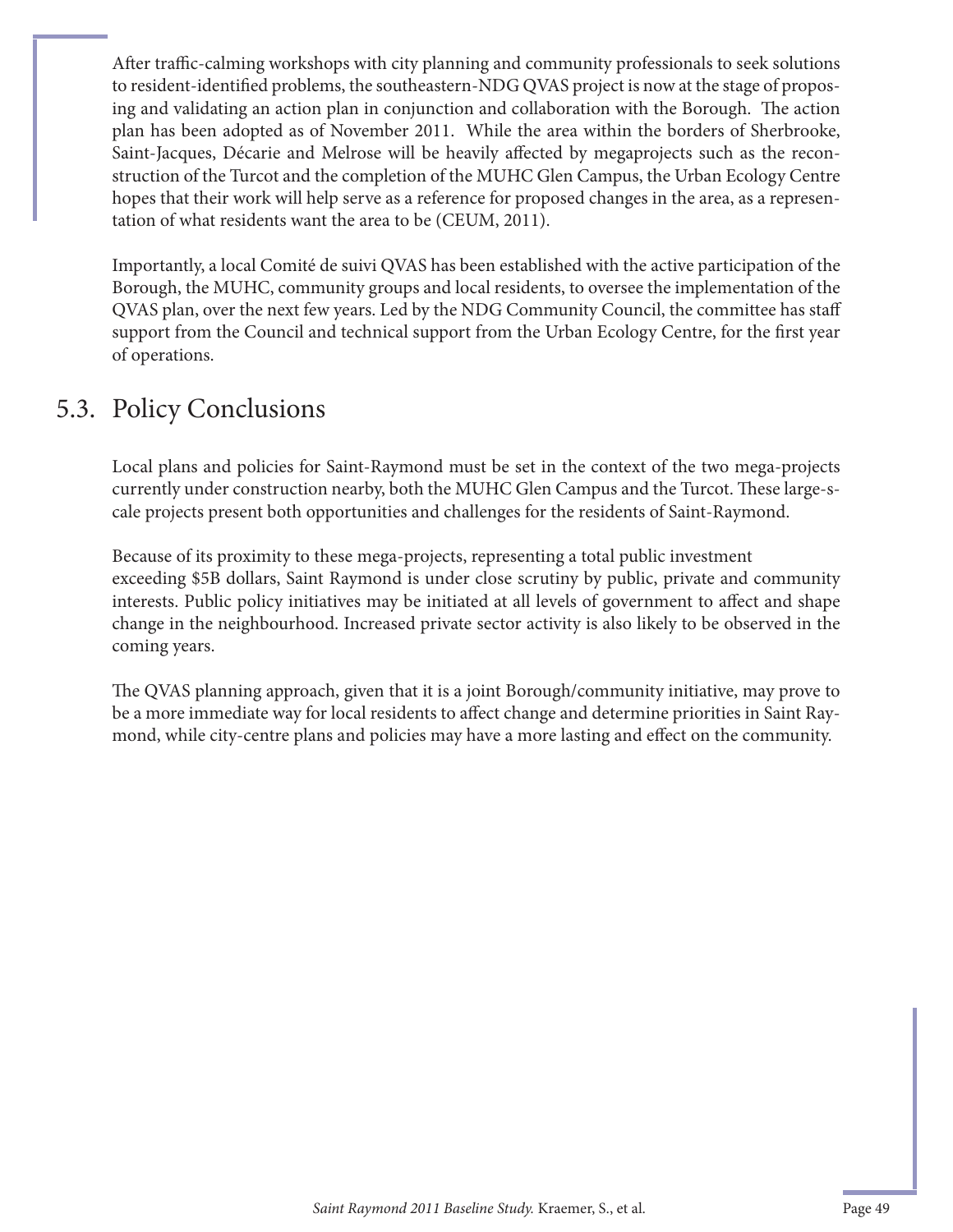## 6. CONCLUDING REMARKS

Saint-Raymond, near the epi-centre of two mega-projects, is a neighbourhood in transition.

The past decade has brought change to the neighbourhood. Evolving demographic patterns, such as a relative decline of the Italian community in favour of increasing rates of visible minorities, and increasing housing costs, which benefit homeowners but increase hardship for renting families, are being felt. Important new residential projects and changes to the local transport network are underway.

Up to 2006, Saint-Raymond had not experienced the same degree of gentrification pressures as neighbouring communities, partially due to its small size, the presence of high-volume streets and its poor connectivity. Since 2006, however, there has been significant infill development; the full impact of the two nearby megaprojects on Saint-Raymond has yet to be seen.

Large-scale, regionally-focused projects such as the MUHC Glen Campus and the reconstruction of the Turcot Interchange and Decarie Expressway are affecting and will continue to affect Saint-Raymond. Temporary disruption to traffic patterns and the temporary removal of parking spaces has negatively affected local businesses and residents, while future permanent increases to vehicular circulation in the area, associated with the MUHC Glen Campus, will likely also have important impacts on the community.

Barriers to active transportation, at all access points to Saint Raymond, are important and persistent; existing pedestrian and cycling routes remain dangerous and unappealing.

Plans for the densification of the neighbourhood, which would improve the chances for "neighbourhood viability" (a stronger main street, more services, schools etc), have been put on hold, with much administrative attention devoted recently to the two mega-projects.

A growing number of plans and initiatives for neighbourhood improvements exist, and are accompanied by an increasingly active leaders at the local level who are attempting to call attention to the area's major problems. The impact of the community-led efforts may remain limited, however. Demographic and spatial legacies – which have set the area apart from its neighbours – have in recent years deepened. Decisions made by non-locals with respect to infrastructure, circulation, housing investment, and services – whether made by private actors or government bodies at various levels – may greatly affect the future of the area, as they have in the past. The wide diversity of actors at many levels and a complex web of regional forces at play in the greater area around Saint-Raymond mean local concerns may not be prioritized.

Two scenarios seem likely. The arrival of the MUHC Glen Campus could prompt a re-orientation of Saint-Raymond. The area could host new kinds of economic activity oriented towards health and hospital activities,. Given its close proximity to the hospital, Saint-Raymond could also host the first units of work-force housing, bringing a greater population density to the neighbourhood—but strong efforts would also have to be made to protect the existing tenants and overall neighbourhood affordability from the pressures of gentrification. Alternatively, change could occur slowly, with Saint-Raymond continuing as it has for the last 40 years, a little-known corner of NDG and a pocket of affordability in the ever-changing tapestry of Montreal.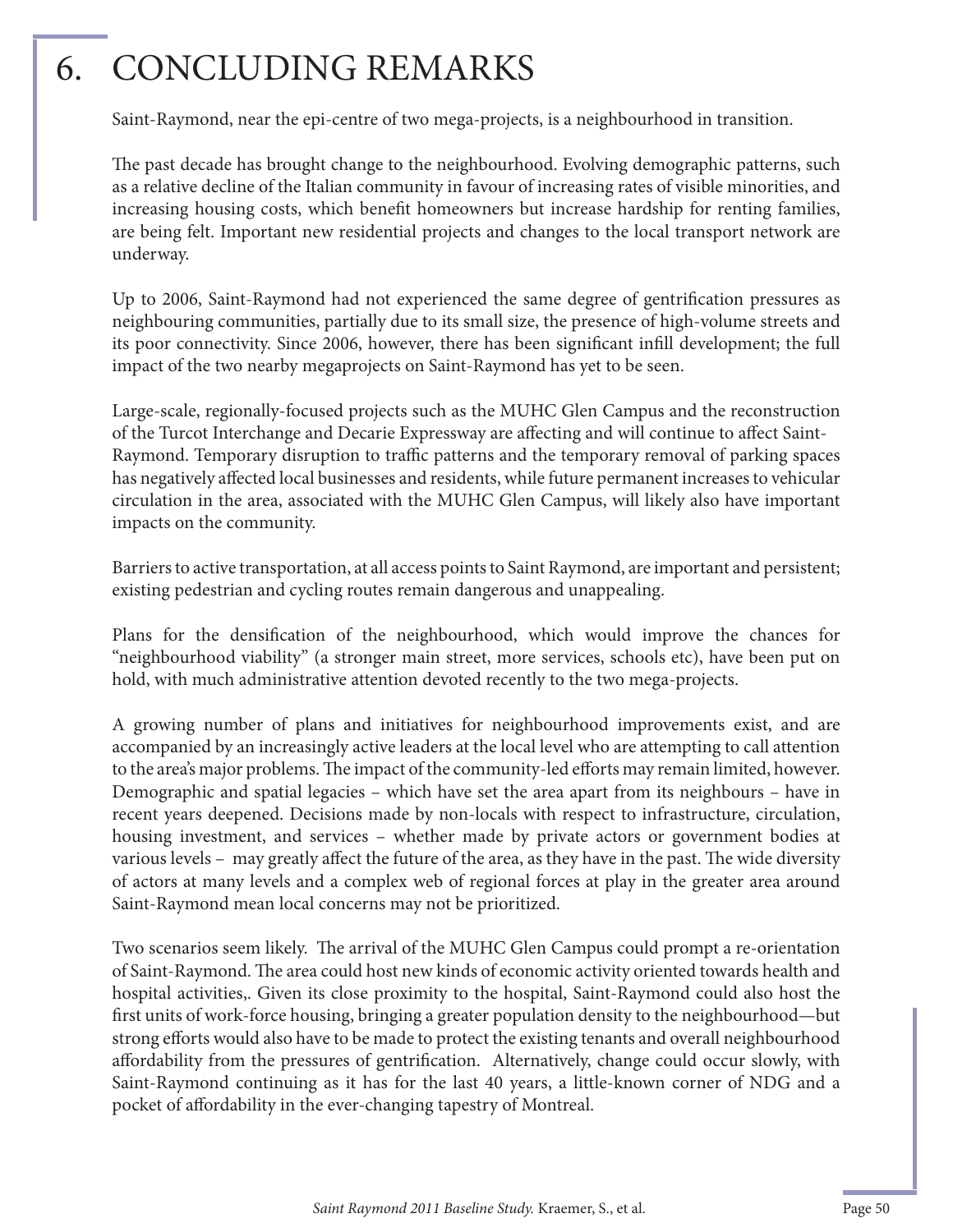## 7. REFERENCES

Action Communiterre. 2011. "About Us". Accessed at http://www.actioncommuniterre.qc.ca, on September 14, 2011.

Akins, F., Baez, A., Paquin, G. Ritche, J. 2005. "St. Raymond: From Farms to Freeways A historical Analysis of St. Raymond" McGill University School of Urban Planning – URBP 622 Project Planning 1 Report.

Arrondissement Côte-des-Neiges-Notre-Dame-de-Grâce. 2006. « Secteur de planification détaillée Saint-Jacques–Upper-Lachine », Montréal, octobre 2006, 41 p.

Arrondissement Côte-des-Neiges–Notre-Dame-de-Grâce. 2008. Avis public aux personnes intéressées ayant de droit de signer une demande de participation à un référendum pour le second projet de règlement RCA08 17146. Accessed at http://applicatif.ville.montreal.qc.ca/som-fr/pdf\_ avis/pdfav6784.pdf, on January 12, 2012.

Arrondissement Côte-des-Neiges–Notre-Dame-de-Grâce, 2012. « 01-276 RÈGLEMENT D'URBANISME DE L'ARRONDISSEMENT DE CÔTE-DES-NEIGES—NOTRE-DAME-DE-GRÂCE (CODIFICATION ADMINISTRATIVE). » http://www11.ville.montreal.qc.ca/ docssherlock/41947/regUrba2012.pdf

Beaudin, M., 2011. "Critical mass bike ride in NDG for new crossing at Décarie/de Maisonneuve intersection" Montreal Gazette. Retrieved July 2, 2011 from http://blogs.montrealgazette. com/2011/06/27/critical-mass-bike-ride-in-ndg-for-new-crossing-at-Décariede-maisonneuveintersection/

Beitel, David; Lance, Jill, Bornstein, Lisa (2011). "Westmount Baseline Study 2010". Research Report Series. RR11-01E. Montréal: CURA Making Megaprojects Work for Communities - Mégaprojets au service des communautés. Accessed online at http://www.mcgill.ca/urbanplanning/sites/mcgill. ca.urbanplanning/files/beitellancewmtbaselinerr11-01efinale.pdf

Burns, Victoria, Jean-Pierre Lavoie and Damaris Rose. 2012. "Revisiting the Role of Neighbourhood Change in Social Exclusion and Inclusion of Older People ", Journal of Aging Research 2012 : 12 pps.

CBC. 2011. "NDG cyclists want dangerous intersection changed". Published June 27, 2011. Accessed at http://www.cbc.ca/news/canada/montreal/story/2011/06/27/cyclists-ndg-intersection. html, on July 21, 2011.

Canadian Mortgage and Housing Corporation (CMHC). 2010. Rental Market Report: Montreal CMA.

CDEC CDN/NDG. 2009. Plan d'action local pour l'économie et l'emploi (PALEE) pour CDN/NDG 2009-2012. Accessed online at http://www.cdeccdnndg.org/images/stories/documents/rapports/ PALEE\_2009-2012.pdf , on June 18, 2011.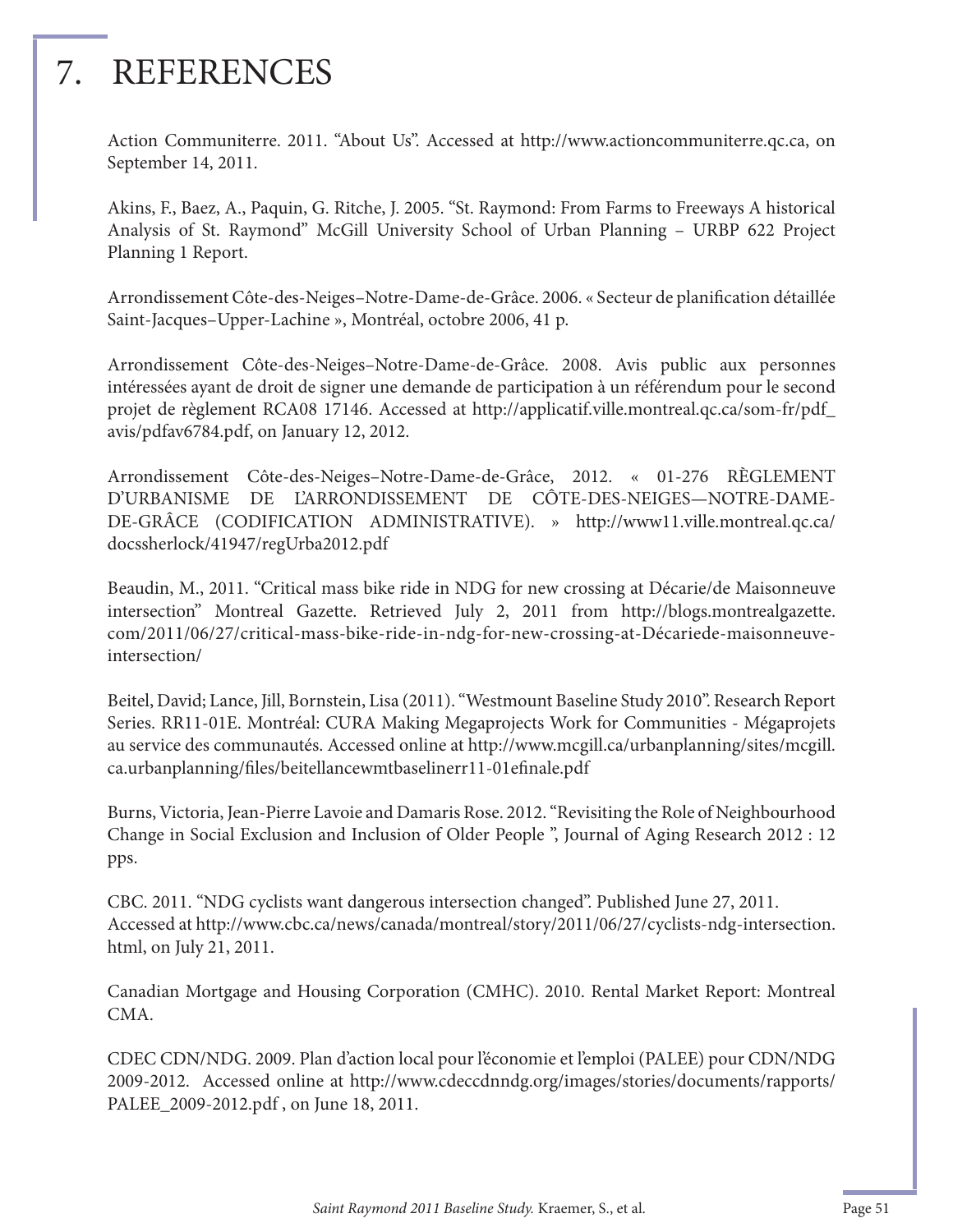City of Montreal. 2006. "Strategy for the inclusion of affordable housing in new residential projects." Accessed online at: http://servicesenligne2.ville.montreal.qc.ca/sel/publications/ PorteAccesTelechargement?lng=Fr&systemName=7757558&client=Serv\_corp.

CSDM Annexe St-Raymond. « Les locaux du centre St-Raymond sur Oxford sont fermés." Accessed at http://www2.csdm.qc.ca/Saint-Paul/Saint-Paul-AnnStRaymond/PagePrincipale.asp, on January 18, 2012.

CSSS Cavendish. 2010. PLAN D'ACTION LOCAL DE SANTÉ PUBLIQUE 2010 – 2015.

Khun, Kosal, Carl Drouin, Christiane Montpetit. 2008. Regard sur la défavorisation à Montréal, CSSS Cavendish. Série 1, 608. Montreal, QC : Direction de santé publique, Agence de la santé et des services sociaux de Montréal. 12pgs. http://publications.santemontreal.qc.ca/uploads/tx\_ asssmpublications/978-2-89494-650-3.pdf

Centre d'écologie urbaine de Montréal (CEUM). 2011. Plan du Quartier vert actif et en santé de NDG Sud-Est. Montréal, QC. pp.36.

Daniel Arbour et Associés. 2005. "Centre Universitaire de Santé McGill, Contexte Économique et Impacts Socio-economiques", Rapport, pp.159. Accessible at :

http://assets.muhc.ca/redesign/docs/084Contexte\_economique\_impacts\_socio\_economiques\_fev. pdf.

DESSAU-SOPRIN. 2007. CUSM – CAMPUS GLEN, Mise à jour des études d'impact sur la circulation , Rapport d'étude . PP.180.

Desjardins Caisse populaire de Notre-dame-de-Grace. Published January 7, 2010. « NOU-VELLE OFFRE DE SERVICE, Concentration de I'expertise-conseil au Siege social, boulevard Decarie ». Accessed at http://www.desjardins.com/fr/votre\_caisse/81530226/communique.pdf, on December 10, 2011.

Equiterre. 2011. http://equiterre.info/site/ecologez/ Ecologez.

Famille et Aines Quebec, n.d. "Childcare centres, day care centres and home childcare" Accessed at http://mfa.korem.com/mfa.SearchByRegion. do;jsessionid=72DF2CB260D358A32F7DAF6E012760E0 on July 23, 2011.

Heffez, Alanah. 2011a. " 'I wish this was' in St-Raymond". Spacing Montreal, published June 19 2011. Accessed at http://spacingmontreal.ca/2011/06/19/i-wish-this-was-in-st-raymond/ on November 14, 2011.

Heffez, Alanah. 2009. "Street Interrupted". Spacing Montreal, published on February 19, 2009. Accessed at http://spacingmontreal.ca/2009/02/19/street-interrupted/ on October 10 2011.

Le Claremont. "The Project". Accessed at http://www.leclaremont.com/index\_eng.html on November 12, 2011.

Megelas, A., Delrieu, J. 2008. Habiter Saint-Raymond: final report. Working document.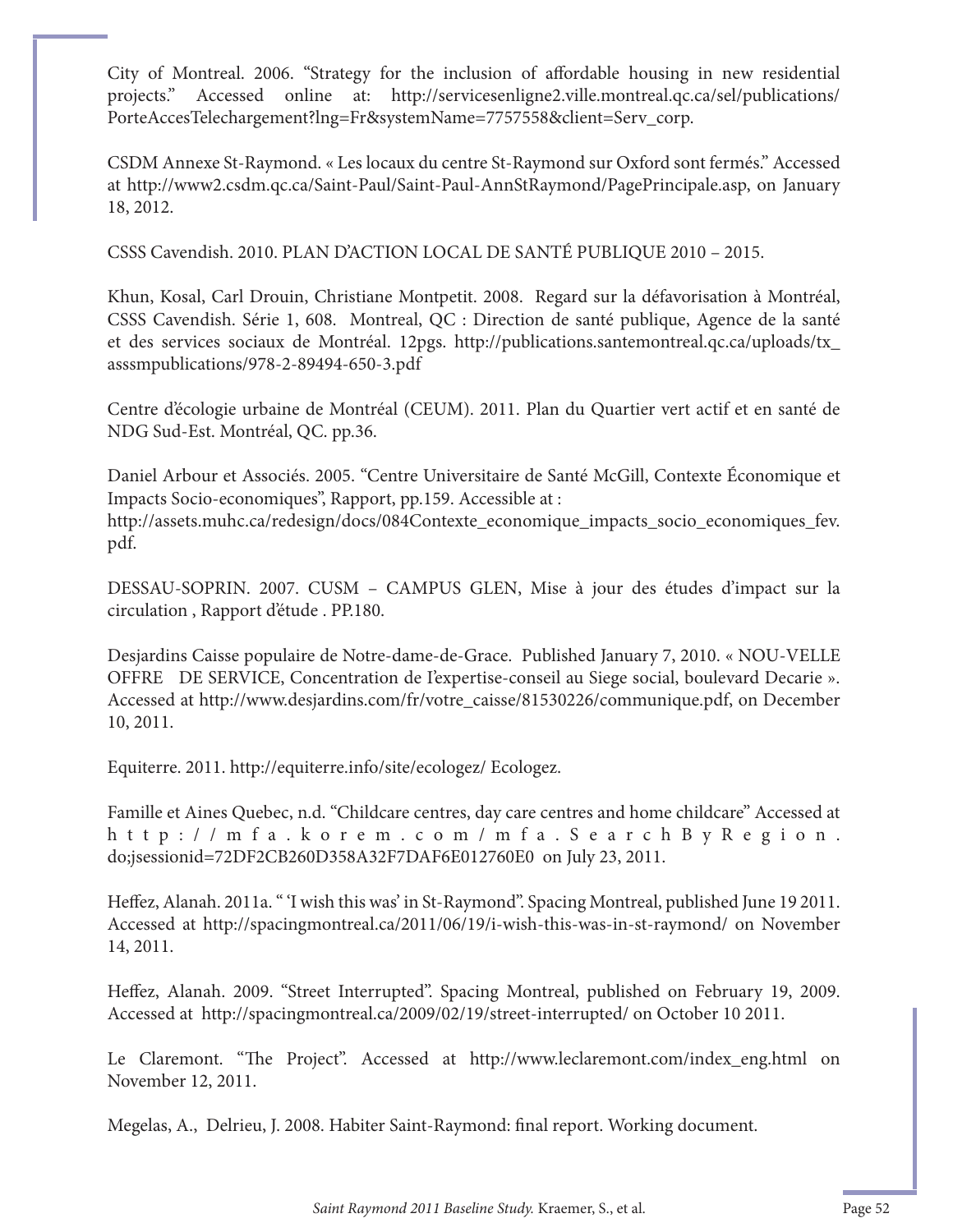McGill University Health Centre (MUHC). 2011. "Road Work at the Glen Campus". Retrieved July 23 from http://muhc.ca/new-muhc/page/road-work-glen-campus

Montreal Anglican. 2009. "St. Saviour's Church winds up after 81 years in N.D.G." June 2009, p. 16. Accessed at http://www.montreal.anglican.ca/pdfs/ma/MA090601.pdf on July 10 2011.

NDG Food Depot, n.d. "Since 1986 25 years in the community". Accessed online at http://depotndg. org/en/ on October 14 2011.

Olson, I. 2011a. "Businesses near MUHC struggle to stay afloat". Free Press - May 24, 2011. Retrieved July 23 from http://www.freepresspaper.com/pdf/NDG\_FP\_May-24-2011.pdf

Olson, I. 2011b. "Groups aim for betting housing in the borough". Free Press – October 25, 2011. Accessed at http://www.ndgfreepress.com/pdf/FP-Oct-25-2011.pdf on November 28, 2011.

Racine, N., Rossi, G., Valladares, A. 2005. "Movement in Saint-Raymond," McGill University School of Urban Planning – URBP 622 Project Planning 1 Report.

Rolph, M; Shearmur R. 2011: Major hospitals and their impact on surrounding neighbourhoods: an exploratory study of Montreal. Accessed online at http://www.mcgill.ca/urbanplanning/sites/ mcgill.ca.urbanplanning/files/CURA\_2011\_Highlights\_Rolph\_et\_al.pdf

Statistics Canada. 2001. Census of Canada, 2001. Statistics Canada (producer). Using Census Analyser of the University of Toronto (distributor).

http://dc1.chass.utoronto.ca/census/index.html (accessed July 28, 2011). All computations, use and interpretation of these data are entirely those of the authors.

Statistics Canada. 2006. Census of Canada, 2006. Statistics Canada (producer). Using Census Analyser of the University of Toronto (distributor).

http://dc1.chass.utoronto.ca/census/index.html (accessed July 28, 2011). All computations, use and interpretation of these data are entirely those of the authors.

Twigge-Molecey, A. 2009. "Is gentrification taking place in the neighbourhoods surrounding the MUHC? A census-based analysis of relevant indicators, 1996 & 2006", Analysis Report RR09- 02E. Montréal: CURA Making Megaprojects Work for Communities - Mégaprojets au service des communautés.

Urban Ecology Centre http://www.urbanecology.net/green-ndg

Ville de Montreal. n.d. « Success @ Montreal: PR@M Industry ». Accédé le 10 septembre 2011 au http:// ville.montreal.qc.ca/portal/page?\_pageid=6438,53833652&\_dad=portal&\_schema=PORTAL.

Ville de Montréal. 2009. Plan d'urbanisme de Montréal, Partie II : Arrondissement de Côte-des-Neiges–Notre-Dame-de-Grâce, Septembre 2009. http://ville.montreal.qc.ca/pls/portal/docs/page/ plan\_urbanisme\_fr/media/documents/090921\_chapitre\_04.pdf

Ville de Montréal. 2011a. Comité du Bon Voisinage sur le Campus Glen du CUSM : construction et travaux routiers, compte rendu de la réunion tenue le mardi 22 février 2011. http://ville.montreal. qc.ca/pls/portal/docs/PAGE/M\_CHANTIER\_FR/MEDIA/DOCUMENTS/2011-02-22\_COMPTE-RENDU\_FR\_0.PDF